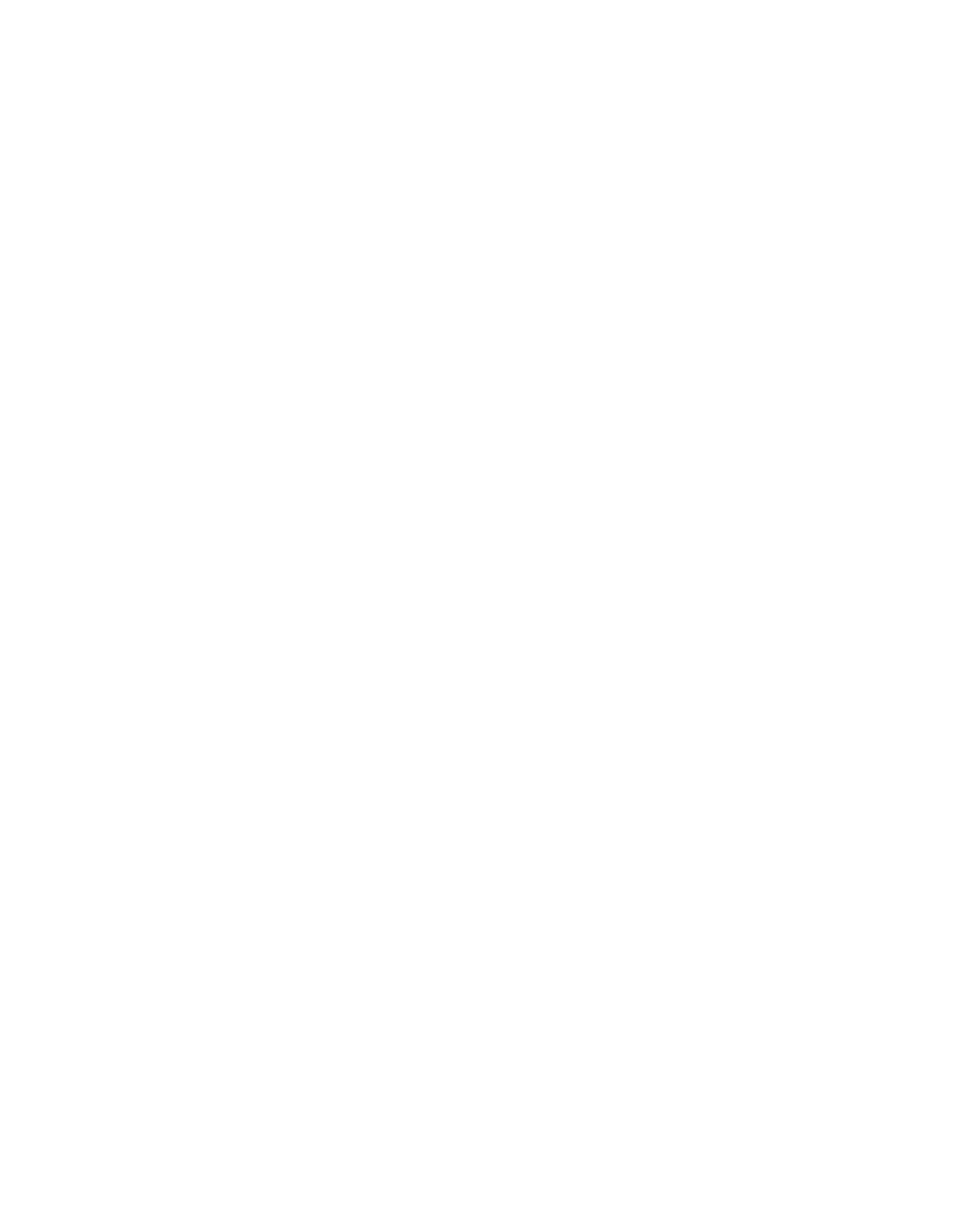# **Contents**

| $\mathbf{1}$   |  |
|----------------|--|
| 1.1            |  |
| 1.2            |  |
| 1.3            |  |
| 1.4            |  |
| 1.5            |  |
| $\overline{2}$ |  |
| 2.1            |  |
| 2.2            |  |
| 2.3            |  |
| 3              |  |
| 3.1            |  |
| 4              |  |
| 4.1            |  |
| 4.2            |  |
| 4.3            |  |
| 5              |  |
| 6              |  |
| 6.1            |  |
| 6.2            |  |
| 6.3            |  |
| $7^{\circ}$    |  |
| 7.1            |  |
| 7.2            |  |
| 7.3            |  |
| 7.4            |  |
| 7.5            |  |
| 7.6            |  |
| 8              |  |
|                |  |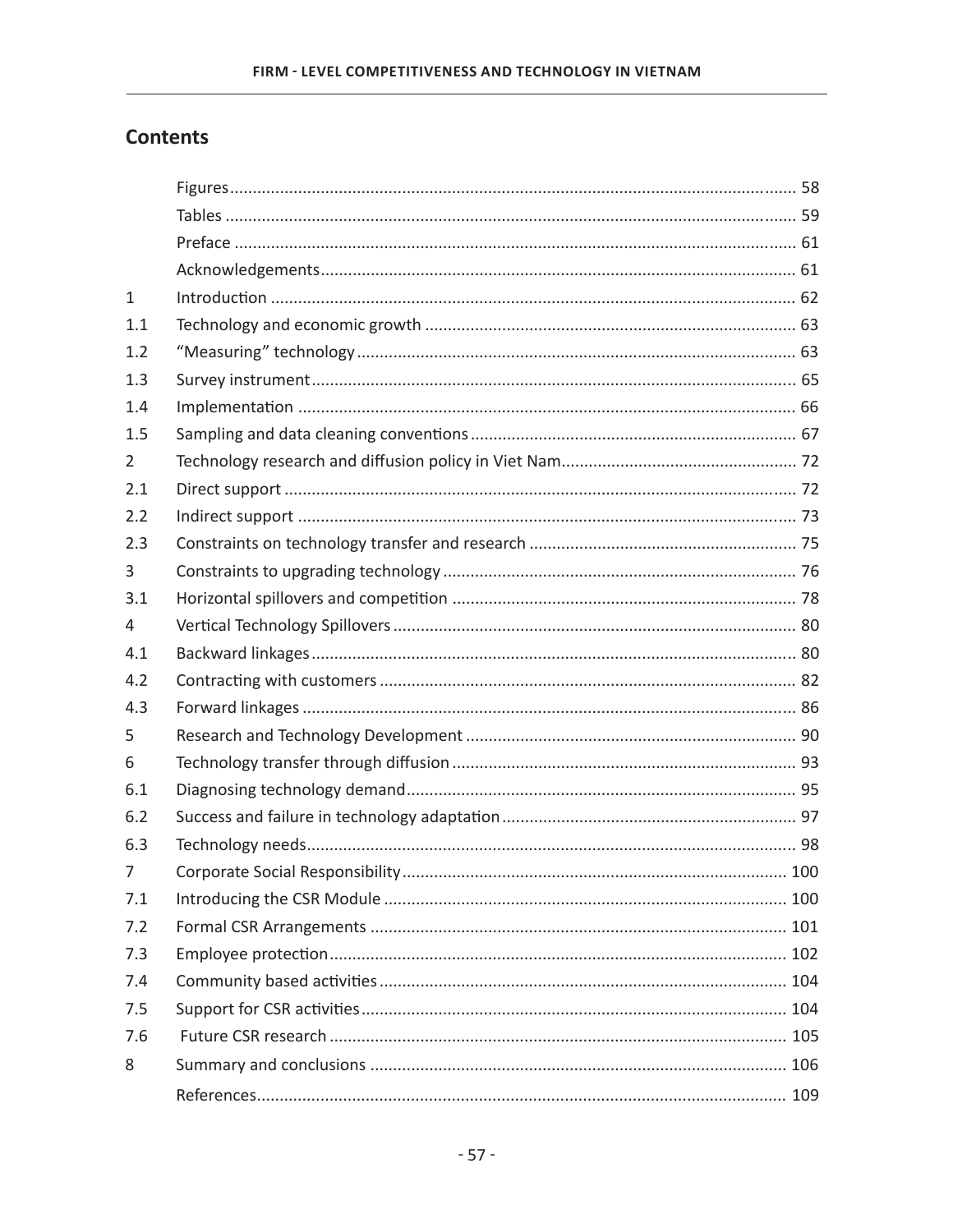# **Figures**

| Figure 3.1 |  |
|------------|--|
|            |  |
|            |  |
|            |  |
|            |  |
|            |  |
|            |  |
|            |  |
| Figure 5.1 |  |
| Figure 5.2 |  |
| Figure 5.3 |  |
| Figure 6.1 |  |
|            |  |
|            |  |
|            |  |
|            |  |
|            |  |
|            |  |
|            |  |
|            |  |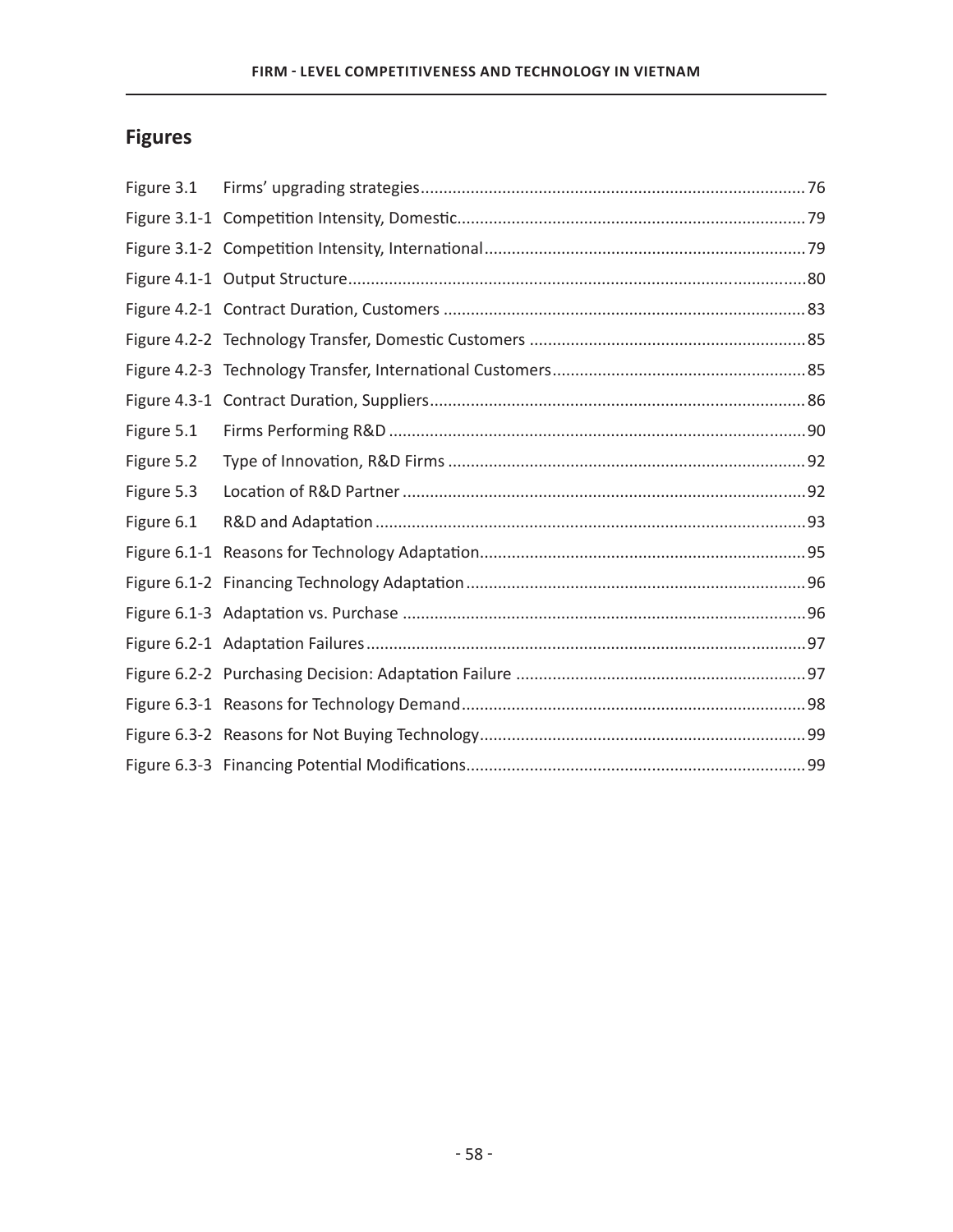# **Tables**

| Table 1.1   |                                                                            |  |
|-------------|----------------------------------------------------------------------------|--|
| Table 1.2   |                                                                            |  |
| Table 1.3   |                                                                            |  |
| Table 1.4   |                                                                            |  |
| Table 1.5   |                                                                            |  |
| Table 1.6   |                                                                            |  |
| Table 1.7   |                                                                            |  |
| Table 1.8   |                                                                            |  |
| Table 1.9   |                                                                            |  |
| Table 2.1   |                                                                            |  |
| Table 2.2   |                                                                            |  |
| Table 2.3   |                                                                            |  |
| Table 3.1   |                                                                            |  |
| Table 3.2   |                                                                            |  |
| Table 3.3   |                                                                            |  |
| Table 4.1-1 |                                                                            |  |
|             |                                                                            |  |
|             |                                                                            |  |
|             |                                                                            |  |
|             |                                                                            |  |
|             |                                                                            |  |
| Table 4.3-2 |                                                                            |  |
|             |                                                                            |  |
|             |                                                                            |  |
| Table 4.3-5 |                                                                            |  |
| Table 5.1   |                                                                            |  |
| Table 6.1   |                                                                            |  |
|             | Table 7.2-1 Does the enterprise have board / committee to oversee CSR? 101 |  |
| Table 7.2-2 |                                                                            |  |
| Table 7.3-1 |                                                                            |  |
| Table 7.3-2 |                                                                            |  |
| Table 7.4-1 | Proportion of firms involved in community based activities 104             |  |
| Table 7.5-1 |                                                                            |  |
| Table 7.5-2 |                                                                            |  |
| Table 8.1   |                                                                            |  |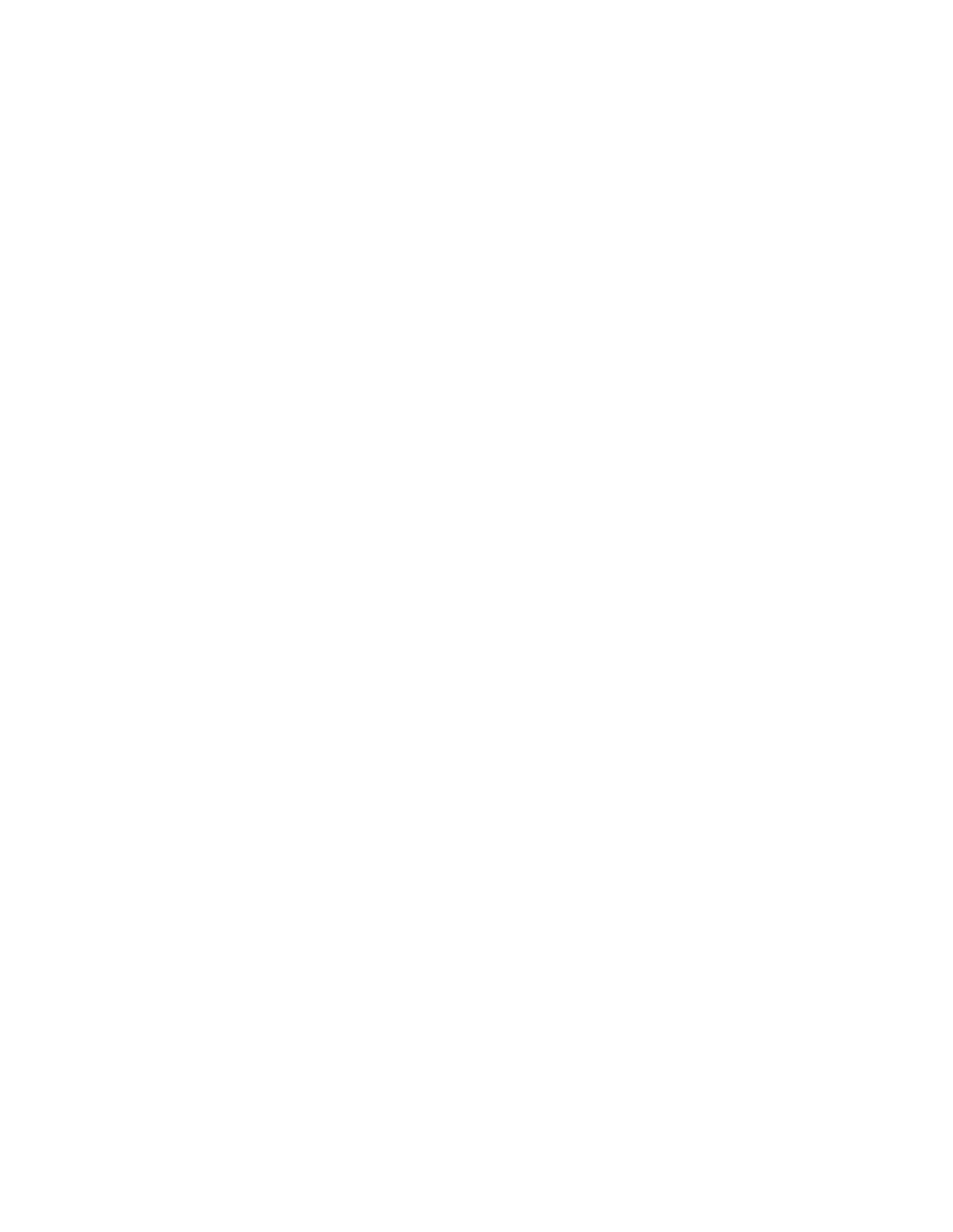# **Preface**

This report summarises information from the 2011 implementation of the Vietnam Technology and Competitiveness Survey, developed collaboratively between the Central Institute for Economic Management (CIEM), the General Statistics Office (GSO) and the Development Economics Research Group (DERG) in the Department of Economics (DoE) at the University of Copenhagen.

The data collected here will supplement the existing survey rounds, and further rounds of the survey will give researchers and policymakers in Vietnam a rich understanding of the dynamics and effects of technology transfer on the profitability and productivity of Vietnam's enterprise sector.

While every effort has been made to introduce readers to the main features of this data set, this is not an exhaustive description of the full range of information collected in 2011, and researchers or interested readers are encouraged to review the survey instrument and explore the data.

# **Acknowledgements**

The study team gratefully acknowledges the guidance and support of Dr. Le Xuan Ba, President of CIEM, and Mrs. Vu Xuan Nguyet Hong, Vice-President of CIEM, who have ensured effective collaboration between the foreign researchers and their Vietnamese counterparts throughout the implementation and analysis of the 2011 survey data.

The research team involves Dr. Theodore Talbot and Professor John Rand of the University of Copenhagen, Dr. Carol Newman of Trinity College Dublin and Dr. Nguyen Tue Anh, Mr. Le Phan and Mr. Hoang Van Cuong of CIEM. Professor Finn Tarp of UNU-WIDER and University of Copenhagen coordinated the research throughout and provided valuable technical insight to the development of the survey instrument and the analysis of resulting data. The team looks forward to working with these and other researchers to produce further research using this data.

This series of on-going surveys would not be possible without the enduring professionalism and dedication of the enumerators and officials of the General Statistics Office, who have implemented this survey instrument across a substantial sub-sample of the wider Vietnamese annual Enterprise Survey.

While many commentators were responsible for improving the quality of this descriptive report, any remaining errors are the responsibility of the research team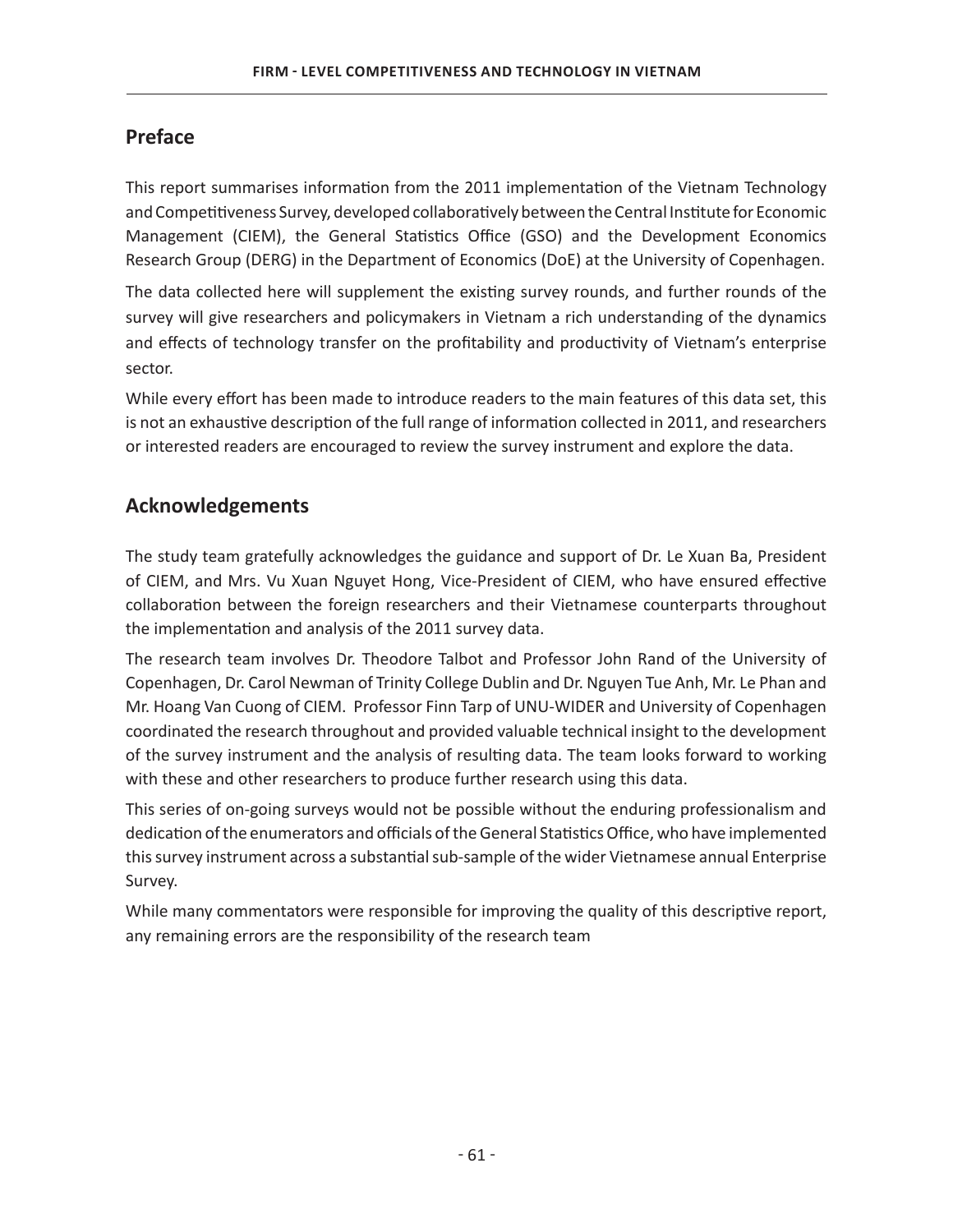# 1 Introduction

Vietnam's economy continues to expand, with an economic growth rate<sup>1</sup> of around 6% between 2000 and 2010 contributing to the country's rise from a position of national food insecurity, through the Doi Moi period of gradual openness and policy reform, to graduating from low income status.

While this acceleration in economic growth and the accompanying increase in per-capita income, average wages, and many human development indicators is remarkable, the Government of Vietnam (GoV) should now faces the challenge of ensuring this progress continues.

The economy faces several potentially serious challenges, including a slower growth rate and accelerating inflation, with a 18.58% year-on-year increase in the 2011 consumer price index, while the government's attempts to curb rising prices through tighter fiscal policies have created a more difficult business environment for most firms.

A nationwide business attitudes survey of 10,120 firms administered by the GSO in April, 2012 (GSO, 2012b) found bankrupt firms shut down mainly due to capital shortages while firms that were able to continue production reported facing higher costs for inputs, limiting their capacity to invest in new production methods or technologies.

28% of respondents reported high interest rates as their main constraint, and 19% said that high, volatile inflation negatively affected business. 17.5% of the over ten thousand respondents said that accessing capital was difficult, and 7% said they were affected by unstable electricity supply and unpredictable macroeconomic policies.

In line with results reported in this survey report, 90% of respondents said they were unable to get preferential access to capital, despite a raft of government programs and incentive schemes, while 42% could not get loans for production (possibly driving bankruptcies, as discussed above). About half the firms that did not take out a loan to maintain production did not need one, while the remainder cited high interest rates, complex borrowing procedures and lack of collateral as factors underlying their lack of access to credit. The GSO report on firms attitudes also reported that 71% of the sample that did take out a loan did so at an interest rate above 17%.

Future growth will be driven by Vietnam's burgeoning enterprise sector, a fact that is reflected in numerous policy and research documents undertaken by Government agencies, including the recent Vietnam Competitiveness Report,<sup>2</sup> a major collaboration between the GoV and international researchers. In this report, we discusses the state of technology transfer against this backdrop of serious macroeconomic challenges, and emphasise the role technology transfer can play in supporting the continued, broad-based expansion of the national economy.

<sup>1</sup> Calculations based on Purchasing-Power Parity adjusted GDP (2005 International USD) from World Bank, 2010

<sup>2</sup> Vietnam Competitiveness Report 2010. Christian Ketels, Nguyen Dinh Cung, Nguyen Thi Tue Anh and Do Hong Hanh. Central Institute for Economic Management (CIEM): Ha Noi.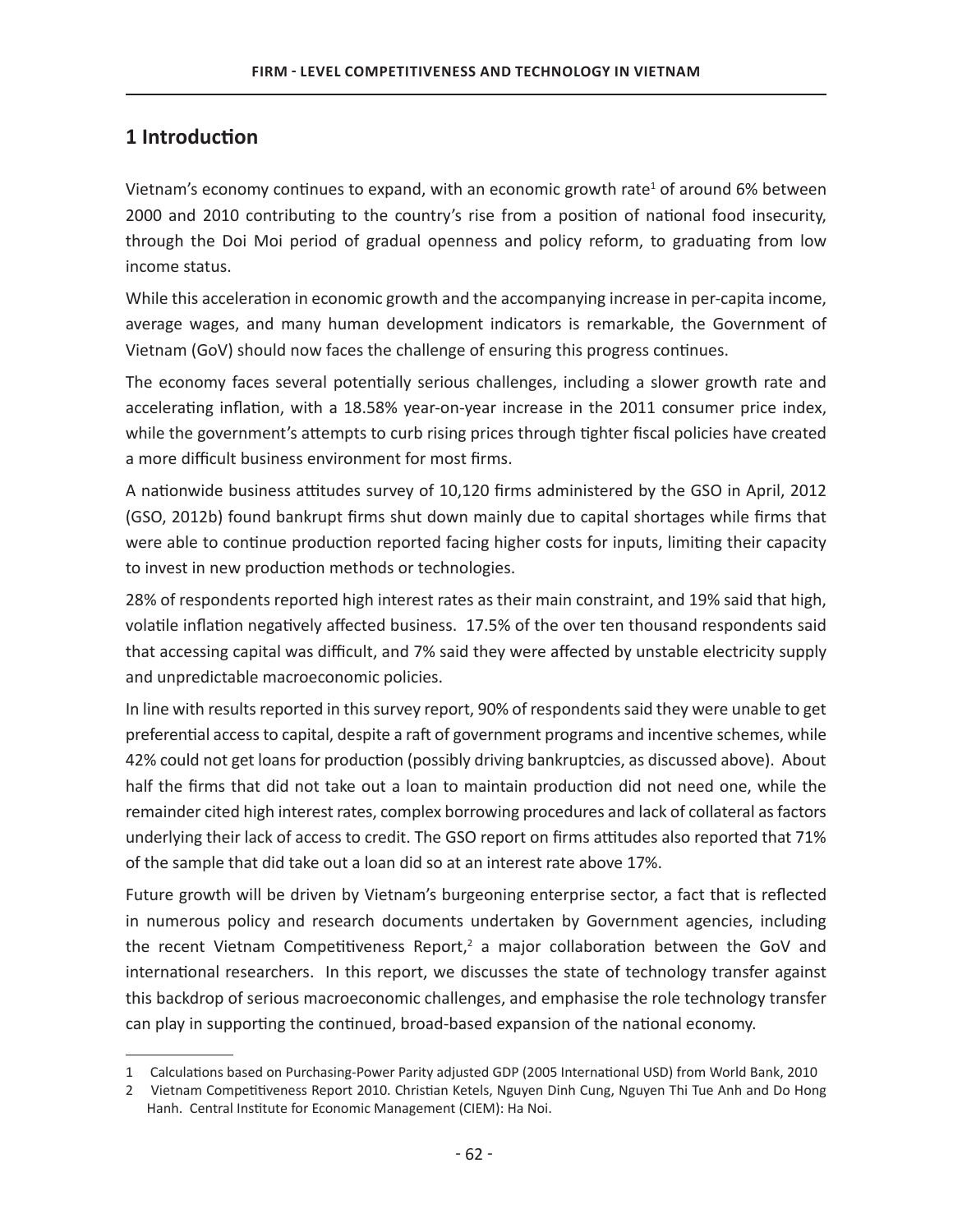## *1.1 Technology and economic growth*

Economic growth is not the only measure of well-being. It is, however, strongly correlated with the level of human development and the quantity and quality of goods and services available to consumers. While economic growth fluctuates from year to year, the long run trend of growth is the relevant measure of economic performance, and the compounding of this growth rate determines the relative wealth or poverty of nations.

If growth rates determine long-run income levels, the question is: what determines growth rates? Key elements of the answer are *capital intensity* and *technology*. Capital intensity is the amount of machines, equipment, buildings, and other capital stock in an economy, while technology is the quality of capital and the ways that capital interacts with human labour to produce output.

Through increased investment and high rates of saving, Viet Nam has been able to invest heavily in capital, including through the gradual increase in foreign investment (the inward flow of capital from other countries).

## *1.2 "Measuring" technology*

Technology is a broad term. In this report, it refers specifically to the techniques and equipment that supplement other production inputs, particularly human labour. Developing countries' ability to absorb and adapt appropriate technology creates a virtuous cycle of increases in productivity, wages, standards of living, and national output.

Since technology is essential for economic development, researchers and policymakers are interested in evaluating countries' levels of technological innovation. This is often done using aggregate macroeconomic statistics, which are sometimes combined into an index to produce a shapshot of countries' rankings in terms of potential for economic growth. Standard Science and Technology Indicators (STI) Table 1.1.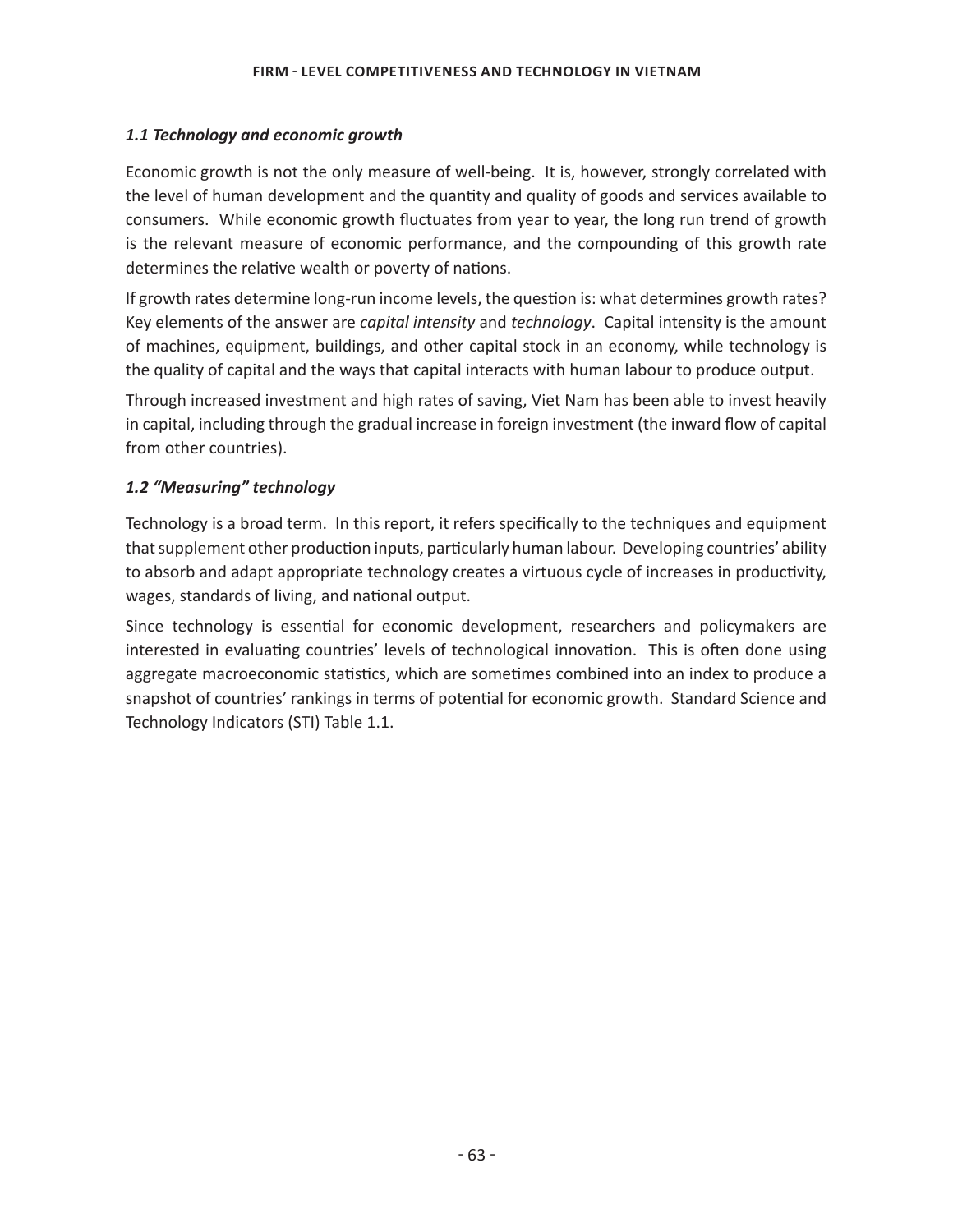#### **FIRM - LEVEL COMPETITIVENESS AND TECHNOLOGY IN VIETNAM**

| Source                     | Indicators                                                           |
|----------------------------|----------------------------------------------------------------------|
| <b>UNIDO: Viet</b>         |                                                                      |
|                            | Manufacturing Value Added (MVA) per capita                           |
| Nam Industrial             | Manufactured export capacity                                         |
| Competitiveness            | Share in world MVA                                                   |
| Report 2010                | Share in world manufactured exports                                  |
|                            | Share of MVA in GDP                                                  |
|                            | Share of medium- and high-technology activities (MHT) in MVA         |
|                            | Share of manufactured exports in total exports                       |
|                            | Share of medium- and high-technology products in manufactured export |
| European                   | Research & Development Expenditure                                   |
| Commission:                | Science and technology workers                                       |
| Science and                | Number & kind of innovative enterprises                              |
| Technology                 | Number of patents                                                    |
| Innovation in              | Number of high-tech manufacturing / services enterprises             |
| Europe 2011                | Share of high-tech manufacturing / services exports                  |
| OECD: Science,             | Gross domestic expenditure on R&D                                    |
| Technology and             | Researchers (headcount)                                              |
| <b>Industry Scoreboard</b> | Government, Enterprise, and Higher Education Expenditure on R&D      |
| 2011                       | Government, Enterprise, and Higher Education R&D Personnel           |
|                            | Patents                                                              |
|                            | <b>Technology Balance of Payments</b>                                |
|                            | International trade in R&D-intensive industries                      |
|                            |                                                                      |

#### **Table 1.1 Standard Sources for STIs**

The consensus amongst economists is that these indicators are more appropriate for developed countries but cannot be strong predictors of economic growth in developing countries. The logic is simple: when a country is at the technological 'frontier' in any given industry or industrial classification, additional investments are required to create new gains from technology. However, when a country is far from this frontier, it is easier, cheaper, and more appropriate to adapt technology that *already* exists.

To generalise, while STIs focus on developing novel processes and equipment, emerging market economies can grow by combining labour with existing technology. Economic convergence between lower-income and high-income countries (as discussed in the section Technology and economic growth) may not require emerging market economies to invest in original research but to adopt and adapt technology that already exists.

In contrast to the broad macro-aggregates that are used to describe technological innovation in economies that are near the technological frontier, this survey focuses on the key channels identified in the economics literature as ways emerging market economies like Vietnam can access technology that already. Since the survey captures data on nearly 8.000 firms, it also provides a high-resolution microeconomic understanding of this effect over time.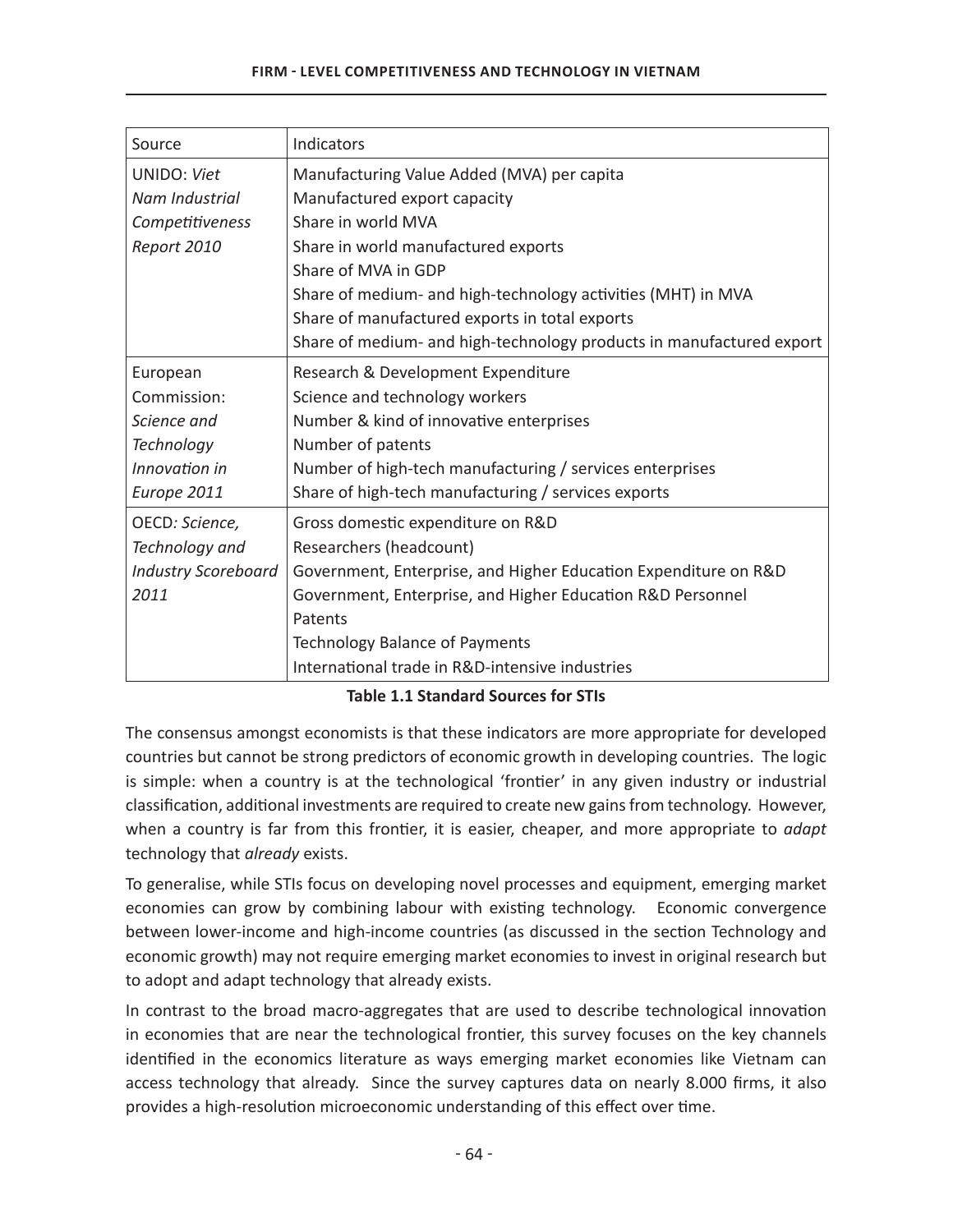A firm discovers new technology through research and development or diffusion, which occurs when firms improve their efficiency by copying technologies by observing foreign firms / foreignowned domestic firms or hiring workers who have been trained by foreign firms / foreign-owned domestic firms. This is a type of spillover that occurs when production by one firm influences production decisions, including choice of technology or methods of production, of another firm.

| Type of spillover                       | <b>Description</b>                                                                                                                                                                       |
|-----------------------------------------|------------------------------------------------------------------------------------------------------------------------------------------------------------------------------------------|
| Vertical spillover:<br>Forward linkage  | The firm based in Viet Nam is a customer<br>Technology is transferred from suppliers that are international firms or a<br>firm created through FDI to the firm based in Viet Nam         |
| Vertical spillover:<br>Backward linkage | The firm based in Viet Nam is a supplier<br>Technology is transferred from customers that are international firms or<br>a firm created through FDI to the firm based in Viet Nam         |
| Competition                             | Horizontal spillover:   The firm based in Viet Nam is a competitor<br>Technology is transferred from a foreign firm / foreign-owned domestic<br>competitor to the firm based in Viet Nam |

# Table 1.2 Taxonomy of Spillovers by Type

Foreign Direct Investment (FDI) is an important source of spillovers, because foreign firms introduce new technologies and processes to Vietnam, representing an important channel for technology transfer that promotes economic growth.

With new regional and international competition, firms will begin to invest in technologies that increase productivity and quality. This report emphasises the potential for FDI to deliver both the direct benefit of more investment and the indirect benefit of technology transfer through spillovers.

# *1.3 Survey instrument*

The survey instrument was developed collaboratively by the Development Economics Research Group (DERG) of the University of Copenhagen, the GSO, and the Central Institute of Economic Management (CIEM) within the Ministry of Planning and Investment (MPI). With over 100 fulltime research staff across 7 research departments, CIEM is a leading producer of economic analysis and policy evaluation for the Government of Vietnam.

While the final questionnaire was mutually agreed between all three parties in an English version, the survey was implemented in Vietnamese, and a back translation from the final Vietnamese version to English was performed to ensure consistency.

The survey studies technology development and adaptation along 6 dimensions: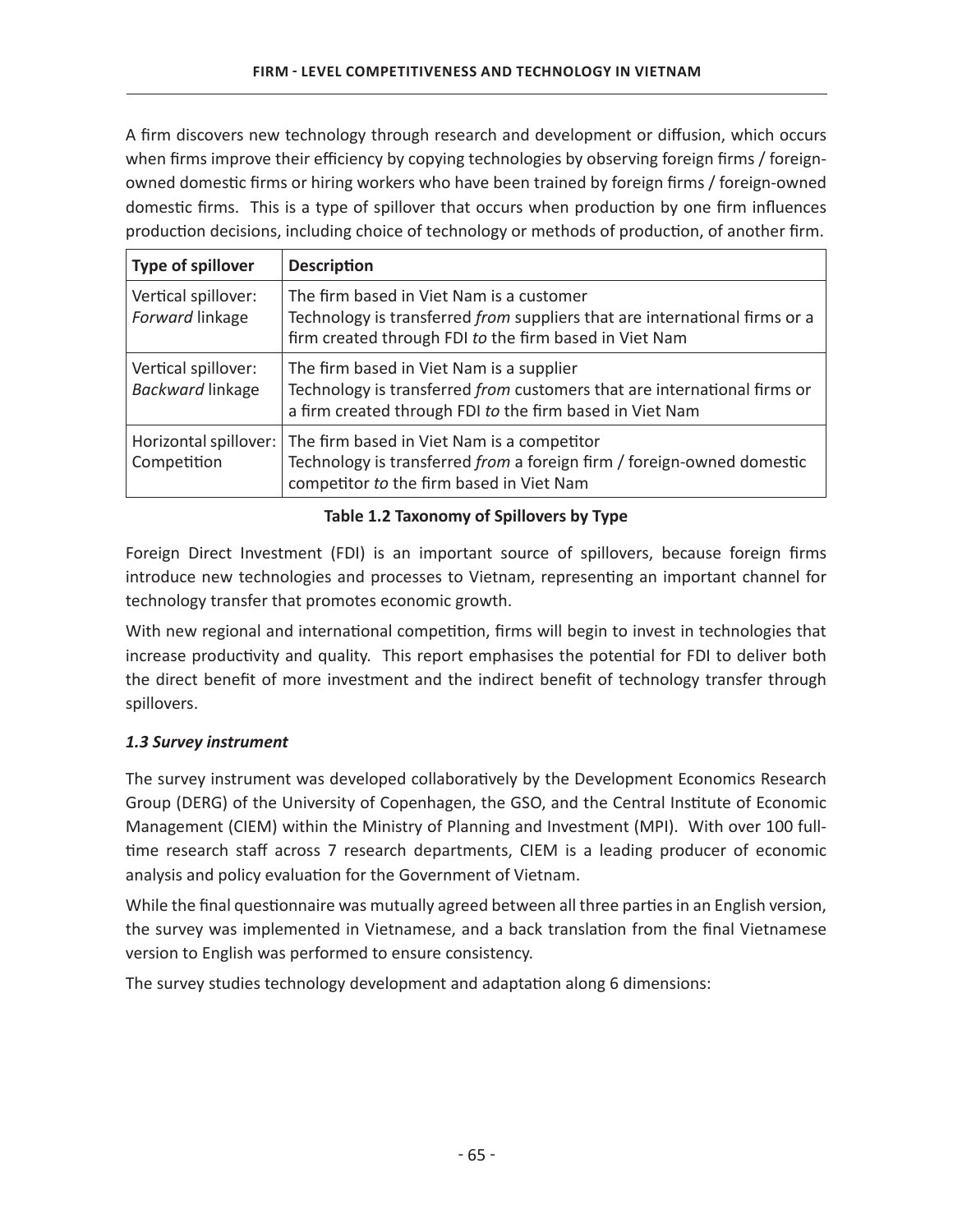| Topic (Section Title)                                   | Description                                                                                                                                                                                                                                                                                                                                                           | <b>Question numbers</b> |
|---------------------------------------------------------|-----------------------------------------------------------------------------------------------------------------------------------------------------------------------------------------------------------------------------------------------------------------------------------------------------------------------------------------------------------------------|-------------------------|
| Taking stock of technologies<br>and technological basis | Capturing the status-quo of the firm's<br>level of technological investment and<br>sophistication through questions about<br>the age, cost, and type of current<br>production technologies, processes, and<br>capital equipment.                                                                                                                                      | $1.1 - 3.4$             |
| Input and supplier relations                            | The details of major suppliers' locations<br>and the value of inputs obtained,<br>differentiated across domestic and<br>international suppliers.                                                                                                                                                                                                                      | $4.1 - 6.1$             |
| Output and customer relations                           | The details of major customers'<br>locations and value of outputs sold,<br>differentiated between domestic and<br>international customers.                                                                                                                                                                                                                            | $7.1 - 9.2$             |
| Innovation and technology<br>capacities                 | A series of diagnostic questions<br>targeting the constraints affecting<br>technology adaptation and level of<br>the firms' investment in technology<br>transfers or research and development,<br>differentiated between successful and<br>unsuccessful adaptation of existing<br>technology, desired technology<br>improvements and novel research &<br>development. | $10.1 - 15.4$           |
| Competitors                                             | Information about the number and<br>location of competitors, and the<br>dimension (cost / quality) along which<br>competition occurs                                                                                                                                                                                                                                  | $16.1 - 16.6$           |
| <b>Corporate Social Responsibility</b><br>(CSR)         | Questions relating to formal and<br>informal commitment to CSR practices                                                                                                                                                                                                                                                                                              | $17.1 - 20.8$           |

|  | <b>Table 1.3 Survey Instrument Section Descriptions</b> |  |
|--|---------------------------------------------------------|--|
|--|---------------------------------------------------------|--|

# 1.4 *Implementation*

The survey is being implemented as an additional module attached to the Government Statistics Office (GSO)'s annual enterprise survey, a short-form census of registered firms of ten employees or larger (the minimum cut-off is 30 in the urban centres of Ha Noi and Ho Chi Minh City) implemented by the Government of Vietnam.

In 2011, the survey was carried out by approximately 300 enumerators under the guidance of 75 supervisors through face-to-face interviews. The survey results were recorded in survey booklets, and follow-up interviews were not conducted. The data were digitised in Ha Noi, and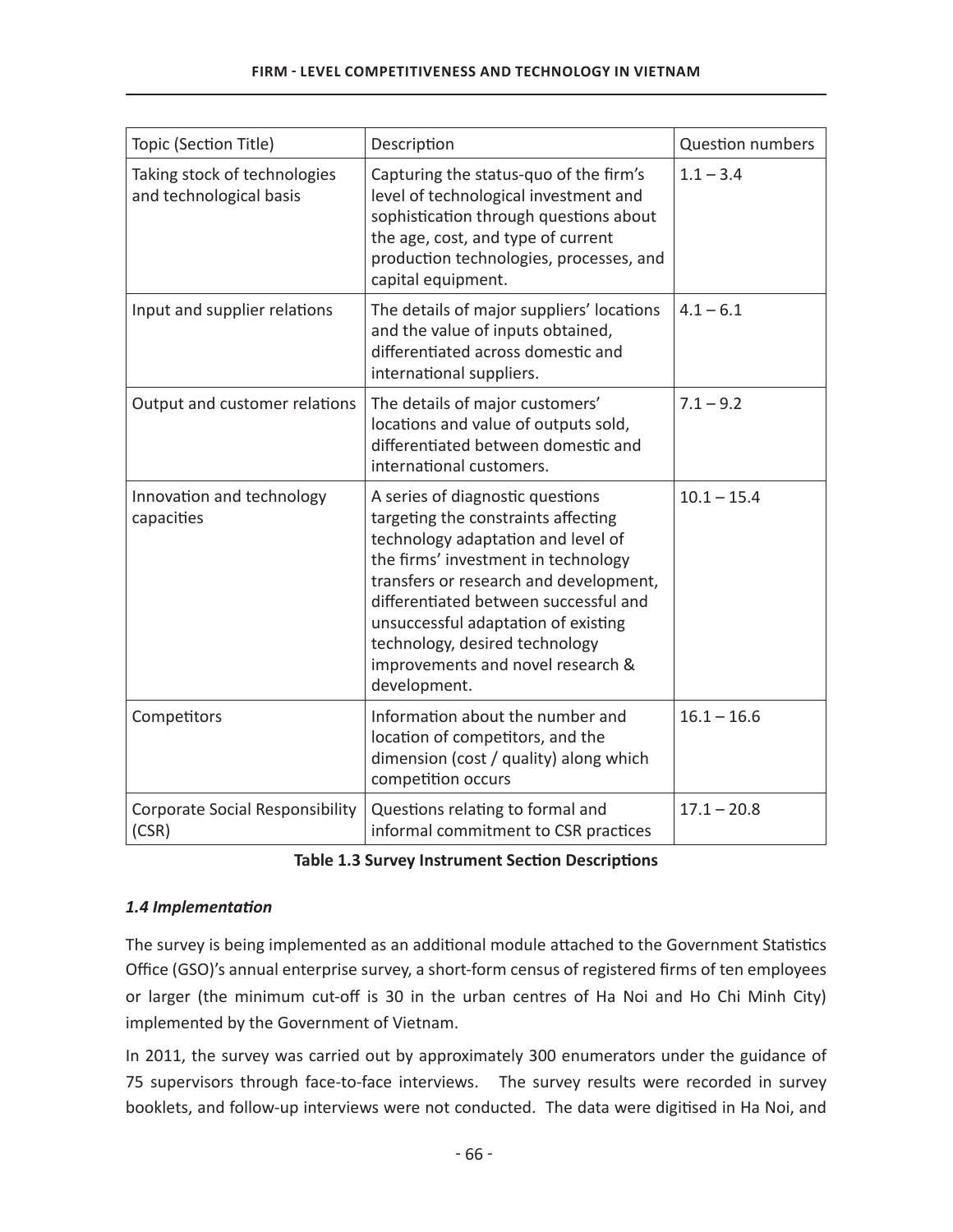were then extensively cleaned.

The Danida Business Sector Support Program (Danida BSPS) has generously committed funds to enable the GSO to implement the survey as a module attached to the annual Enterprise Census in 2011, 2012, and 2013. Since the survey questions are "backwards looking," the 2011 survey refers to firm data from 2010. This report presents cross-sectional evidence generated by the 2011 survey round, which is the second of the four planned survey rounds to be implemented (the 2010 survey was funded from other sources). The survey questionnaire has been adjusted to reflect feedback from partners and to introduce new research themes.

Most importantly, the survey is implemented in the same cross-section of firms in each survey round, generating a panel data set that enables economists or analysts to understand changes within individual firms over time, making this survey a rare resource internationally and nearly unique within lower- and middle-income countries.

#### 1.5 Sampling and data cleaning conventions

The Technology and Competitiveness survey is implemented as part of the GSO's larger national enterprise survey of all firms registered under the Enterprise Law of Vietnam that are have 10 or more employees (the cut-off is 30 in the urban and peri-urban areas of Ha Noi and Ho Chi Minh City because of the density of large firms).

8,178 responses were recorded in the 2011 cross-section, and combining the survey module responses with data from the Vietnam Enterprise Survey and removing duplicate entries and those firms with inconsistent asset or revenue figures delivers a cross-section of 7,938 surveyed firms. In addition to the standard tests for duplicate entries and missing data, the data were cleaned to exclude those firms whose figures for assets and / or revenue were recorded as zero or missing. In addition, if the ratio of assets, revenue, and / or number of employees at the end of 2010 to the beginning of 2010 was lower than 20% or greater than 500%, then the firm was excluded from the analysis. Finally, the ratio of firm revenue to firm size (in terms of employment) was calculated, and the study sample excludes observations in the first and 99<sup>th</sup> percentiles of this metric.

| <b>Size category</b> | <b>Number of employees</b> |  |  |
|----------------------|----------------------------|--|--|
| Micro                | $0 - 10$                   |  |  |
| Small                | $10 - 50$                  |  |  |
| Medium               | $50 - 300$                 |  |  |
| Large                | 300 or more                |  |  |

Because the number of employees is a continuous variable, we make the analysis more intuitive by creating a categorical variable for firm sizes.

|  | <b>Table 1.4 Size Categories and Definitions</b> |  |
|--|--------------------------------------------------|--|
|--|--------------------------------------------------|--|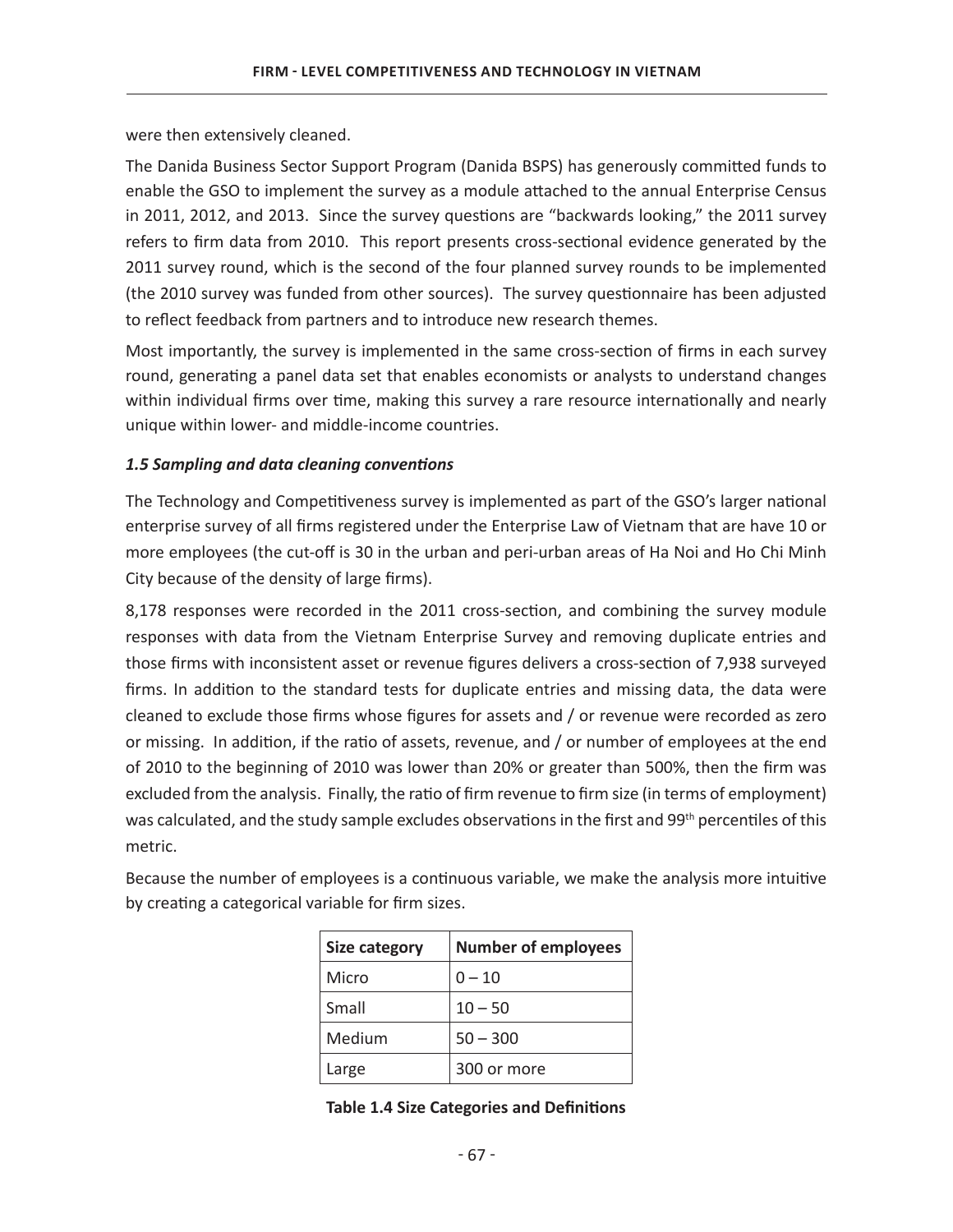| Legal structure                                 | Description                                         |
|-------------------------------------------------|-----------------------------------------------------|
| Collective                                      | Cooperatively owned and managed firm                |
| Private enterprise                              | Domestically owned private firm                     |
| Limited liability company                       | Domestically owned, incorporated firm               |
| Joint stock without state                       | Publicly held firm, without Government<br>ownership |
| Joint stock with state                          | Publicly held firm, with Government ownership       |
| FDI firm (100%)                                 | Firm owned by FDI                                   |
| Joint venture (State Owned<br>Enterprise + FDI) | Joint Government and FDI ownership                  |
| Joint venture (Private + FDI)                   | Joint private and FDI ownership                     |

Firms are also disaggregated by their legal structure to investigate, for example, whether there are differences between firms with some foreign and privately-or state-owned firms.

# **Table 1.5 Legal Structures and Definitions**

Finally, because analysis at the level of each of Vietnam's 58 provinces is unwieldy, provinces are grouped by region to generate stylised facts about enterprises, technology transfer, and geographic location from the cross-section.

We disaggregate the cross-section by these characteristics to get traction on the distribution of firms in the sample by location, size, and legal structure. Table 1.6 shows that most firms in the sample are located in the Red River Delta (RRD) and in the South East (which includes Ho Chi Minh city).

| Region                     | Micro | Small | Medium | Large | Total | % of Total |
|----------------------------|-------|-------|--------|-------|-------|------------|
| <b>Red River Delta</b>     | 131   | 1,015 | 859    | 296   | 2,301 | 29%        |
| North East                 | 30    | 228   | 150    | 60    | 468   | 6%         |
| North West                 | 4     | 30    | 16     | 5     | 55    | 1%         |
| <b>North Central Coast</b> | 23    | 252   | 157    | 21    | 453   | 6%         |
| South Central Coast        | 48    | 237   | 206    | 85    | 576   | 7%         |
| Central Highlands          | 16    | 69    | 49     | 13    | 147   | 2%         |
| South East                 | 120   | 960   | 1,326  | 579   | 2,985 | 38%        |
| Mekong River Delta         | 84    | 487   | 255    | 126   | 952   | 12%        |
| Total                      | 456   | 3,278 | 3,018  | 1,185 | 7.937 | 100%       |

#### Table 1.6 Number of Enterprises by Region and Size Category

Table 1.7 does this for firms' legal structure. The largest shares of the total sample are limited liability companies, and the largest firms in Vietnam (those with 300 or more employees) are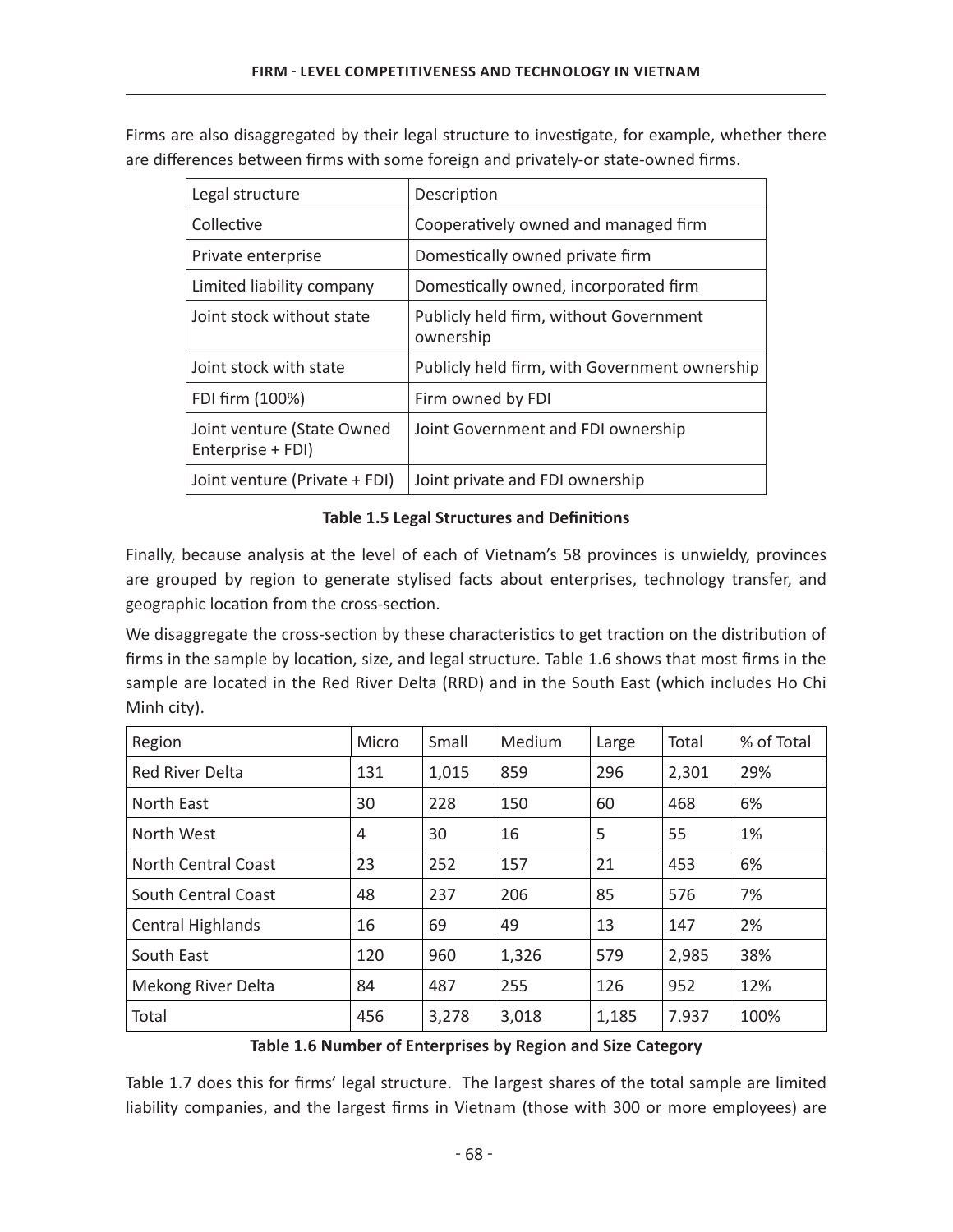| Ownership structure                             | Micro | Small | Medium | Large | Total | Percent |
|-------------------------------------------------|-------|-------|--------|-------|-------|---------|
| Collective                                      | 27    | 131   | 57     | 3     | 218   | 3%      |
| Private enterprise                              | 168   | 865   | 292    | 30    | 1,355 | 17%     |
| Limited liability company                       | 214   | 1,585 | 1,221  | 253   | 3,273 | 41%     |
| Joint stock without state                       | 29    | 382   | 544    | 211   | 1,166 | 15%     |
| Joint stock with state                          | 0     | 13    | 124    | 110   | 247   | 3%      |
| FDI firm (100%)                                 | 18    | 274   | 673    | 530   | 1,495 | 19%     |
| Joint venture (State Owned<br>Enterprise + FDI) | 0     | 5     | 46     | 26    | 77    | 1%      |
| Joint venture (Private + FDI)                   | 0     | 23    | 61     | 22    | 106   | 1%      |
| Total                                           | 456   | 3,278 | 3,018  | 1,185 | 7,937 | 100%    |

dominated by foreign direct investment (530 firms, or around 44% of Vietnam's largest companies).

#### Table 1.7 Number of Enterprises by Legal Structure and Size

Using International Standard Industrial Classification (ISIC) codes to separate firms by industry is a useful disaggregation too. Table 1.8 concludes the overview of the 2011 survey sample by listing and describing the ISIC codes used through this analysis: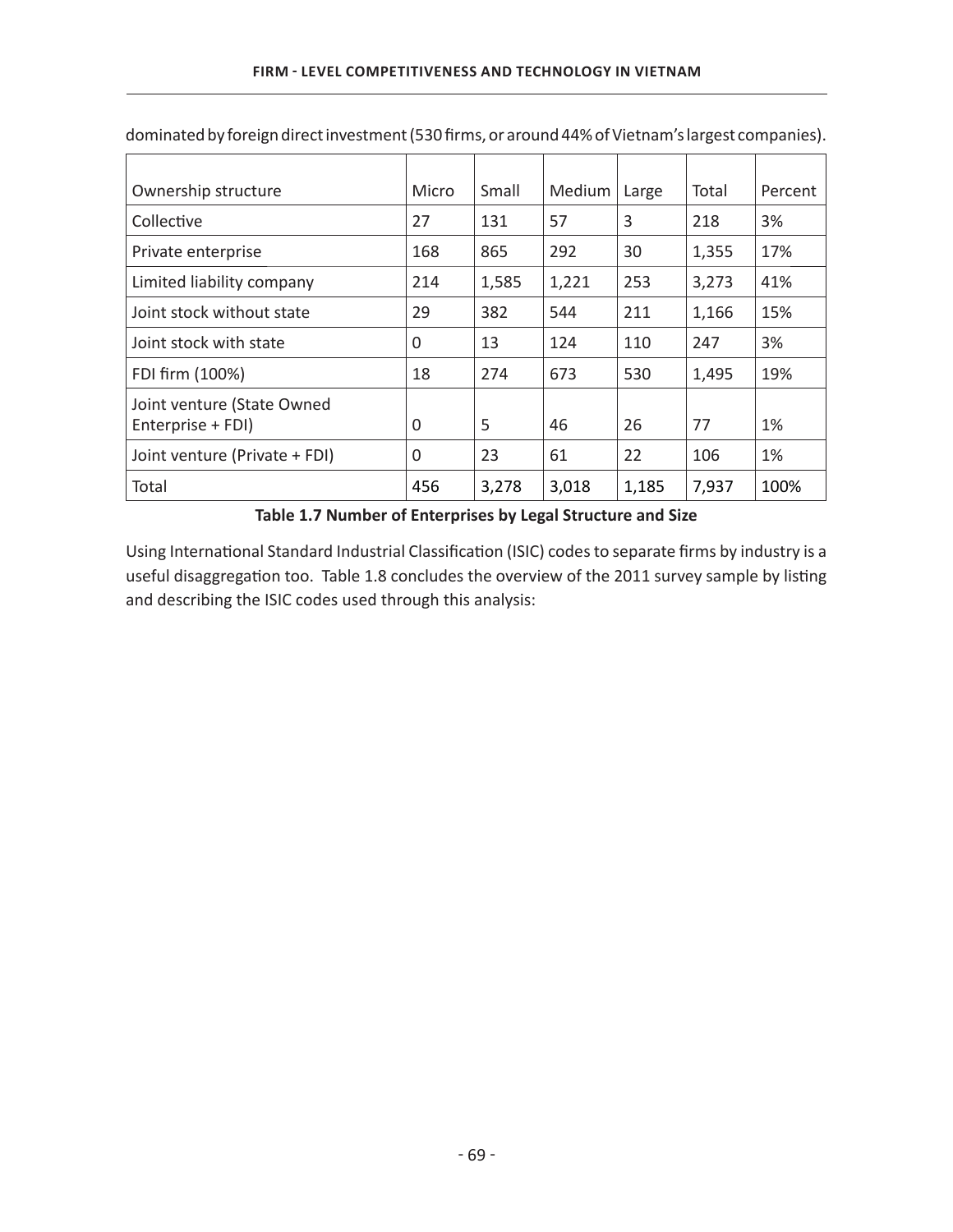ISIC 2-digit & Sector Description

15 - Manufacture of food products and beverages

17 - Manufacture of textiles

18 - Manufacture of wearing apparel; dressing and dyeing of fur

19 - Tanning and dressing of leather; manufacture of luggage, handbags, saddlery, harness and footwear

20 - Manufacture of wood and of products of wood and cork, except furniture; manufacture of articles of straw and plaiting materials

21 - Manufacture of paper and paper products

22 - Publishing, printing and reproduction of recorded media

23 - Manufacture of coke, refined petroleum products and nuclear fuel

24 - Manufacture of chemicals and chemical products

25 - Manufacture of rubber and plastics products

26 - Manufacture of other non-metallic mineral products

27 - Manufacture of basic metals

28 - Manufacture of fabricated metal products, except machinery and equipment

29 - Manufacture of machinery and equipment

30 - Manufacture of office, accounting and computing machinery

31 - Manufacture of electrical machinery and apparatus

32 - Manufacture of radio, television and communication equipment and apparatus

33 - Manufacture of medical, precision and optical instruments, watches and clocks

34 - Manufacture of motor vehicles, trailers and semi-trailers

35 - Manufacture of other transport equipment

36 - Manufacture of furniture

37 - Basic Metal Industries

#### **Table 1.8 ISIC Codes and Descriptions**

Finally, Table 1.9 disaggregates firms by their industrial sector and their size. The sample does not have a dominant industrial classification, so evidence on technology transfer is probably not biased by oversampling a specific industry; this would happen if, for example, industries with a higher average capital investment were over-represented in the survey.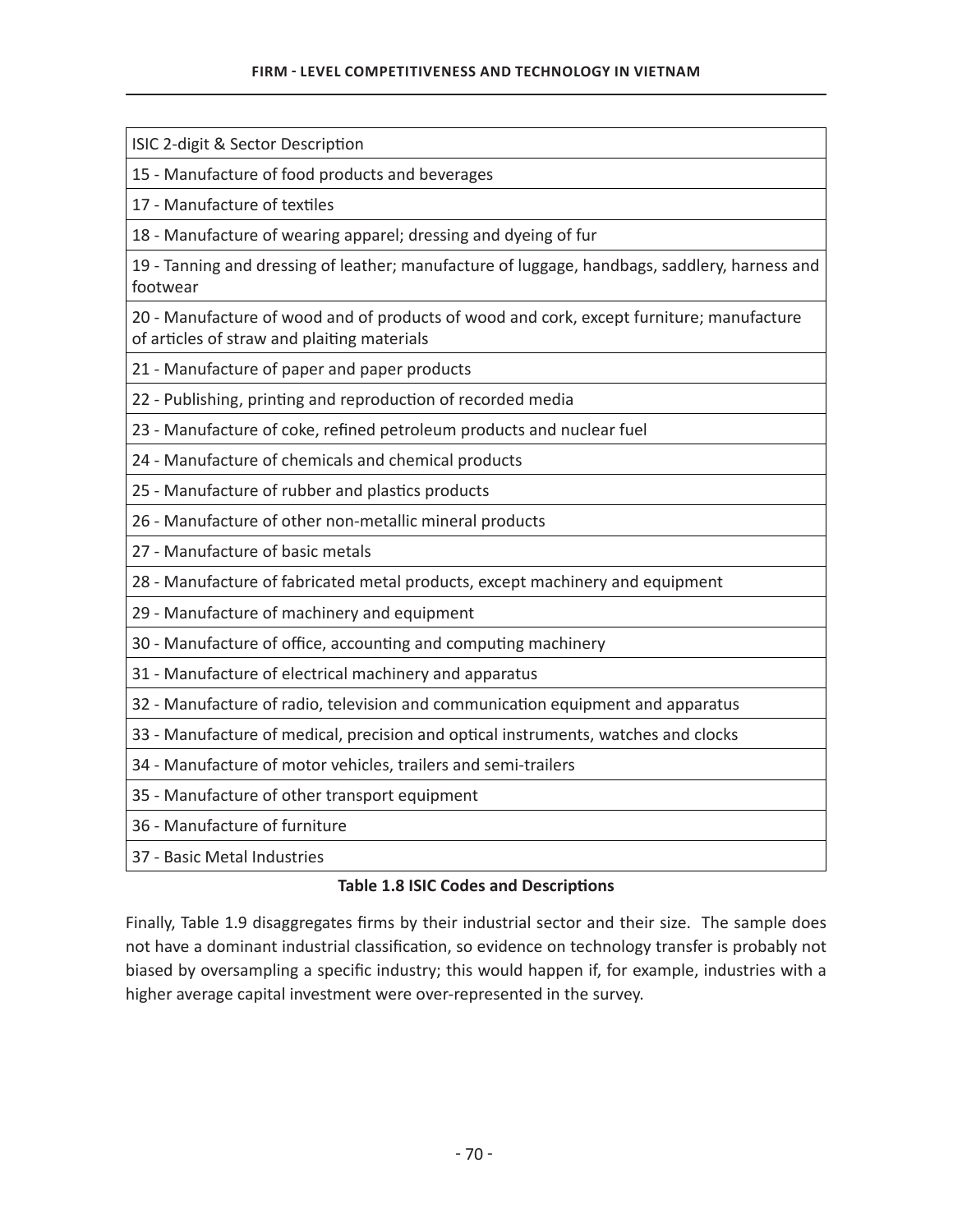| ISIC 2-digit<br>& Sector<br>Description | Micro          | Small          | Medium         | Large          | Total          | Percent |
|-----------------------------------------|----------------|----------------|----------------|----------------|----------------|---------|
| 15                                      | 114            | 568            | 439            | 172            | 1,293          | 16%     |
| 17                                      | 11             | 124            | 183            | 52             | 370            | 5%      |
| 18                                      | 20             | 109            | 191            | 257            | 577            | 7%      |
| 19                                      | $\overline{4}$ | 26             | 81             | 97             | 208            | 3%      |
| 20                                      | 62             | 304            | 186            | 24             | 576            | 7%      |
| 21                                      | 12             | 204            | 165            | 27             | 408            | 5%      |
| 22                                      | 17             | 100            | 66             | 5              | 188            | 2%      |
| 23                                      | 0              | 3              | $\mathbf 0$    | 0              | 3              | 0%      |
| 24                                      | 18             | 168            | 157            | 35             | 378            | 5%      |
| 25                                      | 22             | 261            | 284            | 75             | 642            | 8%      |
| 26                                      | 27             | 341            | 340            | 96             | 804            | 10%     |
| 27                                      | 9              | 119            | 74             | 15             | 217            | 3%      |
| 28                                      | 65             | 437            | 285            | 40             | 827            | 10%     |
| 29                                      | 16             | 111            | 84             | 16             | 227            | 3%      |
| 30                                      | $\overline{2}$ | 3              | $\overline{2}$ | 6              | 13             | 0%      |
| 31                                      | 8              | 45             | 67             | 31             | 151            | 2%      |
| 32                                      | $\mathbf{1}$   | 22             | 28             | 24             | 75             | 1%      |
| 33                                      | $\overline{2}$ | 13             | 12             | $\overline{7}$ | 34             | 0%      |
| 34                                      | $\overline{1}$ | 30             | 30             | 23             | 84             | 1%      |
| 35                                      | 13             | 71             | 78             | 22             | 184            | 2%      |
| 36                                      | 31             | 219            | 266            | 161            | 677            | 9%      |
| 37                                      | $\overline{1}$ | $\overline{1}$ | $\mathbf 0$    | $\overline{0}$ | $\overline{2}$ | 0%      |
| Total                                   | 456            | 3,279          | 3,018          | 1,185          | 7,938          | 100%    |

#### Table 1.9 Firm Size by Sector

This chapter provided a summary of the survey instrument and the categories used through this report. Because all firms operate in a legal and institutional environment that affects their decisions about which type and quality of technology to use, the following chapter outlines the relevant Vietnamese policy environment, highlighting some constraints faced by firms and instruments used by the government to promote transfer or investment.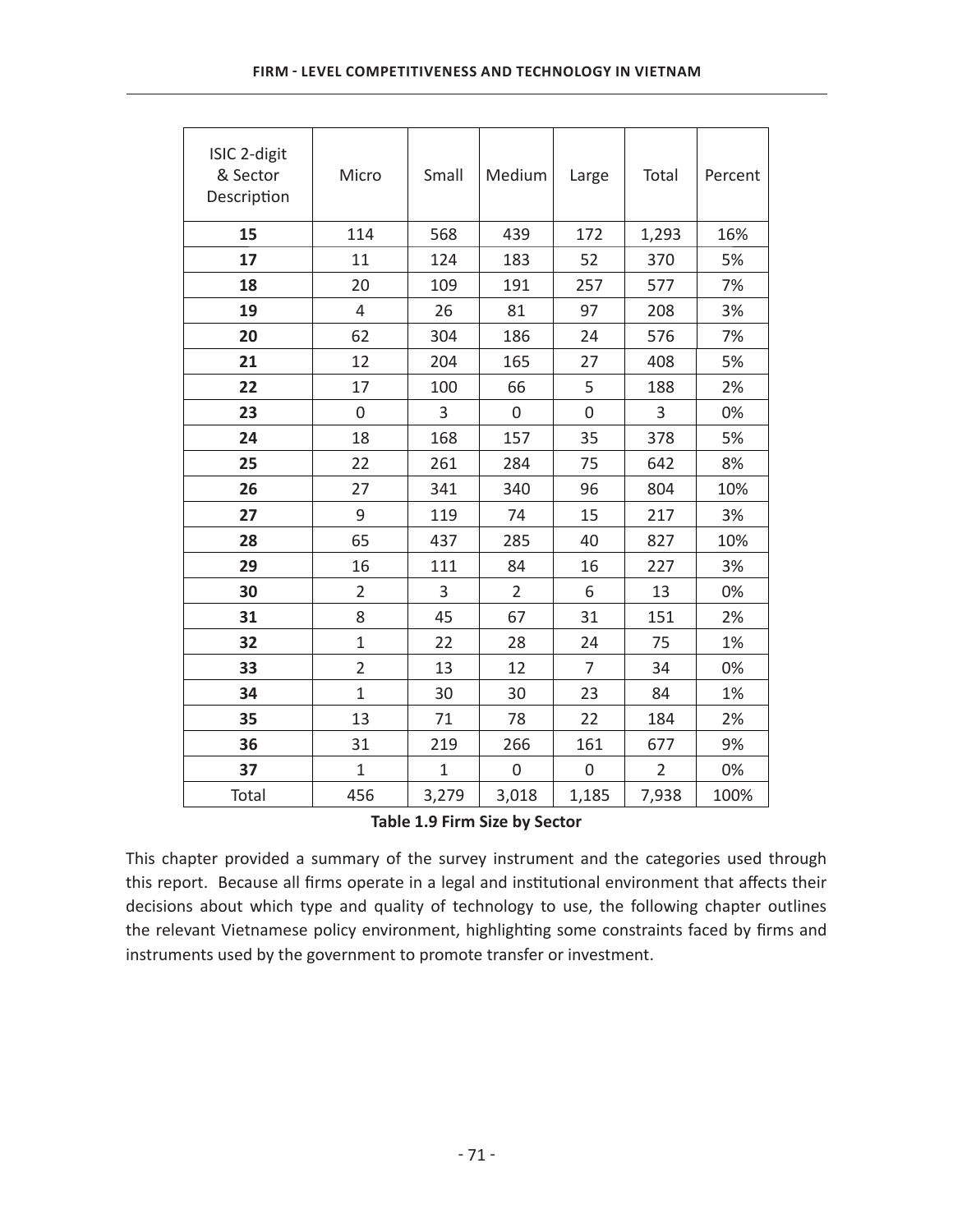# 2 Technology research and diffusion policy in Viet Nam

This chapter provides a brief overview of current legislation affecting investment in technology. While a comprehensive study of the interaction between Party decrees, Government Ministry policies, and national and legislation is beyond the scope of this report, it will become a priority research theme in coming years. In particular, policy cohesion will be essential to ensure that schemes are mutually compatible.

This chapter focuses on the legislative environment and give a summary of constraints that impede investment, emphasising the role of direct and indirect government support for technology investment.

#### *2.1 Direct support*

| Decree / policy                                      | Description                                                                                                                                                                     |
|------------------------------------------------------|---------------------------------------------------------------------------------------------------------------------------------------------------------------------------------|
| Law on Technology Transfer<br>enacted in 2006        | Enables enterprises to extract a part of their pre-tax profit<br>for establishing scientific and technological development<br>fund and fund for supporting technology transfer. |
| Law on Foreign Investment in<br>2005                 | Specify the insurance of industrial ownership and legal<br>interests of foreign and domestic investors, including in<br>technology transfer activities                          |
| Law on Science and technology<br>promulgated in 2000 | Governs ownership of research outputs and copyright                                                                                                                             |

Several key pieces of legislation, summarised in Table 2.1 describe the current broad legal regime:

#### **Table 2.1 Selected Policies**

While this legislative framework provides sufficient conditions for technology it is not an industrial policy promoting upgrading (renovation) of existing technology and capital equipment, or investment in new technology.

Resolution 6 of the Vietnamese Communist Party Congress IX in 2001 accelerated the Government's program of modernising technology through a combination direct investment by the state in specific industries and enterprises (using public funds for investment), and indirect investment by providing tax breaks and other incentives.

This approach has produced some successes: significant public investment has occurred, mainly through state-owned enterprises, which has generated significant increases in production and capacity that are partially responsible the sustained increase in national output dating back to the Doi Moi era. However, the lack of transparency surrounding the allocation of state funds and the difficulty of evaluating the use of those investments makes it difficult to evaluate how effective they have been.

Table 2.2 lists key decrees and other legislation that represent public support for investment in new plants, property, and equipment.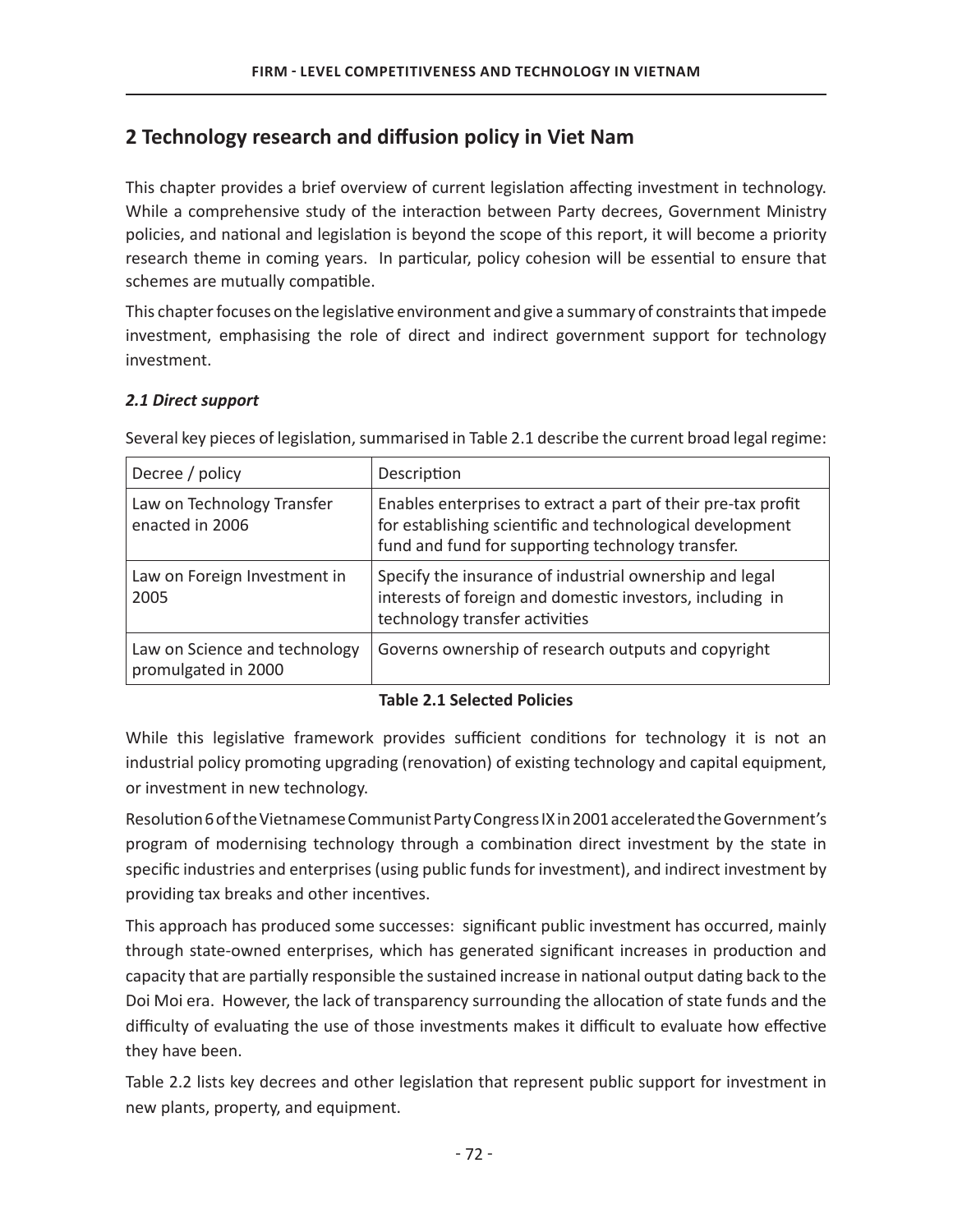| Decree / policy                                                                                                                                                                                             | <b>Description</b>                                                                                                                                                                                                                                                |  |  |
|-------------------------------------------------------------------------------------------------------------------------------------------------------------------------------------------------------------|-------------------------------------------------------------------------------------------------------------------------------------------------------------------------------------------------------------------------------------------------------------------|--|--|
| National Focal Technical - Economic<br>Programmes conducted in accordance<br>with Decision No 54/1998/QĐ-TTg dated<br>3 March 1998                                                                          | State budget earmark to support investment in<br>technology renovation and technology transfer<br>in focal industries: information technology, bio-<br>technology, construction material technology<br>and<br>atomization technology                              |  |  |
| Ministry of Science and Technology and<br>funded by state science and technology<br>development budget has responsibility<br>for coordinating and implementing the<br>sequence of state five-year R&D plans | Support for focal industries (see above). Financial<br>support for these programmes includes full or partial<br>financing for research and development activities,<br>for modern technology mastering and application.                                            |  |  |
| Decree No 119/1999/NĐ-CP issued by<br>the Government on 18 September 1999                                                                                                                                   | Decree No 119 stipulates that enterprises with<br>scientific and technological activities under the areas<br>encouraged by the State shall be provided with 30%<br>of total research costs and 70% of total value of<br>successful projects funded by state funds |  |  |
| Technology Renovation<br>National<br>Foundation established by Decision No<br>1342/QĐ-TTg dated 5 August 2011                                                                                               | Access to preferential credits with a special guarantee<br>mechanism to provide firms with capital to upgrade<br>production equipment                                                                                                                             |  |  |
| Decision No 418/QĐ-TTg dated 11 April<br>2012                                                                                                                                                               | Action plans and additional financing mechanisms<br>for accelerating technology renovation and transfer<br>activities                                                                                                                                             |  |  |

#### Table 2.2 Selected Technology-Relevant Legislation

More recently, the National Foundation for Science and Technology Development (NAFOSTED) was established<sup>3</sup> to support science and technology research companies with access to preferential loans. While more than 10 major projects were funded by the scheme in 2009, the link between funding and firms activities has been controversial, NAFOSTED also suffers from a lack of transparency about funding decisions that characterises other state-sponsored technology investment programs.

# 2.2 Indirect support

The state has also put in place a large number of *indirect* policies to encourage technology renovation and transfer. These range from tax incentives to accelerated depreciation, the cumulative effect of which is to reduce the cost of investing in new equipment. Table 2.3 summarises key pieces of relevant legislation.

Firms importing machines, equipment, or material that cannot be produced locally do not pay import taxes or VAT on these imports, and companies engaged in science or technology research as their main activity are subject to a low tax rate of 5 percent. Many other preferences are implemented through the business income (corporate) tax regime, including:

<sup>3</sup> Decision No. 1342/QĐ-TTg dated 05 August 2011 of the Prime Minister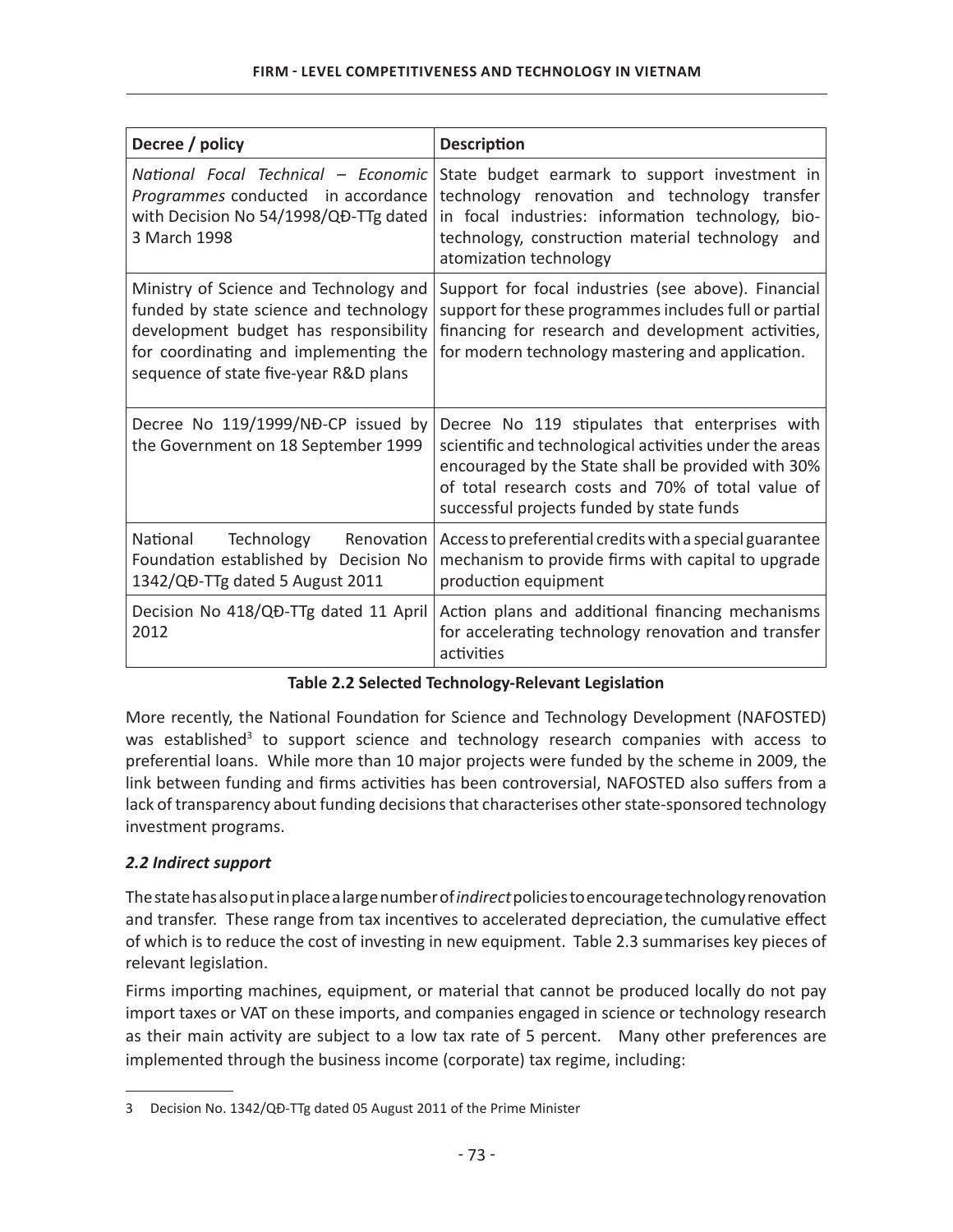- Rapid depreciation to assets, machinery, and equipment
- All of costs caused by the implementation of science and technology activities financed by the company can be charged as businesses expenses
- Firms are exempted from business income tax for income from contracts of scientific research and technology development projects, and scientific and technology information services;
- With new projects on scientific research, science and technology services, and technology transfer, companies are allowed to enjoy preferential business income tax or an exemption from business income tax for a maximum of four years since the taxable income emerged, and a reduction up to 50 percent with taxable income for up to nine years.
- Finally, in order to facilitate technology transfers and the horizontal spillovers explored further in this report, the Vietnamese Government has demarcated two "high tech zones": Lang – Hoa Lac zone and on in HCMC, investing in infrastructure and encouraging

| Law / Policy                                                                                                                                             | Description                                                                                                                                                                                                                                                                                                                                                                                                                                                               |
|----------------------------------------------------------------------------------------------------------------------------------------------------------|---------------------------------------------------------------------------------------------------------------------------------------------------------------------------------------------------------------------------------------------------------------------------------------------------------------------------------------------------------------------------------------------------------------------------------------------------------------------------|
| Law on Value Added Tax and<br>guiding documents                                                                                                          | Enterprises are exempt from Value Added Tax (VAT) when importing<br>equipment that is not produced domestically. Scientific / research<br>organisations receive a low tax rate of 5%.                                                                                                                                                                                                                                                                                     |
| Law on Import and Export Tax                                                                                                                             | Import tax exemptions for goods used in research                                                                                                                                                                                                                                                                                                                                                                                                                          |
| Law on Corporate Income Tax                                                                                                                              | Decree 119 applies many preferences to enterprises engaged in<br>research and development activities as well as technology renovation<br>and technology transfer, including:<br>Accelerated depreciation for capital equipment, research institutions<br>are tax-exempt, firms investing in technology transfer or research enjoy<br>preferential tax rates, up to a full four-year exemption                                                                             |
| Law on Domestic Investment                                                                                                                               | In addition to the above tax preferences, dividends invested in joint<br>stock organizations operating in science and technology field, bonus<br>for technology improvement and invention shall be exempted from<br>income tax.<br>Enterprises with investment projects under the preferential areas<br>specified in the Law on Domestic Investment enjoy a reduction of 50%<br>of land use fees, and exempted from land lease fees for 6 years in case<br>of land lease. |
| Vietnam Development Bank,<br>Scientific and Technological<br>Development Support<br>Foundation, Technology<br>Transfer Support Foundation,<br>and others | Provide credit to enterprises that invest in technology renovation and<br>technology transfer<br>Policies on preferential credit via establishment of state owned<br>research and development, technology renovation and technology<br>transfer foundations.                                                                                                                                                                                                              |
| Law on Technology Transfer<br>enacted in 2006                                                                                                            | Enables enterprises to extract a part of their pre-tax profit for<br>establishing scientific and technological development fund and fund<br>for supporting technology transfer.                                                                                                                                                                                                                                                                                           |

technology and research firms to locate there.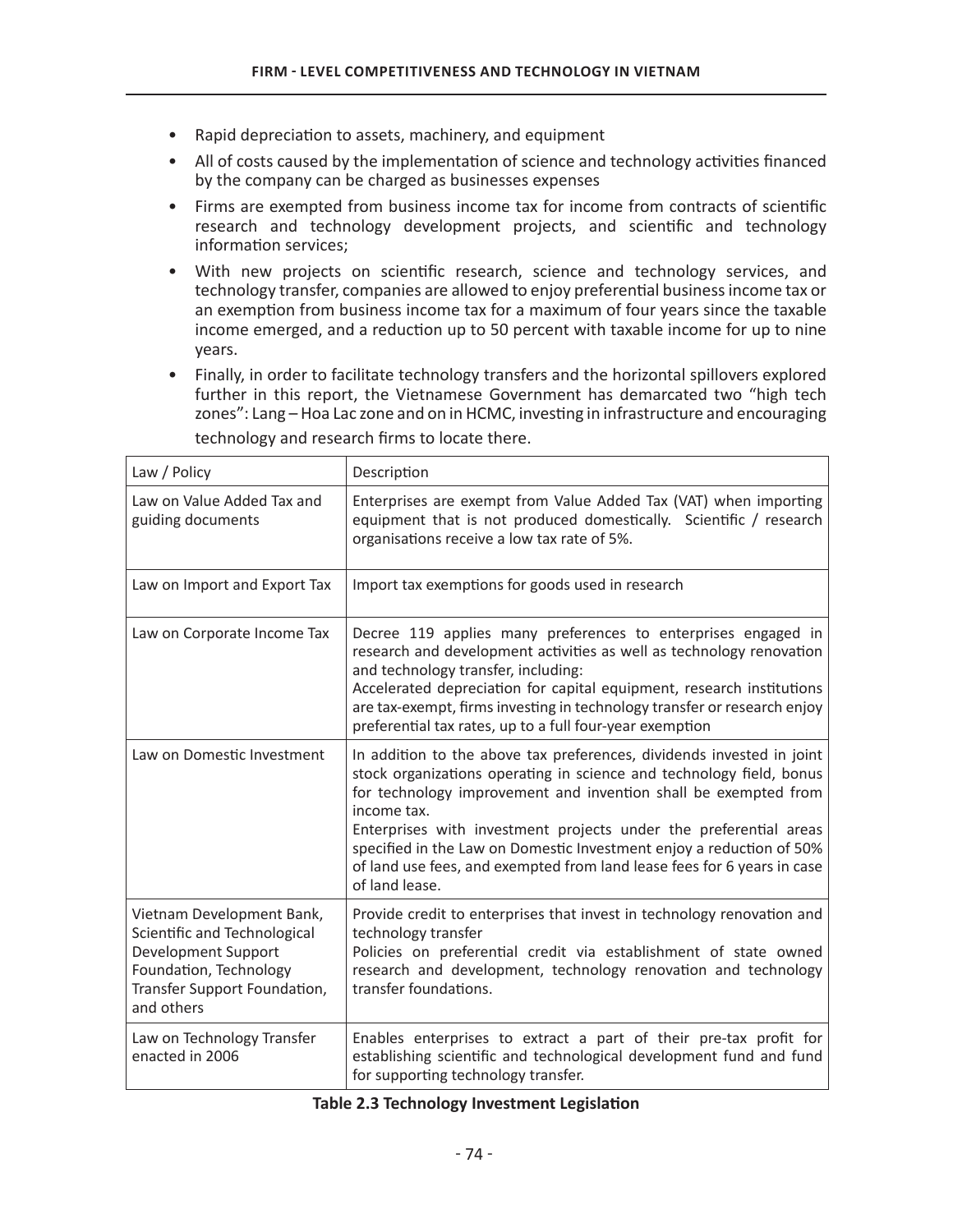## 2.3 Constraints on technology transfer and research

It appears the state provides some financial support to firms investing in technology or performing research and development, and the majority of these funds have been allocated to large, stateowned enterprises. Data from the General Statistics Office's business survey 2001-2004 showed that 86% of state owned enterprises received state support for R&D projects, the remaining are private enterprises. No firms with foreign investment (either portfolio or FDI) received state capital support for R&D projects.

Between 2008 and 2012 the Government provided financial support to numerous firms to counteract the global economic contraction. However, the sector still lacks a transparent government program that support firms to invest in new technology, despite the difficulty these firms have accessing loans from through the usual channels due to lack of collateral and inability to meet counterpart financing requirements (typically 30 percent of the loan requested).

Generally, it appears that regulations for government loan or investment incentive schemes are not transparent, and require a large number of documents and administrative procedures. This situation is exacerbated by the fact that many different state and semi-state actors are responsible for the raft of programs in place, including the Ministry of Planning and Investment, the Ministry of Finance, and the Ministry of Science and Technology.

When support is provided, it is generally done on the basis of requests by specific firms, rather than an active search by government agencies or an open tendering process. Comparatively, successful technology investment schemes in other countries are characterised by independent, competitive, and transparent mechanisms. Overall, many enterprises that are eligible for direct financial support, but refuse it because of the difficulty of the application process.

More broadly, to the extent that investment in technology transfer and research occurs, it is financed by either state or internal firm funds, reflecting the lack of other capital investment channels in Vietnam. In other countries, these include venture capital and capital markets, and how to development of these investment channels should be an important area for further research.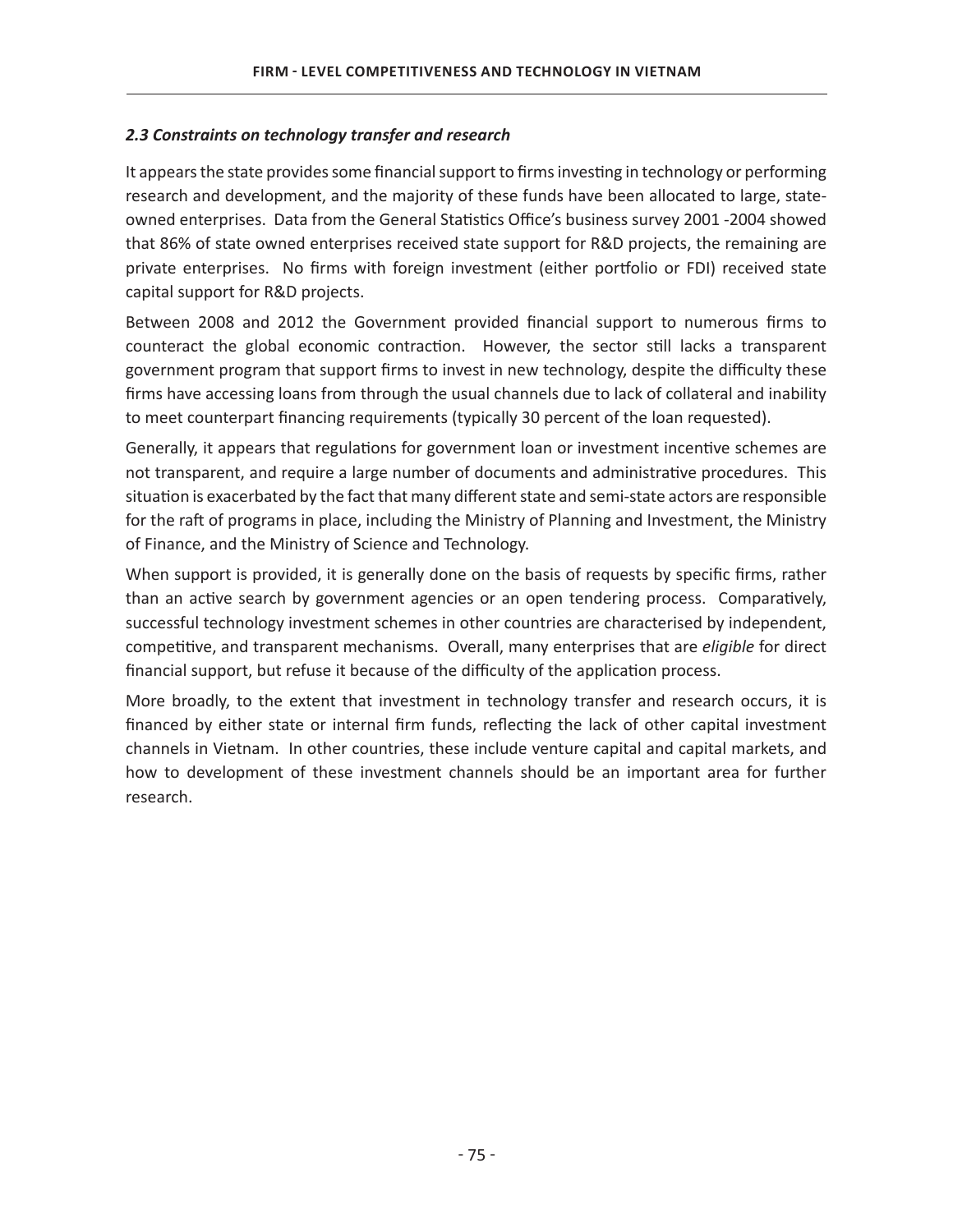# **3 Constraints to upgrading technology**

Firms can increase their levels of technological sophistication along several distinct dimensions, and Figure 3.1 shows the range of upgrading strategies pursued by Vietnamese firms, some of which use more than one strategy to acquire or adapt relevant technology. The dominant approaches are improving product quality, process organisation, or product variety. Firms are not typically increasing the number of enterprise activities or changing into different sectors. This evidence from this cross-section is consistent with the survey's previous round, and suggests that Vietnamese firms are trying to produce the *same* products more efficiently or at higher quality, rather than expanding into new sectors.



**Figure 3.1 Firms' upgrading strategies** 

However, as we see in Table 3.1 the majority of firms are constrained when trying to upgrade their production processes / technologies. Evidence-based public policy that targets these constraints can play a role in encouraging technology transfer to Vietnamese firms.

| Response | Number of respondents | %     |
|----------|-----------------------|-------|
| No       | 245                   | 3.09  |
| Yes      | 7.692                 | 96.91 |

Table 3.1 Firms that perceive constraints to upgrading

The benefit of high-resolution survey data is that we can study firms' perceived constraints at a high level of detail. Table 3.2 shows results from asking firms to score the severity of several kinds  $\overline{D}$  of constraints. An important result is that while financing constraints matter, other constraints also play an important role, with the exception of communication infrastructure: the widespread availability of high-speed internet and phone connections and mobile telephony appears to be effective for most firms.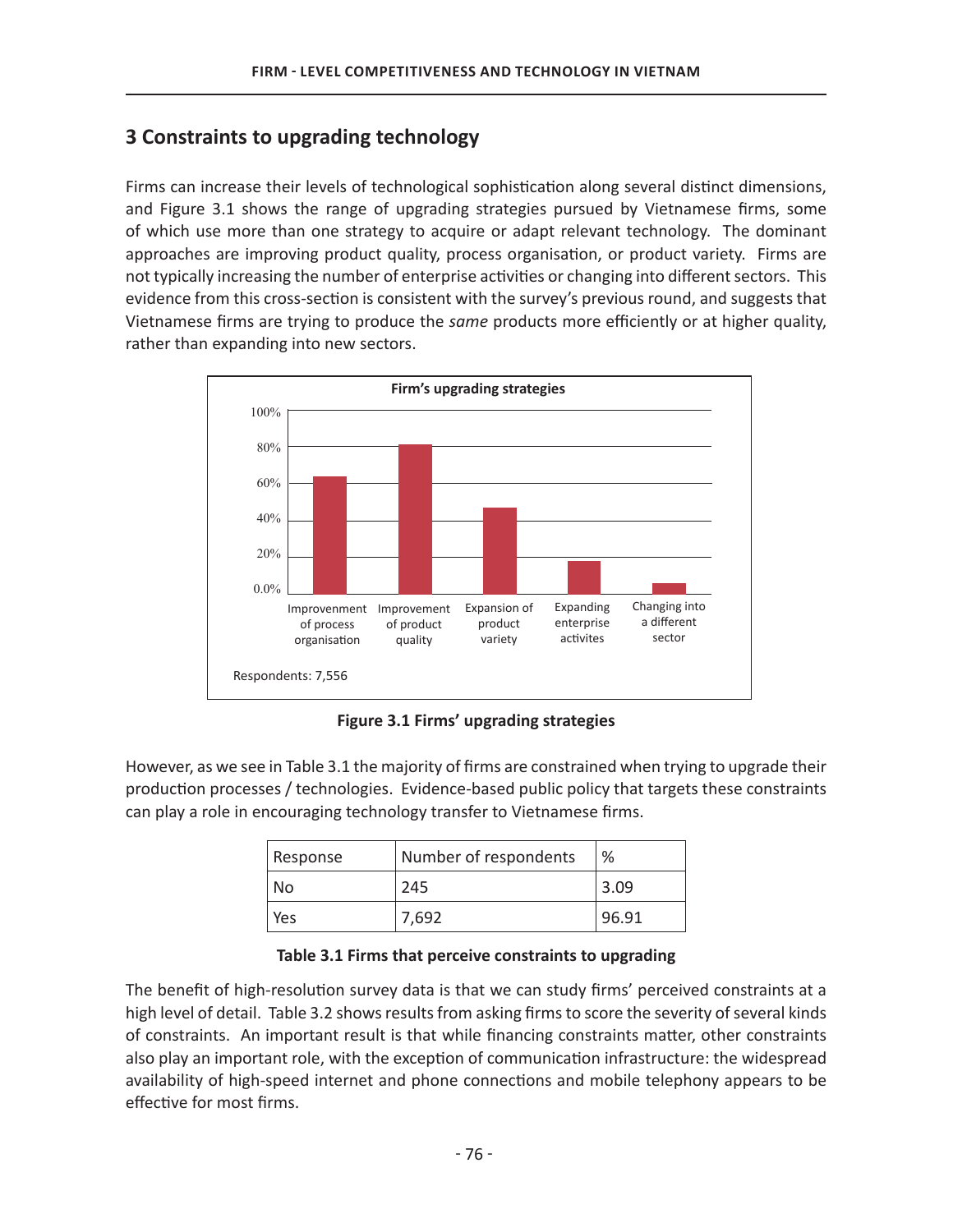| How severe are these constraints for doing business ( $0 = No$ Problem, $10 =$ Severe Problem) |         |  |  |
|------------------------------------------------------------------------------------------------|---------|--|--|
| Variable                                                                                       | Average |  |  |
| Basic infrastructure (electricity, energy, land, )                                             | 5.67    |  |  |
| Transport infrastructure (roads, airports, )                                                   | 4.38    |  |  |
| Communication infrastructure                                                                   | 3.79    |  |  |
| Financing constraints (credits, foreign capital, )                                             | 6.12    |  |  |
| Labor force (number of)                                                                        | 5.16    |  |  |
| Technological know-how (skilled labor)                                                         | 5.69    |  |  |
| Technologies (machinery, equipment)                                                            | 5.80    |  |  |

#### **Table 3.2 Severity of Constraints**

Regression analysis is the standard framework in which to analyse which factors explain an outcome of interest. Interpreting the estimates from this form of analysis is simple: larger coefficients (estimates) mean that the variable has a larger effect on the outcome (in this case, the total level of constraints perceived by the firm). The number of asterisks shows the level of statistical significance, loosely defined as the degree of confidence we have in the estimate's accuracy. These regressions usually have a "base" category, which means the coefficients are estimated relative to that category.

These are not intended to be robust, well-specified econometric models, but serve as guides to the main features and patterns of data. Table 3.3 shows that firms size is strongly associated with additional constraints, and because the estimated effect of the firm's legal structure on the level of perceived constraints does not vary greatly, we find that constraints bind almost equally across all different kinds of Vietnamese firms *compared to* the base category of large firms in HCMC in the food-processing industry.

This suggests policies targeting these constraints can be implemented across sectors and firm types, and may be useful for a broad cross-section of Vietnamese firms. This is encouraging: broad policies are easier to implement than targeted or sector-specific policies.

Does firm size or type explain the severity of constraints?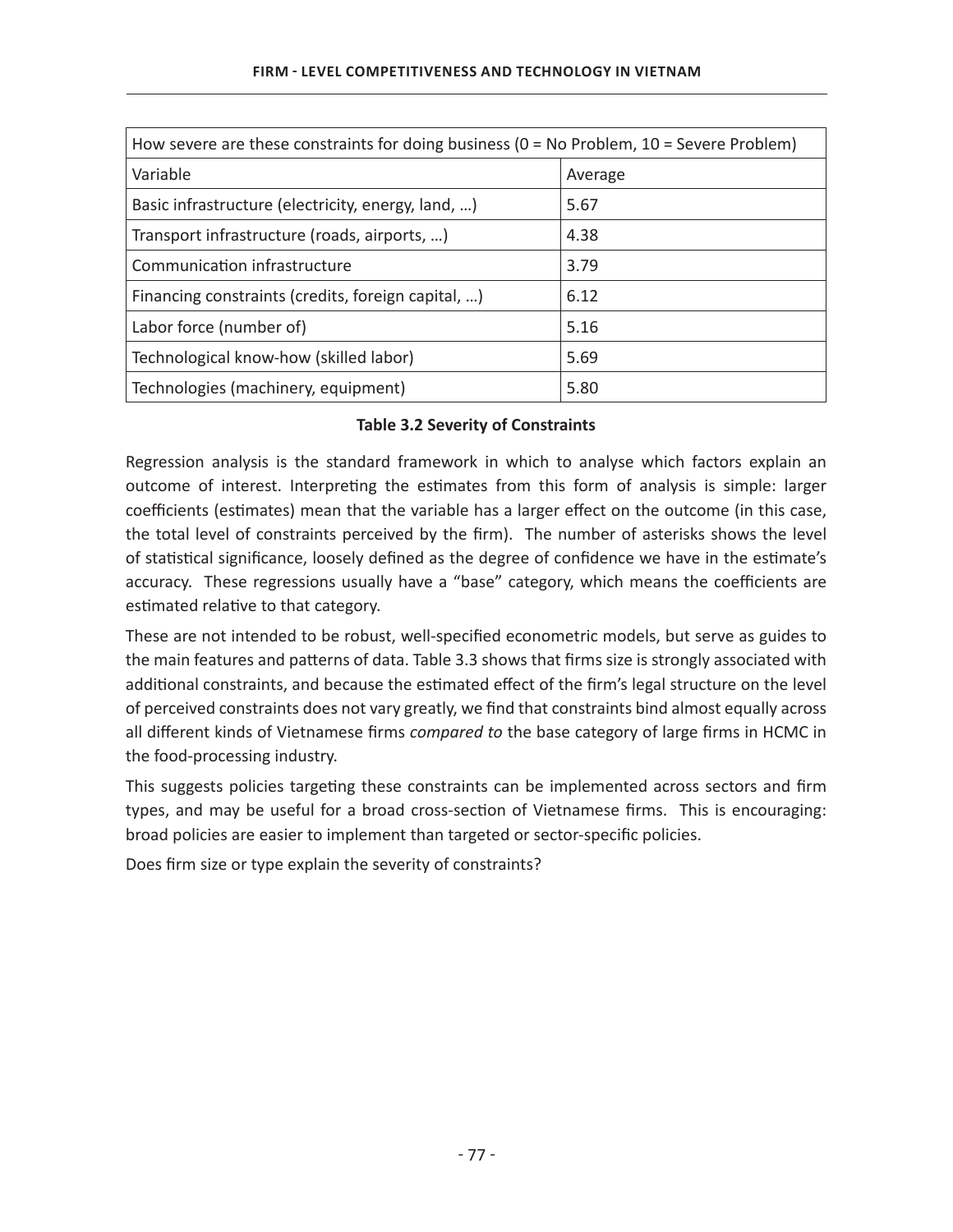| Firm size                                                                                                                                                                                                            |                             | $1.244***$ (0.188)            |  |  |
|----------------------------------------------------------------------------------------------------------------------------------------------------------------------------------------------------------------------|-----------------------------|-------------------------------|--|--|
| Legal Structure                                                                                                                                                                                                      | Collective                  | 33.158*** (1.603)             |  |  |
|                                                                                                                                                                                                                      | Private enterprise          | $31.288***$ (1.053)           |  |  |
|                                                                                                                                                                                                                      | Limited Liability Company   | 32.530*** (1.027)             |  |  |
|                                                                                                                                                                                                                      | Joint stock without state   | 33.267*** (1.175)             |  |  |
|                                                                                                                                                                                                                      | Joint stock with state      | $31.341***$ (1.727)           |  |  |
|                                                                                                                                                                                                                      | FDI firm (100%)             | $31.687***$ (1.310)           |  |  |
|                                                                                                                                                                                                                      | Joint venture (SOE+FDI)     | 27.986*** (2.641)             |  |  |
|                                                                                                                                                                                                                      | Joint venture (Private+FDI) | $31.171***$ (2.152)           |  |  |
|                                                                                                                                                                                                                      | Constant                    | $18.233***$ (0.154)           |  |  |
| Observations<br>Pseudo R-squared<br>Region dummies<br>Sector dummies                                                                                                                                                 |                             | 7,374<br>0.0370<br>Yes<br>Yes |  |  |
| Note: Tobit estimates, left censored, t-statistics reported below coefficients.<br>Base:<br>Large, FDI, Region 7 (HCMC), Food Processing (ISIC 15). Standard errors in parentheses<br>*** p<0.01, ** p<0.05, * p<0.1 |                             |                               |  |  |

#### Table 3.3 Firm Size and Constraint Severity

# 3.1. Horizontal spillovers and competition

Horizontal spillovers occur when firms competing in the same sector or closely-related sectors see innovations occurring in their competitors and copy them. One argument for encouraging FDI is domestic firms absorb the technologies used by foreign-owned firms.

Firstly, domestic firms could learn about new technologies or processes from foreign firms by competing with them internationally- the internationalisation effect. Secondly, a horizontal spillover can occur when a domestic firm improves efficiency by copying technologies by observing a foreign competitor- *demonstration effect*. Alternately, a foreign competitor could train Vietnamese workers, making them more productive creating a horizontal spillover due to the worker mobility effect when the workers are hired by local firms.

A necessary condition for horizontal spillovers is a competitive market. Vietnam's transition to a dynamic market economy has created competition between firms that try to improve quality or reduce price to capture bigger market shares or, in the case of exporters, attract and retain discerning international customers.

Domestic competition is healthy: Figure 3.1-1 shows that 78% of firms report some number of domestic competitors, and 36% of firms face more than 10 competitors.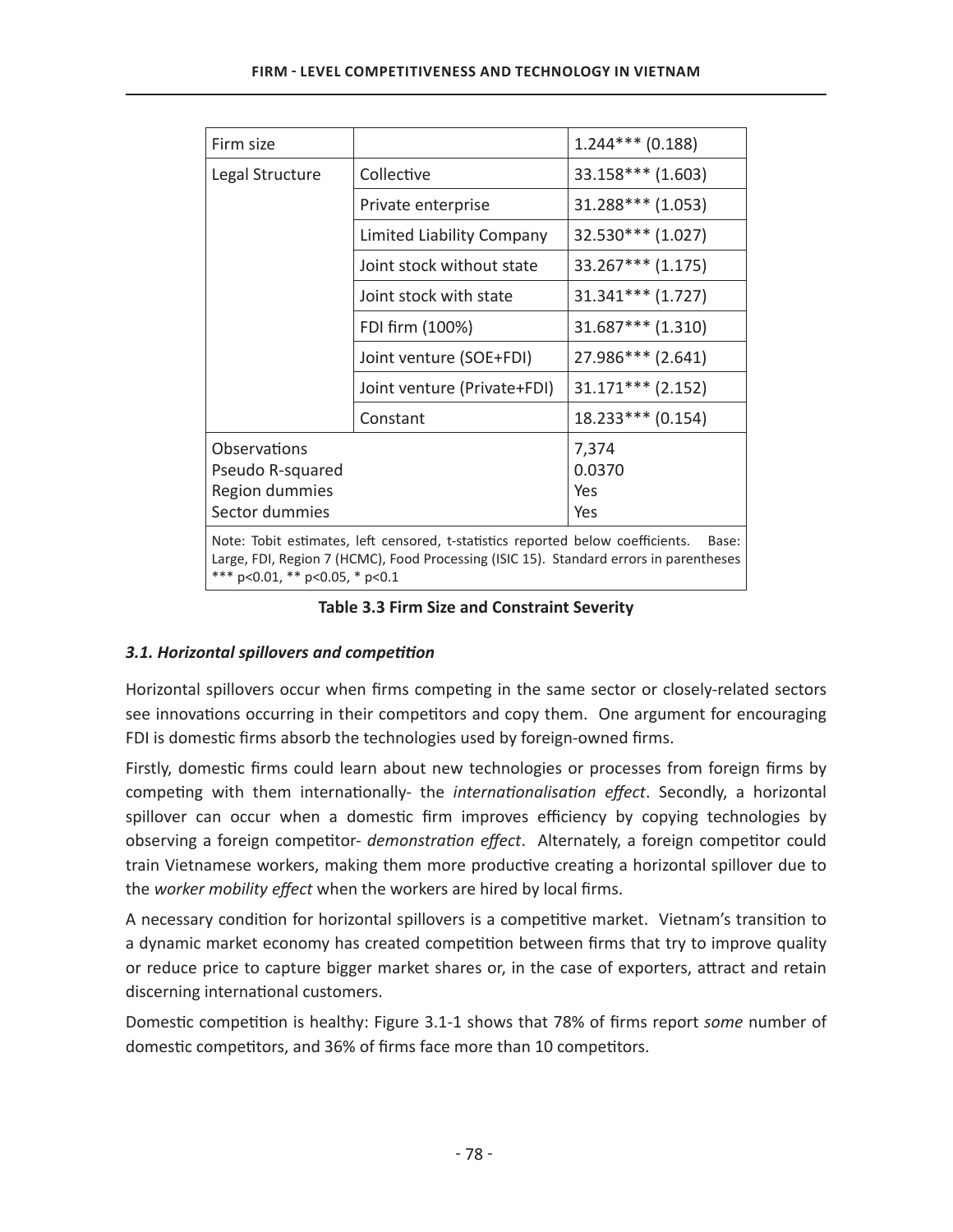

**Figure 3.1-1 Competition Intensity, Domestic** 

This is not true for exporting firms: Figure 3.1-2 shows that nearly 40% of exporters claim to have no significant competitor, suggesting they are operating in niche markets that insulate them from competitive pressures. Increasing the number of exporting businesses is still a challenge: in the overall sample of around 8,000 firms, only around 1,300 firms were exporters.

Since export-led growth is a core Government policy, enabling firms to move into foreign markets overseas should still be a priority for policymakers. Only 8% of exporting firms have more than 10 competitors, and this finding should be explored in future studies to understand the nature of the competitive pressures the Vietnamese export sector faces.



**Figure 3.1-2 Competition Intensity, International**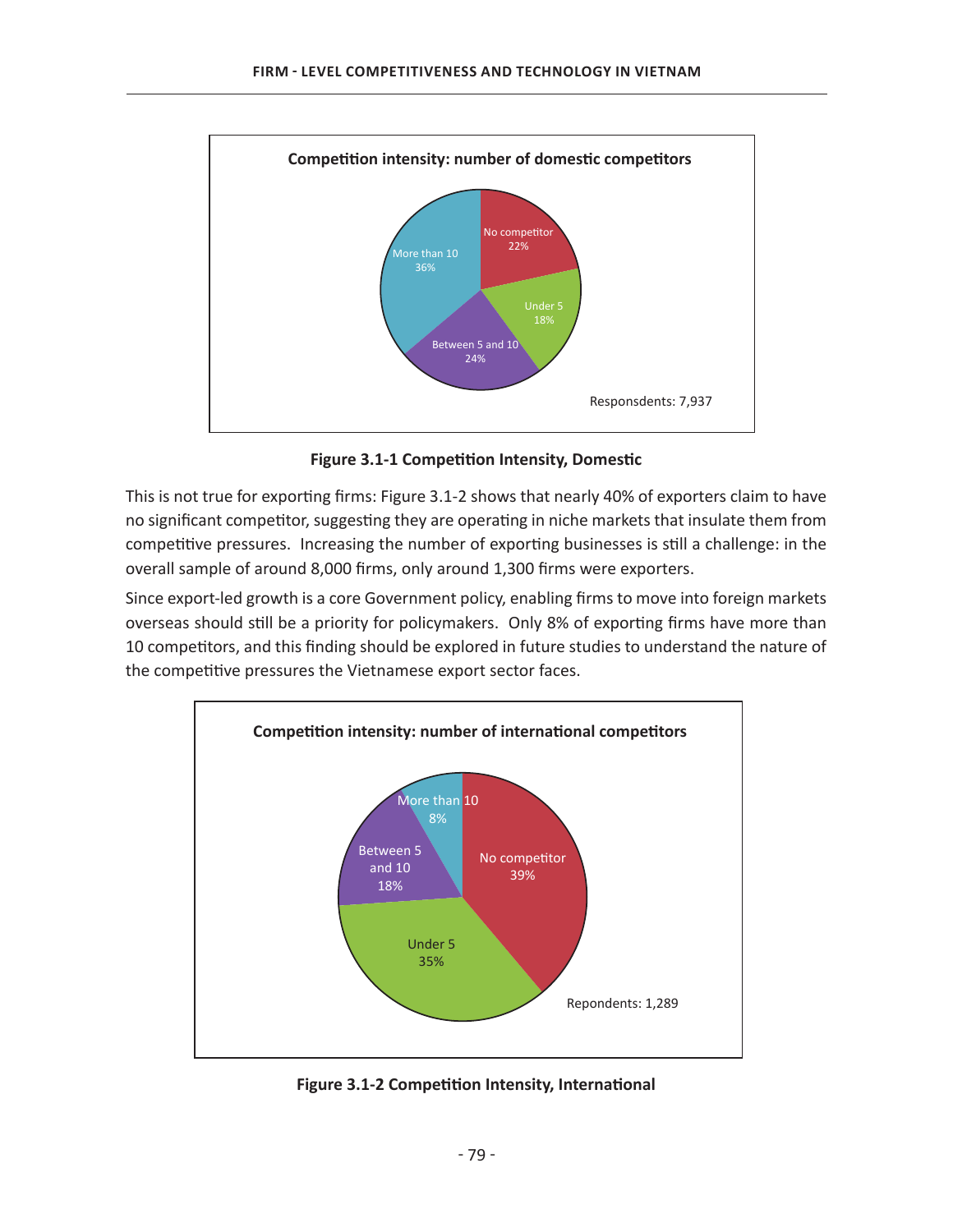# **4 Vertical Technology Spillovers**

Firms can also become more efficient by interacting with customers or suppliers. This form of technological transfer is called diffusion, and comes from interactions between firms, customers and suppliers rather than market competition. We differentiate this type of technology diffusion from horizontal spillovers and call it a *vertical* spillover.

We present descriptive statistics for the 2010 panel data that are related to two kinds of vertical technology spillover:

- Backward linkages: technology transfer from a local FDI firm or an international client to a Vietnamese supplier
- Forward linkages: technology transfer from a local FDI firm or an international client to a Vietnamese customer

There are several ways these links might benefit firms:

- Direct knowledge transfer
- More stringent requirements for product quality, delivery, or documentation
- Increased demand for domestically-produced inputs from foreign firms or local FDI firms

#### *4.1. Backward linkages*

Backward linkages can arise in either intermediate or final product markets.

Empirically, Figure 4.1-1 shows that firms in the 2011 survey's cross-section predominantly produce final products, and only a minority of firms produce both intermediate and final goods.

Table 4.1-2 disaggregates the location of output sales value by firm size and shows larger firms are the most likely to export. While exporters perceive themselves to be operating in niche markets with few competitors, exporting requires relatively high levels of sophistication and access to capital. Given the positive effects of exporting on economic growth, enabling smaller firms to sell their output to international markets is still a policy challenge.



**Figure 4.1-1 Output Structure**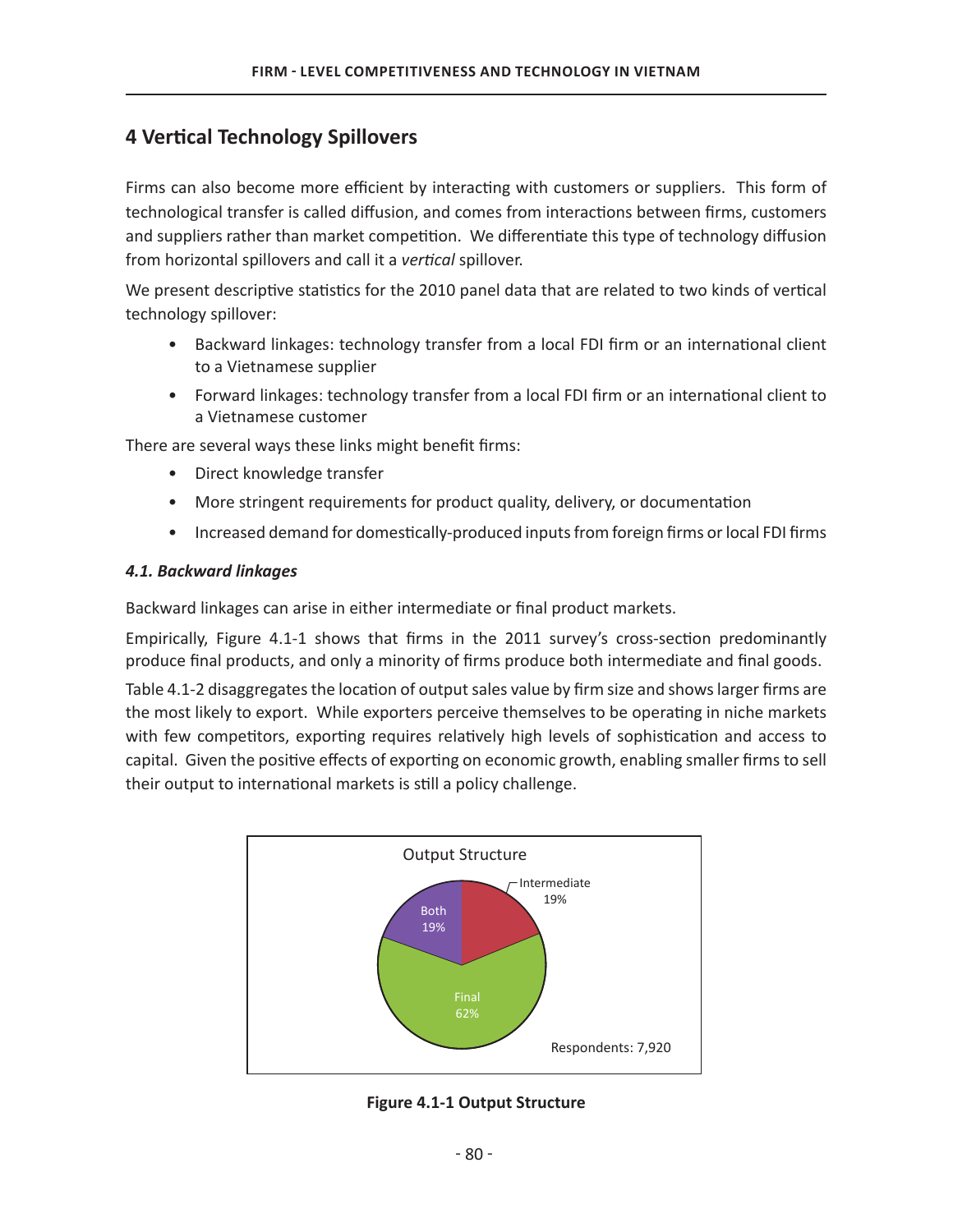| Average share of output, all firms (%) |       |       |       |        |       |
|----------------------------------------|-------|-------|-------|--------|-------|
|                                        | Total | Micro | Small | Medium | Large |
| Same province                          | 25.8  | 35.4  | 30.3  | 22.8   | 12.8  |
| Neighboring province                   | 21.3  | 19.3  | 21.2  | 21.3   | 22.7  |
| Non-neighboring province               | 27.3  | 25.0  | 26.3  | 28.1   | 31.7  |
| Another country                        | 25.5  | 20.1  | 22.3  | 27.9   | 32.8  |

#### Table 4.1-1 Average Share of Output

| Where does the enterprise sell its products? |       |  |
|----------------------------------------------|-------|--|
| Country                                      | ℅     |  |
| <b>USA</b>                                   | 18.02 |  |
| Japan                                        | 14.61 |  |
| Taiwan                                       | 12.08 |  |
| South Korea                                  | 9.91  |  |
| China                                        | 6.56  |  |

#### **Table 4.1-2 Location of Sales**

The majority of Vietnam's output is sold in high-income countries that feature competitive markets for imports, strong regulatory regimes (for example, sanitary and phytosanitary standards), and customers that have a large number of viable substitutes. Firms' ability to compete internationally suggests they can take the next step up the quality ladder by increasing value-addition, quality, levels of technological sophistication, and human capital.

Table 4.1-3 fits simple regression model in which exporting status is an outcome explained by the firm size or firm legal structure. Since the base category is large firms, the negative coefficients for firm size show that, relative to large firms, small firms are less likely to be able to export, consistent with the simple breakdown of Table 4.1 Similarly, firm structures other than pure Foreign Direct Investment make it less likely for a firm to be an exporter. Cumulatively, these results indicate that encouraging the entry of large firms financed by external capital will increase Vietnam's export base.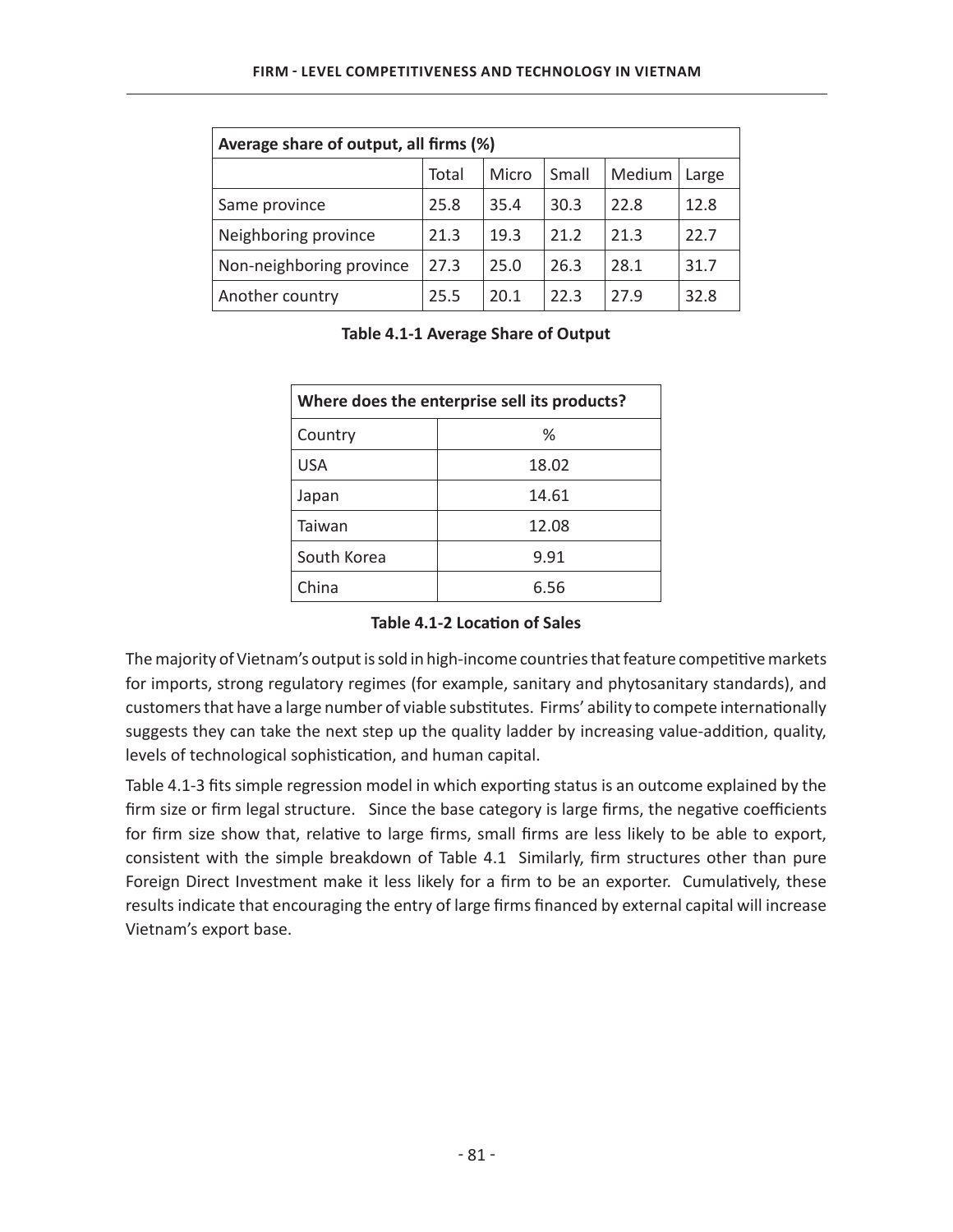| <b>Characteristics of exporting firms</b>                                                                      |                                |                        |                        |
|----------------------------------------------------------------------------------------------------------------|--------------------------------|------------------------|------------------------|
| Firm size                                                                                                      | Micro                          | $-0.047***$<br>(0.004) | $-0.042***$<br>(0.003) |
|                                                                                                                | Small                          | $-0.058***$<br>(0.007) | $-0.054***$<br>(0.006) |
|                                                                                                                | Medium                         | $-0.014**$<br>(0.006)  | $-0.016***$<br>(0.005) |
| Legal structure                                                                                                | Collective                     | $-0.031***$<br>(0.009) | $-0.025***$<br>(0.009) |
|                                                                                                                | Private enterprise             | $-0.033***$<br>(0.006) | $-0.028***$<br>(0.006) |
|                                                                                                                | Limited liability<br>company   | $-0.025***$<br>(0.006) | $-0.019***$<br>(0.006) |
|                                                                                                                | Joint stock<br>without state   | $-0.025***$<br>(0.005) | $-0.014**$<br>(0.006)  |
|                                                                                                                | Joint stock with<br>state      | $-0.015*$<br>(0.009)   | $-0.007$<br>(0.010)    |
|                                                                                                                | Joint venture<br>(SOE+FDI)     | $-0.001$<br>(0.019)    | 0.002<br>(0.018)       |
|                                                                                                                | Joint venture<br>(Private+FDI) | $-0.012$<br>(0.014)    | $-0.008$<br>(0.014)    |
| Region dummies                                                                                                 |                                | <b>No</b>              | Yes                    |
| Sector dummies                                                                                                 |                                | <b>No</b>              | Yes                    |
| <b>Total observations</b>                                                                                      |                                | 7,937                  | 7,932                  |
| Pseudo R-Squared                                                                                               |                                | 0.06                   | 0.11                   |
| Note: Dependent variable is an indicator taking the value of ane if the firm oversts or zero otherwise. Drebit |                                |                        |                        |

Note: Dependent variable is an indicator taking the value of one if the firm exports or zero otherwise. Probit estimates, marginal effects reported. T-statistics are heteroskedasticity robust. Base: Large, FDI, Region 7 (HCMC area), Food processing (ISIC 15). \*\*\*  $p<0.01$ , \*\*  $p<0.05$ , \*  $p<0.1$ .

# Table 4.1-3 Characteristics of Exporting Firms

# **4.2 Contracting with customers**

A strong predictor for technology transfer is contract duration, a proxy intangibles like trust and the strength of the working relationship between firms. Longer contracts suggest firms can deliver output of consistent quality, making contract duration a valuable indicator both as an indicator of the level of firms' sophistication and for its instrumental role in creating favourable conditions for technology transfer. In many cases, this commitment is a necessary (not sufficient) condition for the transfer of technology through deliberate transfer or diffusion.

Descriptive statistics in Table 4.2-1 show that only 1.4% of Vietnamese firms surveyed have longterm contracts (36 months or longer), and that less than 15% make additional investments in technology or the organisation of production as a result of their contracts.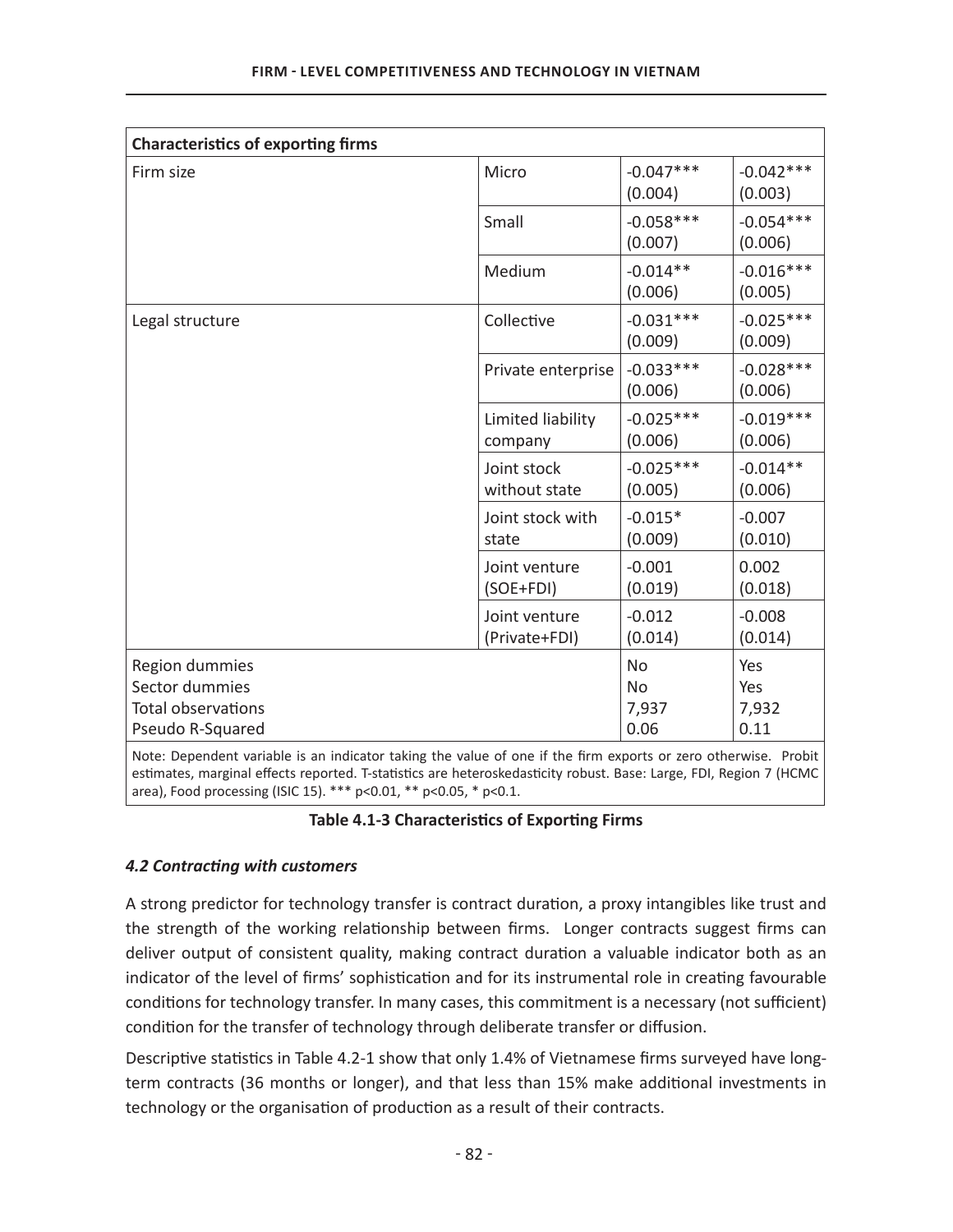| Firms<br>engaging in $long-term \mid 1.43\%$<br>contracting (36 months or more) with<br>customers |                                                                                     | $7,462 = No, 108 = Yes$ |
|---------------------------------------------------------------------------------------------------|-------------------------------------------------------------------------------------|-------------------------|
| Firms making additional investments   14.71%<br>due to <b>domestic</b> contracts                  |                                                                                     | $2,639 = No, 400 = Yes$ |
| Firms making additional investments   13.16%<br>due to <b>international</b> contracts             |                                                                                     | $7,462 = No, 108 = Yes$ |
| Contract duration<br>(domestic<br>international suppliers)                                        | or Less than 12 months: $42.38%$<br>12 months: 50.02%<br>More than 12 months: 7.61% |                         |

#### Table 4.2-1 Long Term Contracting, Customers

This cross-section gives researchers a high-resolution picture of the term structure of firms' contracts. The simple histogram of Figure 4.2-1 demonstrates that most firms have contracts of only a few months, with a significant mass around one year / 13 months, and few firms are able to engage in contracting longer than thirteen months.

This suggests that constraints faced by Vietnamese firms are impeding the creation of long term contracts and therefore causing higher volatility in production schedules, while decreasing the likelihood of technology transfer.

Table 4.2-2 deepens the analysis by exploring which kinds of firms have formal technology transfer arrangements. Because the base category is large firms based in HCMC, we see that micro to medium sized firms are less likely to benefit from this kind of transfer. We cannot determine the success or quality of technology transfer, only whether such an arrangement is in place; finding out how technology transfer affects variables such as revenues, profits, and labour force size will be studied through further in-depth research papers using this data.



**Figure 4.2-1 Contract Duration, Customers**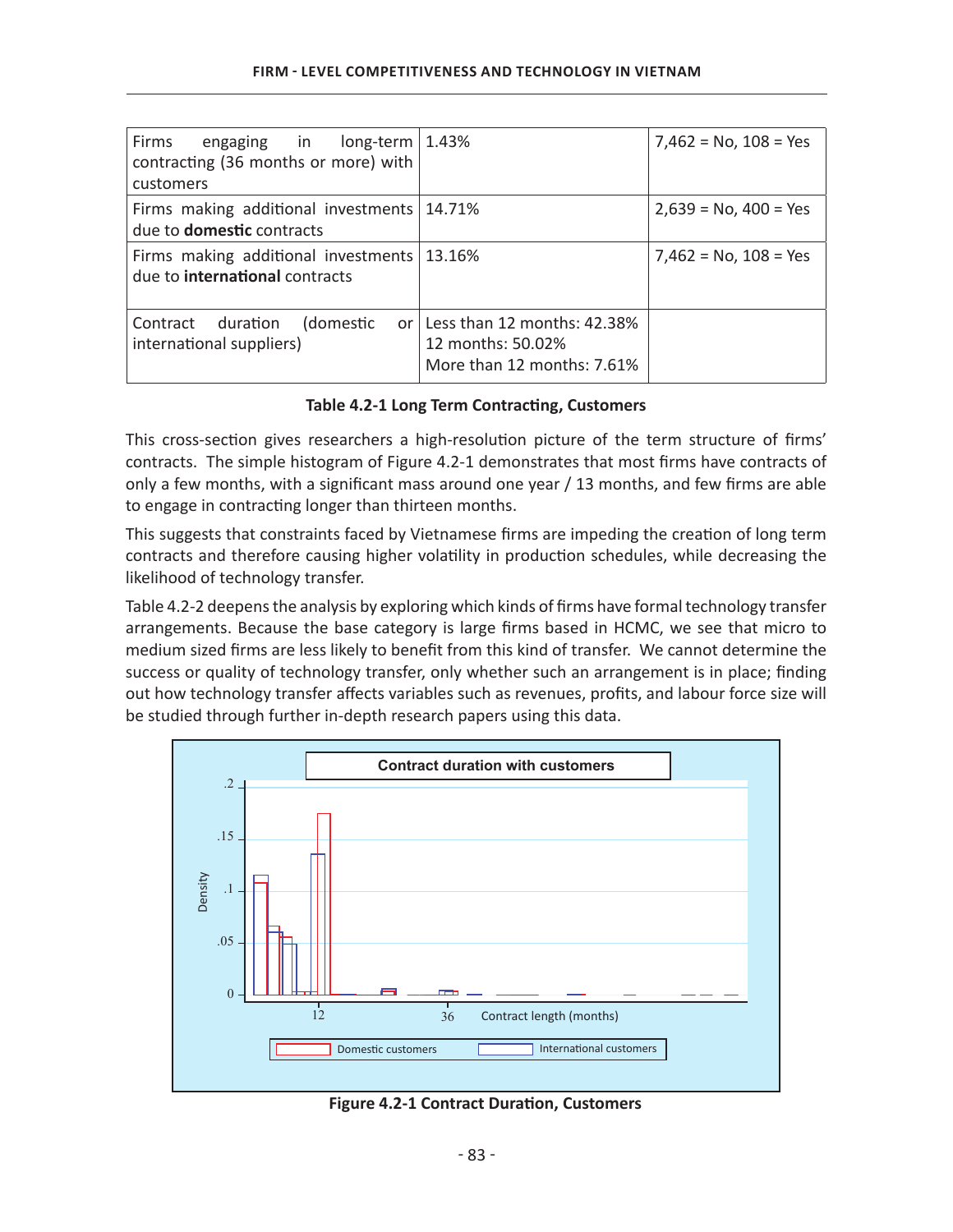|                                                                      | Percent of firms reporting technology transfer from customers<br>to the firm (both domestic and international customers): | 17.98%                                    | $No = 6,510$<br>$Yes = 1,427$ |
|----------------------------------------------------------------------|---------------------------------------------------------------------------------------------------------------------------|-------------------------------------------|-------------------------------|
| Linkages)                                                            | Characteristics of Firms Involved in Direct Technology Transfer Arrangements (Backward                                    |                                           |                               |
| Firm size                                                            | Micro                                                                                                                     | $-0.114***$<br>(0.013)                    | $-0.123***$<br>(0.012)        |
|                                                                      | Small                                                                                                                     | $-0.082***$<br>(0.013)                    | $-0.098***$<br>(0.014)        |
|                                                                      | Medium                                                                                                                    | $-0.027**$<br>(0.012)                     | $-0.034***$<br>(0.013)        |
| Legal structure                                                      | Collective                                                                                                                | 0.044<br>(0.033)                          | 0.016<br>(0.032)              |
|                                                                      | Private enterprise                                                                                                        | 0.021<br>(0.017)                          | 0.007<br>(0.018)              |
|                                                                      | Limited liability company                                                                                                 | $0.061***$<br>(0.013)                     | $0.050***$<br>(0.014)         |
|                                                                      | Joint stock without state                                                                                                 | $0.111***$<br>(0.018)                     | $0.074***$<br>(0.018)         |
|                                                                      | Joint stock with state                                                                                                    | $0.123***$<br>(0.032)                     | $0.097***$<br>(0.032)         |
|                                                                      | Joint venture (SOE+FDI)                                                                                                   | 0.065<br>(0.051)                          | 0.037<br>(0.049)              |
|                                                                      | Joint venture (Private+FDI)                                                                                               | 0.013<br>(0.041)                          | 0.006<br>(0.040)              |
| Region dummies<br>Sector dummies<br>Pseudo R-Squared<br>Observations |                                                                                                                           | <b>No</b><br><b>No</b><br>0.0113<br>7,937 | Yes<br>Yes<br>0.033<br>7,932  |

Note: Dependent variable is an indicator taking the value of one if the firm engages in transer. Probit estimates, marginal effects reported. T-statistics are heteroskedasticity robust. Base: Large, FDI, Region 7 (HCMC area), Food processing (ISIC 15). \*\*\* p<0.01, \*\* p<0.05, \* p<0.1.

#### Table 4.2-2 Backward Linkages: Firm Characteristics

Around 18% of firms have a transfer agreement in place from their customers to the enterprise (a backward linkage). Coefficients estimated from a very simple model suggests that larger firms are more likely to have such an arrangement in place (since the coefficients on various categories of firm size are negative relative to large firms), while firms that are jointly owned by shareholders and the State appear more likely to have a formal technology transfer arrangements in place.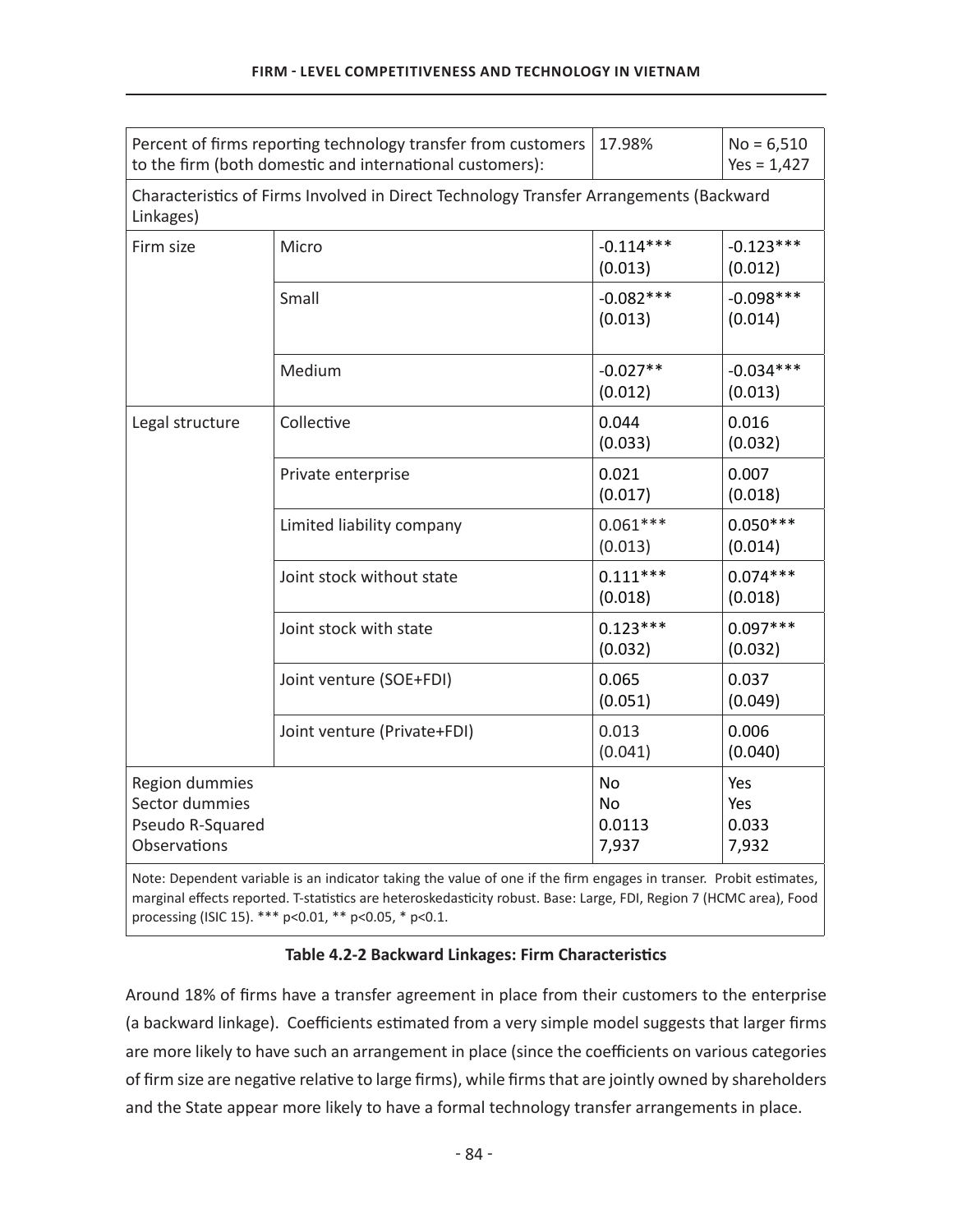A standard assumption made by policymakers and many economists is that transfer is more desirable when the linkage is with an international firm which are likely to have more sophisticated technology. We can get some idea of the kinds of technology transfer arrangements that exist by comparing them across domestic and international firms. The survey instrument asked whether the backward linkage arose from consensual technology transfer (either contracted or not), or non-consensual technology transfer.

Whether the linkage is with an international or domestic firm, Figure 4.2-2 and Figure 4.2-3 show that 75% of the transfer agreements were consensual and formally contracted. This is encouraging evidence that, for the small share (around 17% of the cross-section of firms) of firms benefiting from backward linkages, those linkages are mutually agreed.



Figure 4.2-2 Technology Transfer, Domestic Customers



Figure 4.2-3 Technology Transfer, International Customers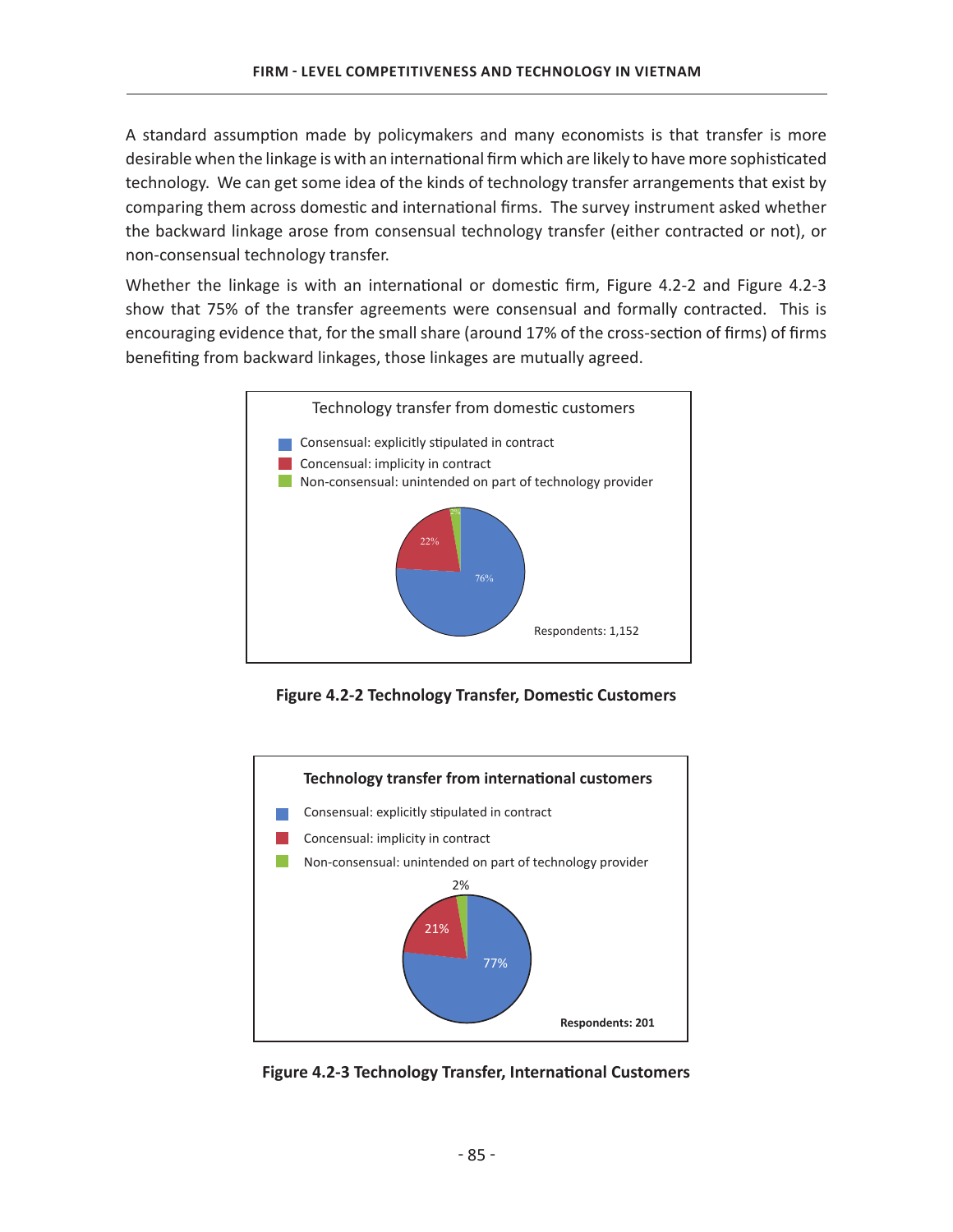#### *4.3 Forward linkages*

The previous section explored backward linkages in which customers transfer technology to their suppliers. This sub-section examines the alternative of a forward linkage, in which suppliers transfer technology to customers.

As expected, Table 4.3-1 shows domestic suppliers are located near the Vietnamese firms that purchase their output, a pattern that holds across all categories of firm size. The largest firms, however, are the most likely to procure inputs from a non-neighbouring province, since these companies have the capacity for logistics and supply chain management.

| Where Does the Firm Procure its Domestic Inputs, % |      |      |      |      |      |  |  |
|----------------------------------------------------|------|------|------|------|------|--|--|
| Medium<br>Total<br>Small<br>Micro<br>Large         |      |      |      |      |      |  |  |
| Same province                                      | 56.0 | 70.1 | 60.2 | 52.6 | 46.3 |  |  |
| Neighboring province                               | 21.1 | 12.3 | 19.0 | 23.2 | 25.3 |  |  |
| Non-neighboring province                           | 22.9 | 17.6 | 20.8 | 24.2 | 28.5 |  |  |
| Total                                              | 7556 | 448  | 3204 | 2862 | 1042 |  |  |

Table 4.3-1 Source of Inputs, Domestic

As in the case of backward linkages, the duration of contracts is a useful proxy for concepts such as mutual trust and reliability, and Figure 4.3-1 shows that most contracts are less than roughly 1 year long. Technology transfer (either consensual and explicitly contracted, or through diffusion and learning-by-doing) is more likely to occur between firms with longer contracts in place.



**Figure 4.3-1 Contract Duration, Suppliers**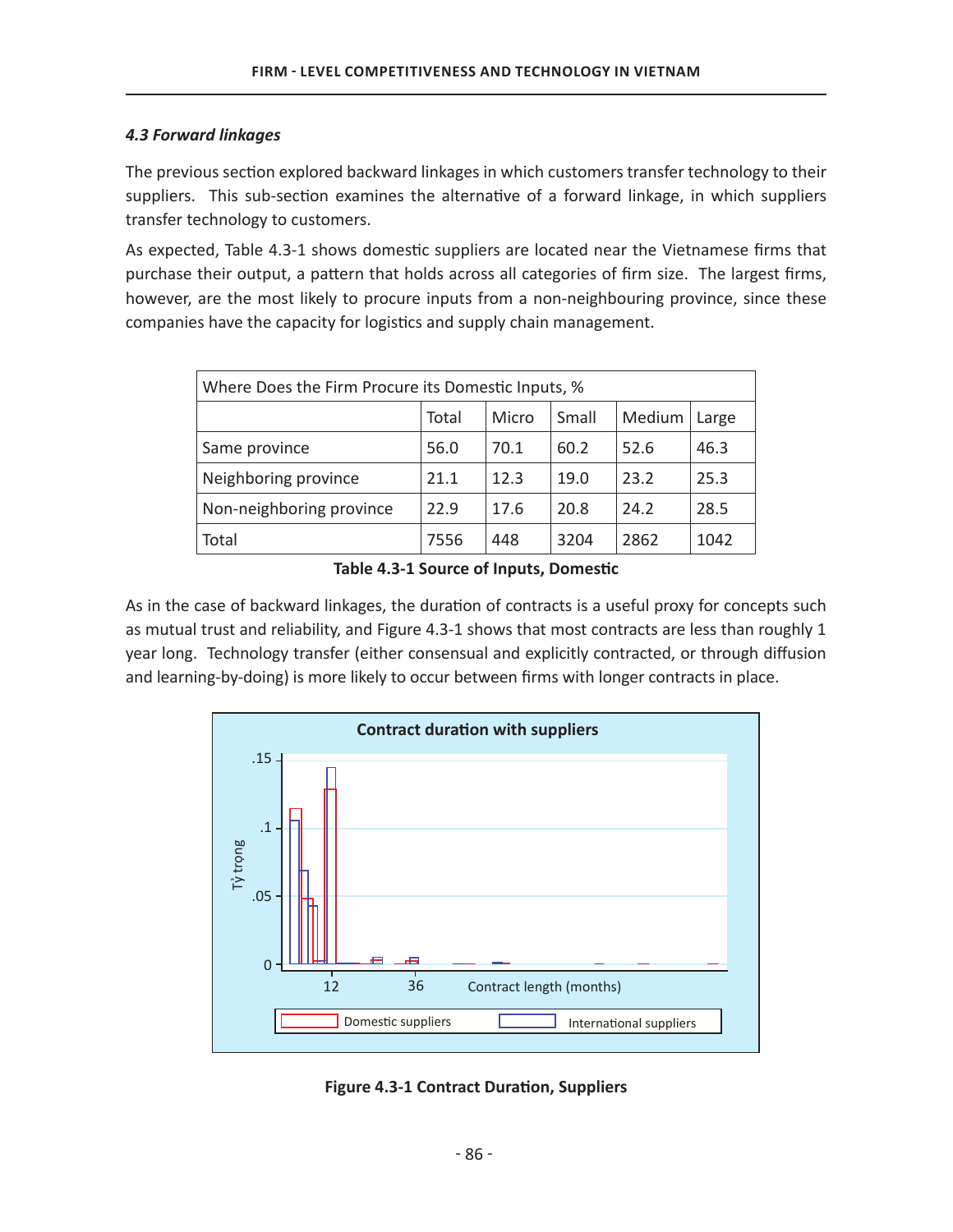As in the case of backward linkages, Vietnamese firms buying inputs from both international and domestic firms (including domestically-located FDI firms) have short term purchase contracts in place. The majority of firms have contracts less than 13 months, and almost no firms have contracts greater than three years.

Examining source countries in Table 4.3-2, we see the majority of firms' inputs (measured by value) come from China. Since Table 4.1-2 showed most firms' output is sold to high income markets, these statistics suggest that Vietnam's current value-addition model is to buy low-priced inputs from China and produce higher-value outputs for Western markets.

A drawback of this production structure is that it reduces the likelihood of a beneficial forward linkage from suppliers to Vietnamese firms: Chinese technology is typically depends on high ratios of labour to capital, and may be similar to current Vietnamese technology.

| Country name | % of input by value |
|--------------|---------------------|
| China        | 23.5                |
| Taiwan       | 16.65               |
| South Korea  | 10.98               |
| Japan        | 10.1                |
| Thailand     | 4.47                |

Table 4.3-2 Share of Input by Source

The descriptive statistics of Table 4.3-3 support this interpretation, with a smaller share of respondents making additional investments in technology or capacity due to relationships with either domestic or international suppliers. In addition to the percentages, we see that the absolute number of respondents indicating these investments are in place is very small. In the case of international contracts with suppliers, it is only 279 firms in the 2011 survey cross-section.

| Firms engaging in long-term contracting with<br>suppliers             | 1.1%                                                                               | $7,473 = No, 83 = Yes$       |
|-----------------------------------------------------------------------|------------------------------------------------------------------------------------|------------------------------|
| Firms making additional investments due to<br>domestic contracts      | 14.93%                                                                             | $6,422 = No, 1,127 =$<br>Yes |
| Firms making additional investments due to<br>international contracts | 11.77%                                                                             | $2,092 = No, 279 = Yes$      |
| Average contract duration, percent                                    | Less than 12<br>months: 10.6%<br>12 months: 13.8%<br>More than 12<br>months: 75.5% |                              |

# **Table 4.3-3 Contracting Duration, Suppliers**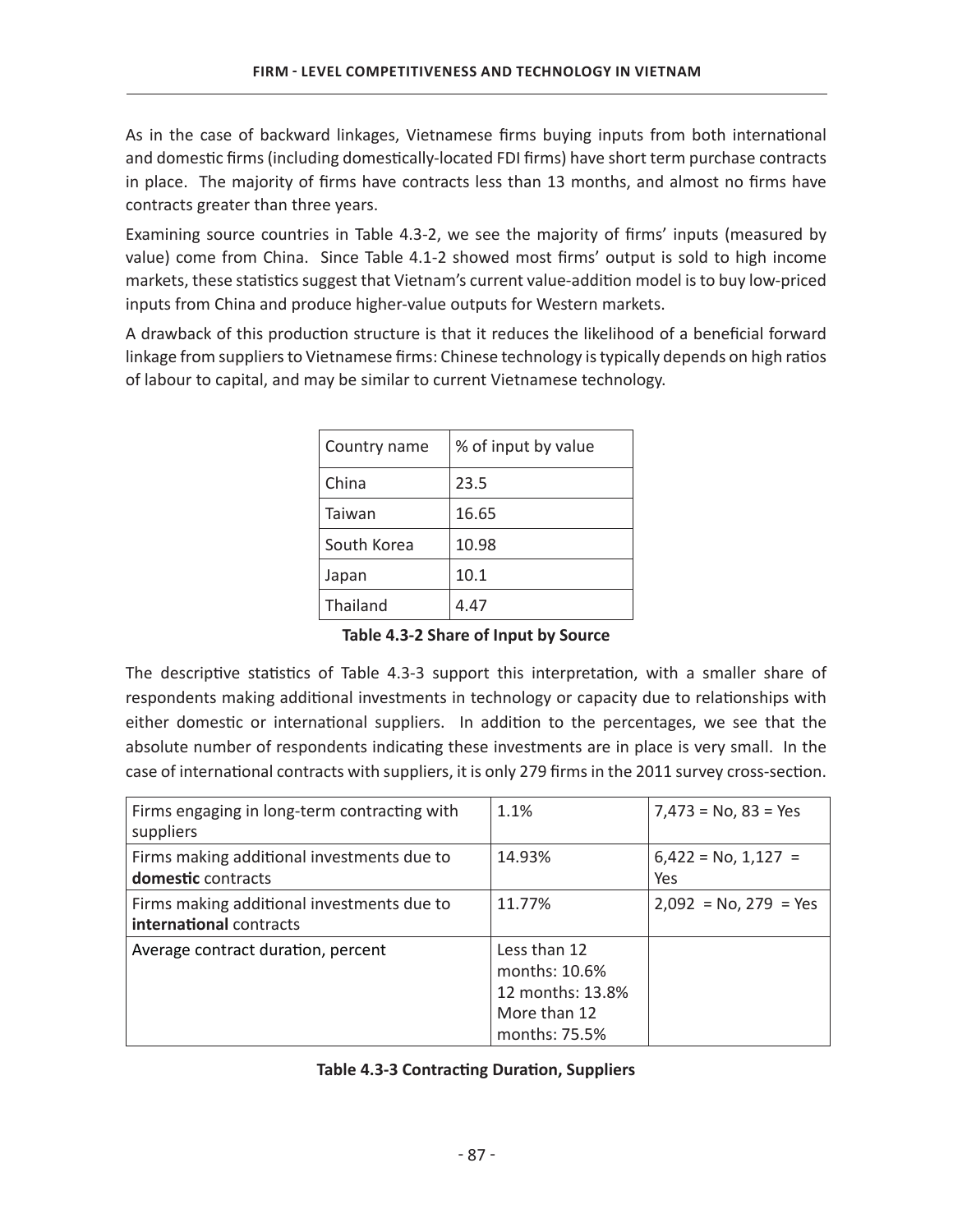It is useful to fit a minimal econometric model to see if firm size or legal structure determine the probability a firm benefits from technology supply from a supplier to the firm. Table 4.3-4 shows that large, FDI firms are the most likely to import inputs from overseas. Smaller, Vietnameseowned firms generally rely on domestic inputs, so diversifying the Vietnamese value chain remains a challenge for industrial policy.

| Characteristics of importers (of raw materials and intermediate inputs) |                             |             |             |  |  |
|-------------------------------------------------------------------------|-----------------------------|-------------|-------------|--|--|
| Firm size                                                               | Micro                       | $-0.237***$ | $-0.214***$ |  |  |
|                                                                         |                             | (0.007)     | (0.007)     |  |  |
|                                                                         | Small                       | $-0.305***$ | $-0.304***$ |  |  |
|                                                                         |                             | (0.014)     | (0.015)     |  |  |
|                                                                         | Medium                      | $-0.151***$ | $-0.157***$ |  |  |
|                                                                         |                             | (0.014)     | (0.014)     |  |  |
| Legal structure                                                         | Collective                  | $-0.233***$ | $-0.198***$ |  |  |
|                                                                         |                             | (0.006)     | (0.007)     |  |  |
|                                                                         | Private enterprise          | $-0.321***$ | $-0.258***$ |  |  |
|                                                                         |                             | (0.008)     | (0.009)     |  |  |
|                                                                         | Limited liability company   | $-0.357***$ | $-0.283***$ |  |  |
|                                                                         |                             | (0.013)     | (0.013)     |  |  |
|                                                                         | Joint stock without state   | $-0.254***$ | $-0.189***$ |  |  |
|                                                                         |                             | (0.008)     | (0.010)     |  |  |
|                                                                         | Joint stock with state      | $-0.191***$ | $-0.143***$ |  |  |
|                                                                         |                             | (0.009)     | (0.012)     |  |  |
|                                                                         | Joint venture (SOE+FDI)     | $-0.112***$ | $-0.058$    |  |  |
|                                                                         |                             | (0.031)     | (0.038)     |  |  |
|                                                                         | Joint venture (Private+FDI) | $-0.062*$   | $-0.012$    |  |  |
|                                                                         |                             | (0.033)     | (0.038)     |  |  |
| Observations                                                            |                             | 7,556       | 7,552       |  |  |
| Region dummies                                                          |                             | <b>No</b>   | Yes         |  |  |
| Sector dummies                                                          |                             | No          | Yes         |  |  |

Note: Dependent variable is an indicator taking the value of one if the firm procures inputs outside the country. Probit estimates, marginal effects reported. T-statistics are heteroskedasticity robust. Base: Large, FDI, Region 7 (HCMC area), Food processing (ISIC 15). \*\*\* p<0.01, \*\* p<0.05, \* p<0.1.

# Table 4.3-4 Characteristics of Importing Firms

Taking a closer look at the available data, we find that only around 4% of firms have a forward linkage with an international supplier, while around 14% of firms have this form of technology transfer agreement in place with a domestic supplier.

Table 4.3-5 examines which characteristics explain whether a firm is benefits from a forward linkage. Surprisingly, joint-venture firms in 2010 were highly likely, compared to the rest of the sample, to have a forward linkage agreement in place. Since the coefficients are measured compared to the base of the index, this means joint-venture firms are more likely than wholly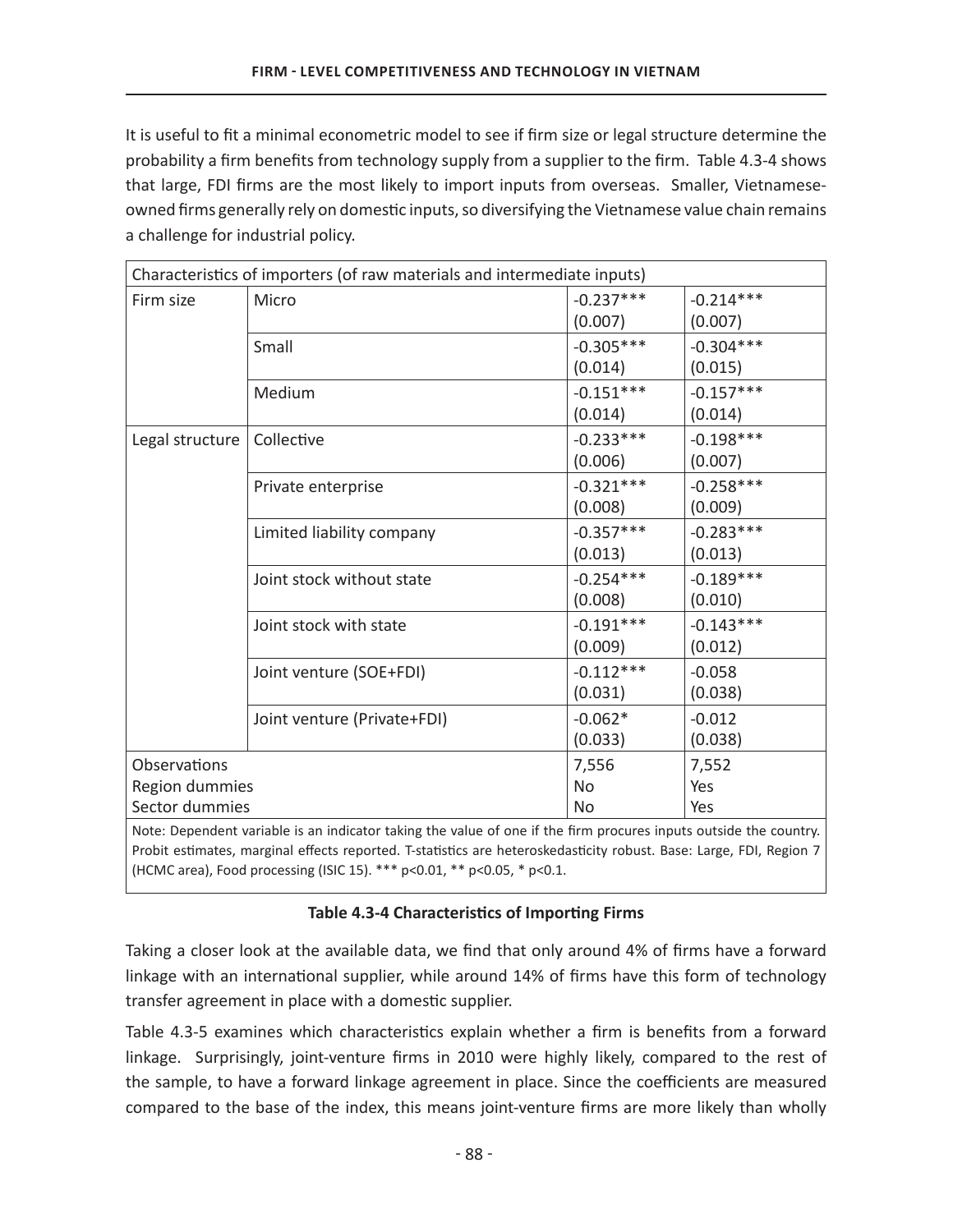foreign-owned (FDI) firms to benefit from forward linkages. This is baseline evidence that joint ventures may be effective tools for technology transfer, and that large joint-venture operations are the most successful at enabling this transfer.

| international suppliers (percent):                                                        | Share of firms reporting direct technology transfer from                                        | 4.39                     | $No = 7,224$<br>$Yes = 332$   |  |  |
|-------------------------------------------------------------------------------------------|-------------------------------------------------------------------------------------------------|--------------------------|-------------------------------|--|--|
| Share of firms reporting direct technology transfer from<br>domestic suppliers (percent): |                                                                                                 | 14.16                    | $No = 6,486$<br>$Yes = 1,070$ |  |  |
|                                                                                           | Characteristics of firms involved in direct technology transfer arrangements (forward linkages) |                          |                               |  |  |
| Firm size                                                                                 | Micro                                                                                           | $-0.122***$<br>(0.010)   | $-0.124***$<br>(0.009)        |  |  |
|                                                                                           | Small                                                                                           | $-0.091***$<br>(0.012)   | $-0.103***$<br>(0.013)        |  |  |
|                                                                                           | Medium                                                                                          | $-0.031***$<br>(0.012)   | $-0.035***$<br>(0.012)        |  |  |
| Legal structure                                                                           | Collective                                                                                      | 0.015<br>(0.029)         | $-0.011$<br>(0.027)           |  |  |
|                                                                                           | Private enterprise                                                                              | $-0.029**$<br>(0.015)    | $-0.030*$<br>(0.015)          |  |  |
|                                                                                           | Limited liability company                                                                       | $0.026**$<br>(0.013)     | 0.016<br>(0.013)              |  |  |
|                                                                                           | Joint stock without state                                                                       | $0.080***$<br>(0.017)    | $0.041**$<br>(0.017)          |  |  |
|                                                                                           | Joint stock with state                                                                          | $0.072**$<br>(0.029)     | 0.038<br>(0.026)              |  |  |
|                                                                                           | Joint venture (SOE+FDI)                                                                         | $0.221***$<br>(0.060)    | $0.188***$<br>(0.060)         |  |  |
|                                                                                           | Joint venture (Private+FDI)                                                                     | $0.073*$<br>(0.043)      | 0.070<br>(0.043)              |  |  |
| Observations<br>Region dummies<br>Sector dummies                                          |                                                                                                 | 7,556<br>No<br><b>No</b> | 7,552<br>Yes<br>Yes           |  |  |
| Pseudo R-squared<br>0.0537<br>0.0352                                                      |                                                                                                 |                          |                               |  |  |

Note: dependent variable is an indicator taking the value of one if firm contracts involve direct technology transfer arrangements from customers, zero or otherwise. Probit estimates, marginal effects. T-stats reported in parentheses are heteroskedasticity robust. Base: large, FDI, region 7 (HCMC area), Food processing (ISIC 15)

| Table 4.3-5 Firm Characteristics: Forward Linkages |  |  |  |
|----------------------------------------------------|--|--|--|
|----------------------------------------------------|--|--|--|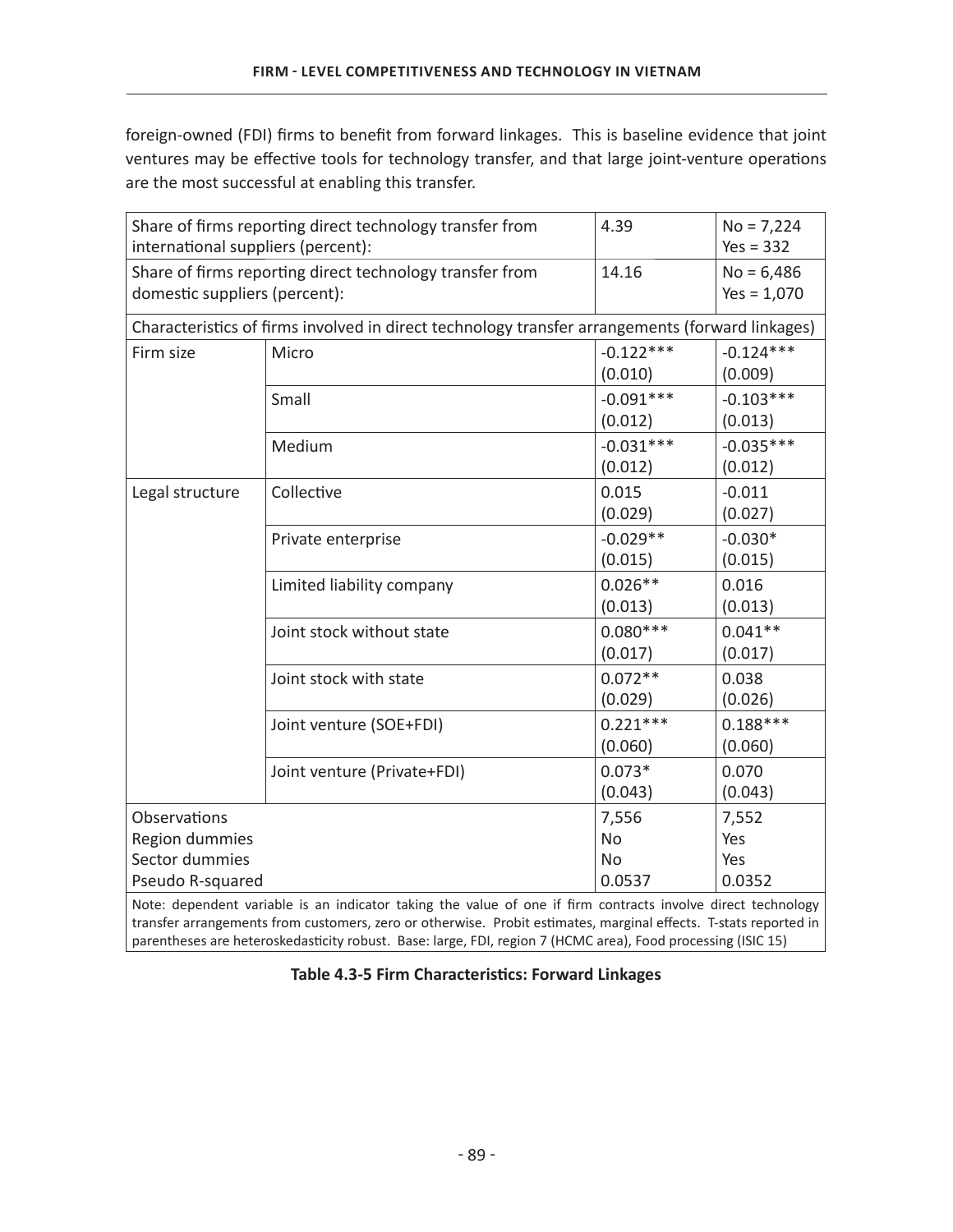# **5 Research and Technology Development**

Increasing inputs to production- labour and capital- increases economic growth, but this at a decreasing rate: sustained growth requires investing in both technology, meaning both how goods and services are produced and the methods and processes of organising inputs.

Technology can be improved through research & development or buying or adapting technology that already exists. Most firms can realise large increases in efficiency and product quality by adopting technologies that already exist and adapting them to the Vietnamese context.

Figure 5.1 shows that around 11% of respondents developed some form of new technology. This is a small share of the cross-section: researching original technologies is expensive, timeconsuming, and is not guaranteed to be successful.



**Figure 5.1 Firms Performing R&D** 

We fit a minimal econometric model to see which firms are the most likely to engage in research and development. Since coefficients in Table 5.1 are measured relative to the base category, this means that large firms are the most likely to be engaged in technology transfer. Companies jointly owned by shareholders and the State are the most likely (relative to FDI firms, the base category, and all the other forms of legal ownership) to engage in R&D.

This promising result suggests certain firms can develop new (potentially lucrative) technology within Vietnam. But the small number of firms that actually do this means the majority of improvements in output per worker will occur through Vietnamese firms adapting technology that already exists.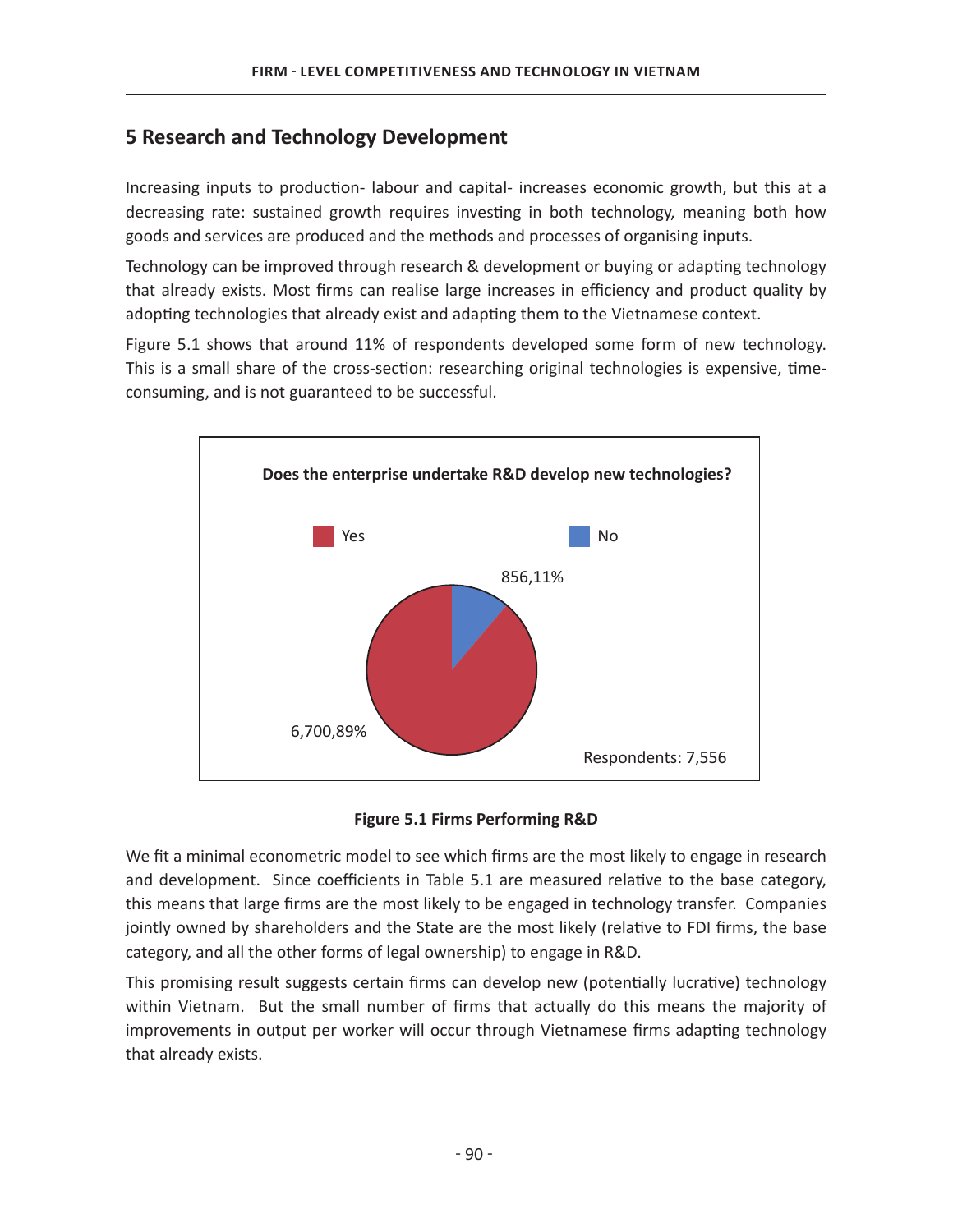| Characteristics of firms engaging in R&D |                             |             |             |
|------------------------------------------|-----------------------------|-------------|-------------|
| Firm size                                | Micro                       | $-0.080***$ | $-0.084***$ |
|                                          |                             | (0.009)     | (0.007)     |
|                                          | Small                       | $-0.069***$ | $-0.089***$ |
|                                          |                             | (0.010)     | (0.010)     |
|                                          | Medium                      | $-0.034***$ | $-0.047***$ |
|                                          |                             | (0.009)     | (0.009)     |
| Legal structure                          | Collective                  | $-0.021$    | $-0.005$    |
|                                          |                             | (0.023)     | (0.027)     |
|                                          | Private enterprise          | $-0.019$    | $-0.008$    |
|                                          |                             | (0.013)     | (0.014)     |
|                                          | Limited liability company   | $0.031***$  | $0.035***$  |
|                                          |                             | (0.011)     | (0.012)     |
|                                          | Joint stock without state   | $0.104***$  | $0.090***$  |
|                                          |                             | (0.017)     | (0.018)     |
|                                          | Joint stock with state      | $0.245***$  | $0.214***$  |
|                                          |                             | (0.035)     | (0.035)     |
|                                          | Joint venture (SOE+FDI)     | $0.083*$    | 0.049       |
|                                          |                             | (0.048)     | (0.041)     |
|                                          | Joint venture (Private+FDI) | $0.134***$  | $0.133***$  |
|                                          |                             | (0.046)     | (0.046)     |
| Observations                             |                             | 7,556       | 7,554       |
| Region dummies                           |                             | <b>No</b>   | Yes         |
| Sector dummies                           |                             | <b>No</b>   | Yes         |
| Pseudo R-squared                         |                             | 0.0554      | 0.0843      |

Note: Dependent variable takes a value of one if firm undertakes research and development activities, zero otherwise. Probit estimates, marginal effects. T-stats reported in partnesis are heteroskedasticity robust. Base: large, FDI, region 7 (HCMC), Food Processing (ISIC 15).

# **Table 5.1 Characteristics of R&D Firms**

To clarify the degree of innovation occurring in Vietnam, the 2011 survey asked respondents to evaluate whether their research activities created products that are new to the world, or new to the market in which they operate. Figure 5.2 shows that most firms are creating technologies that are new to the firm or new to the market in which the firm operates. A minority of firms are innovating at the technological frontier and creating products that are new to the world. Technology transfer policy should therefore emphasize the transfer of existing technology to Vietnamese firms, as this represents low hanging fruit: a relatively low-cost means to increase efficiency and productivity.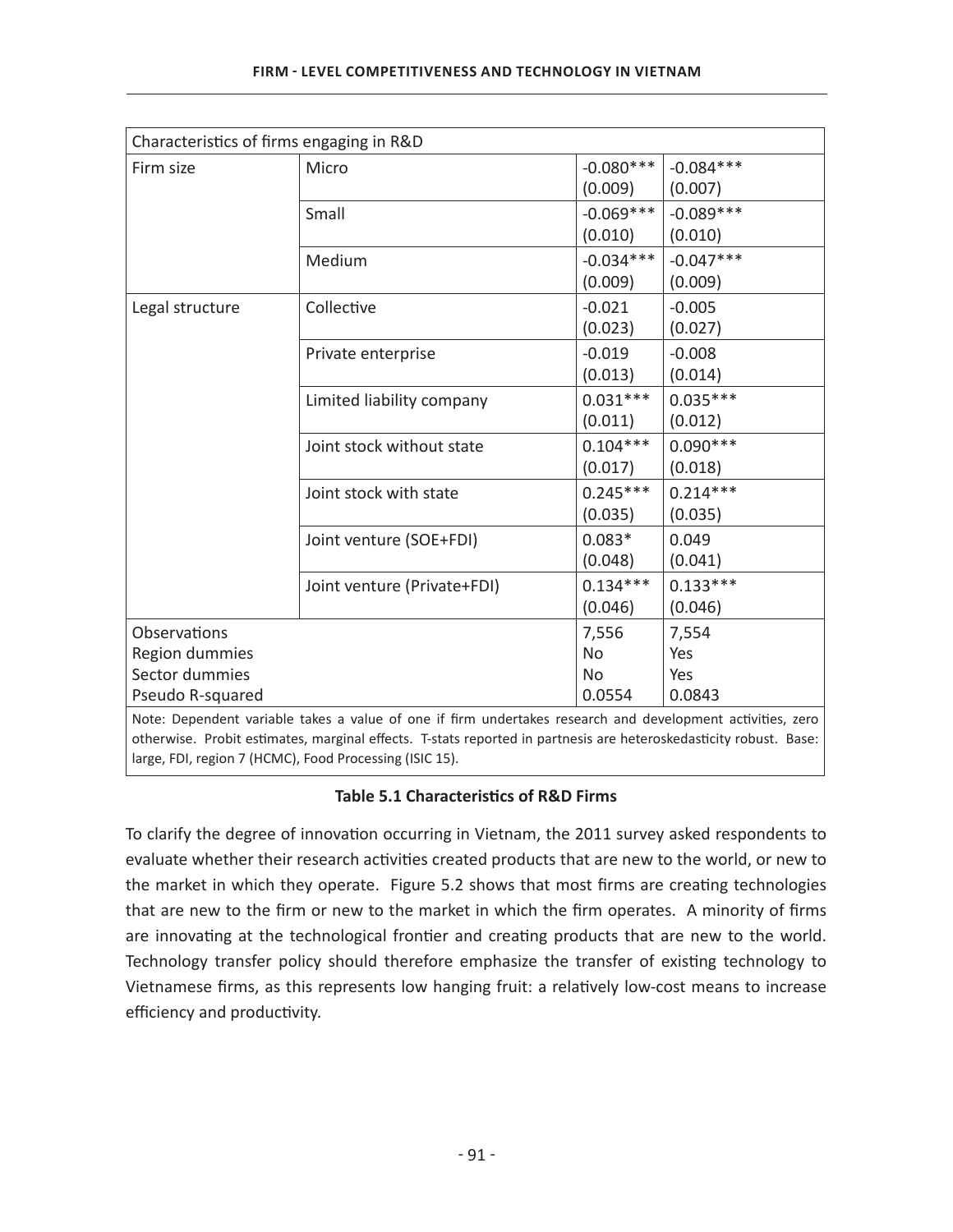

**Figure 5.2 Type of Innovation, R&D Firms** 

A relevant topic for future research is why firms choose to innovate rather than adapt existing technology, and the degree to which this innovation represents an advance in technology, rather than some extensive form of adaptation.

Fewer than 900 firms in a cross-section of nearly 8,000 engaged in any form of research and development. The data enable researchers to get some idea of where research and development partners are located. About 160 firms report having an external R & D partner, and for two-thirds of these firms that partner is located within Vietnam; the remaining 33% of firms have an external research partner based overseas. Cumulatively, only a tiny minority of companies develop products that are new to the world, and most of those have partnered with other Vietnamese firms.



**Figure 5.3 Location of R&D Partner**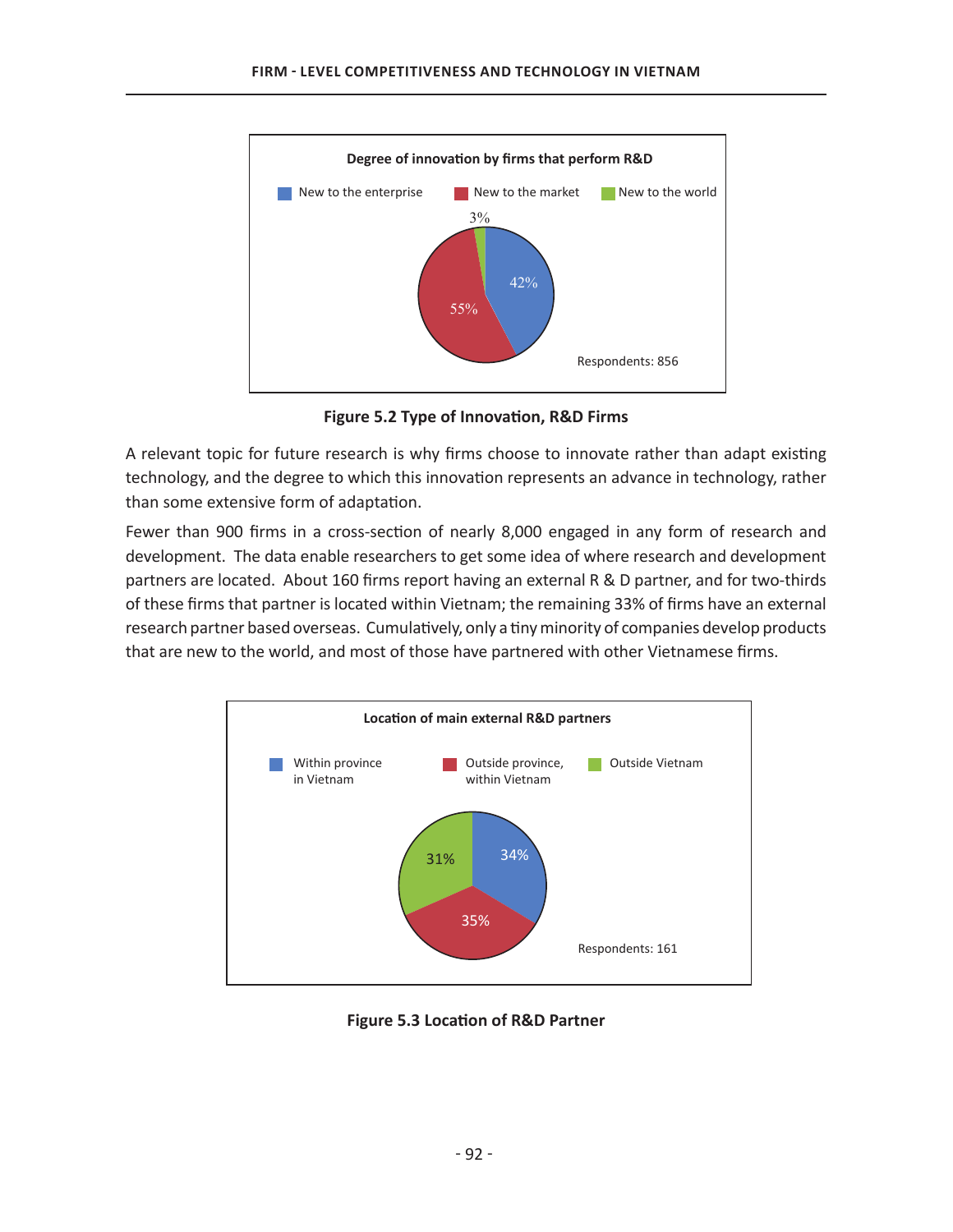# **6 Technology transfer through diffusion**

Given the different in levels of sophistication between firms in Vietnam and firms operating outside Vietnam in the same sector, a low-risk, and low-cost approach to technology transfer should emphasise the adoption and adaptation of existing technology instead of costly and potentially unsuccessful research and development. The survey instrument summarised in this report allows researchers to study firms that benefit from diffusion.

Examining the full cross-section of firms surveyed in 2011 in Figure 6.1, only around 8% of firms engage only in R&D, while around 5% of firms only adapt technology that already exists. Most importantly, 84% of firms surveyed claimed to have no program of either technology adaptation or research and development. This represents a large and underexploited set of labour and capital that will benefit from a systematic, Government-led policy encouraging technology diffusion.



**Figure 6.1 R&D and Adaptation** 

The 2010 survey instrument generates rich data that allows researchers to investigate which firm characteristics are positively associated with engaging in research or technology transfer. Table 6.1 shows that of the firms surveyed, large firms and joint stock companies with some state ownership were the most likely to be involved in adaptation.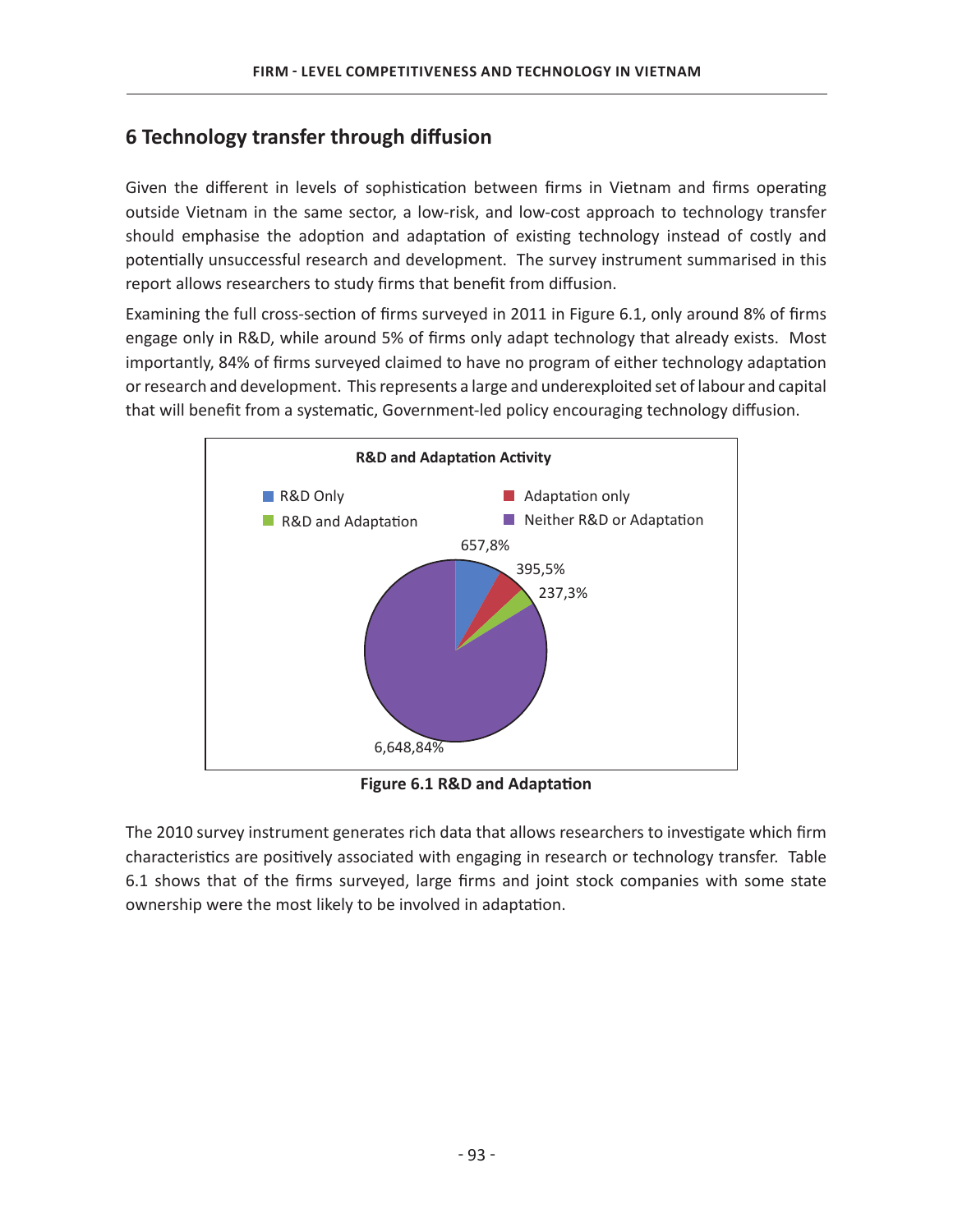|                                                                                                                   |                            | Adaptation and R&D |            | R&D Only   |            |
|-------------------------------------------------------------------------------------------------------------------|----------------------------|--------------------|------------|------------|------------|
| Firm size                                                                                                         | Micro                      | $0.064***$         | $0.052***$ | $0.049***$ | $0.047***$ |
|                                                                                                                   |                            | (0.006)            | (0.007)    | (0.005)    | (0.005)    |
|                                                                                                                   | Small                      | $0.042***$         | $0.025***$ | $0.033***$ | $0.035***$ |
|                                                                                                                   |                            | (0.009)            | (0.009)    | (0.008)    | (0.009)    |
|                                                                                                                   | Medium                     | $0.025***$         | $-0.015*$  | $0.021***$ | $0.020***$ |
|                                                                                                                   |                            | (0.009)            | (0.008)    | (0.008)    | (0.008)    |
| Legal Structure                                                                                                   | Collective                 | $-0.010$           | $-0.005$   | 0.022      | 0.011      |
|                                                                                                                   |                            | (0.022)            | (0.021)    | (0.025)    | (0.023)    |
|                                                                                                                   | Private enterprise         | $0.046***$         | $0.047***$ | $0.085***$ | $0.057***$ |
|                                                                                                                   |                            | (0.015)            | (0.014)    | (0.016)    | (0.015)    |
|                                                                                                                   | Lim. liability co.         | 0.008              | 0.002      | $0.017*$   | 0.010      |
|                                                                                                                   |                            | (0.010)            | (0.009)    | (0.009)    | (0.009)    |
|                                                                                                                   | Joint stock                | $0.051***$         | $0.031**$  | $0.048***$ | $0.032**$  |
|                                                                                                                   | without state              | (0.015)            | (0.013)    | (0.015)    | (0.014)    |
|                                                                                                                   |                            |                    |            |            |            |
|                                                                                                                   | Joint stock with           | $0.157***$         | $0.094***$ | $0.101***$ | $0.087***$ |
|                                                                                                                   | state                      | (0.032)            | (0.027)    | (0.034)    | (0.033)    |
|                                                                                                                   |                            | $0.109**$          | $0.094**$  | $0.099*$   | $0.094*$   |
|                                                                                                                   | Joint venture<br>(SOE+FDI) | (0.048)            | (0.046)    | (0.053)    | (0.054)    |
|                                                                                                                   |                            |                    |            |            |            |
|                                                                                                                   | Joint venture              | 0.027              | 0.006      | 0.034      | 0.022      |
|                                                                                                                   | (Private+FDI)              | (0.031)            | (0.026)    | (0.036)    | (0.031)    |
|                                                                                                                   |                            |                    |            |            |            |
| R&D                                                                                                               | Research ( $Yes = 1$ )     | $0.181***$         |            |            |            |
|                                                                                                                   |                            | (0.016)            |            |            |            |
| Observations                                                                                                      |                            | 7,552              | 7,552      | 6,700      | 6,614      |
| Pseudo R-squared                                                                                                  |                            | 0.0558             | 0.114      | 0.0308     | 0.0520     |
| Region dummies                                                                                                    |                            | Yes                | Yes        | No         | Yes        |
| Sector dummies                                                                                                    |                            | Yes                | Yes        | No         | Yes        |
| Note: dependent variable is an indicator taking the value of one if the firm is involved in technology adaptation |                            |                    |            |            |            |

or R&D, zero otherwise. Probit estimates, marginal effects, t-stats reported in parentheses are heteroskedasticity robust. Base: large, FDI, region 7 (HCMC), food processing (ISIC 15).

# Table 6.1 Firm Characteristics: Adaptation, R&D

Similarly, we may be interested in the relationship between firm characteristics such as legal structure and size and firms that engage in both technology adaptation and research. Once again, since the excluded category of firms are wholly foreign owned ("FDI"), we see they are less likely than other firm structures to be engaged in both technology transfer and research, and this remains true once we control for performing research. There is also complementarity between doing R&D and being involved in adaptation: a coefficient of 0.18 suggests that doing one activity makes it likely for the firm to do the other.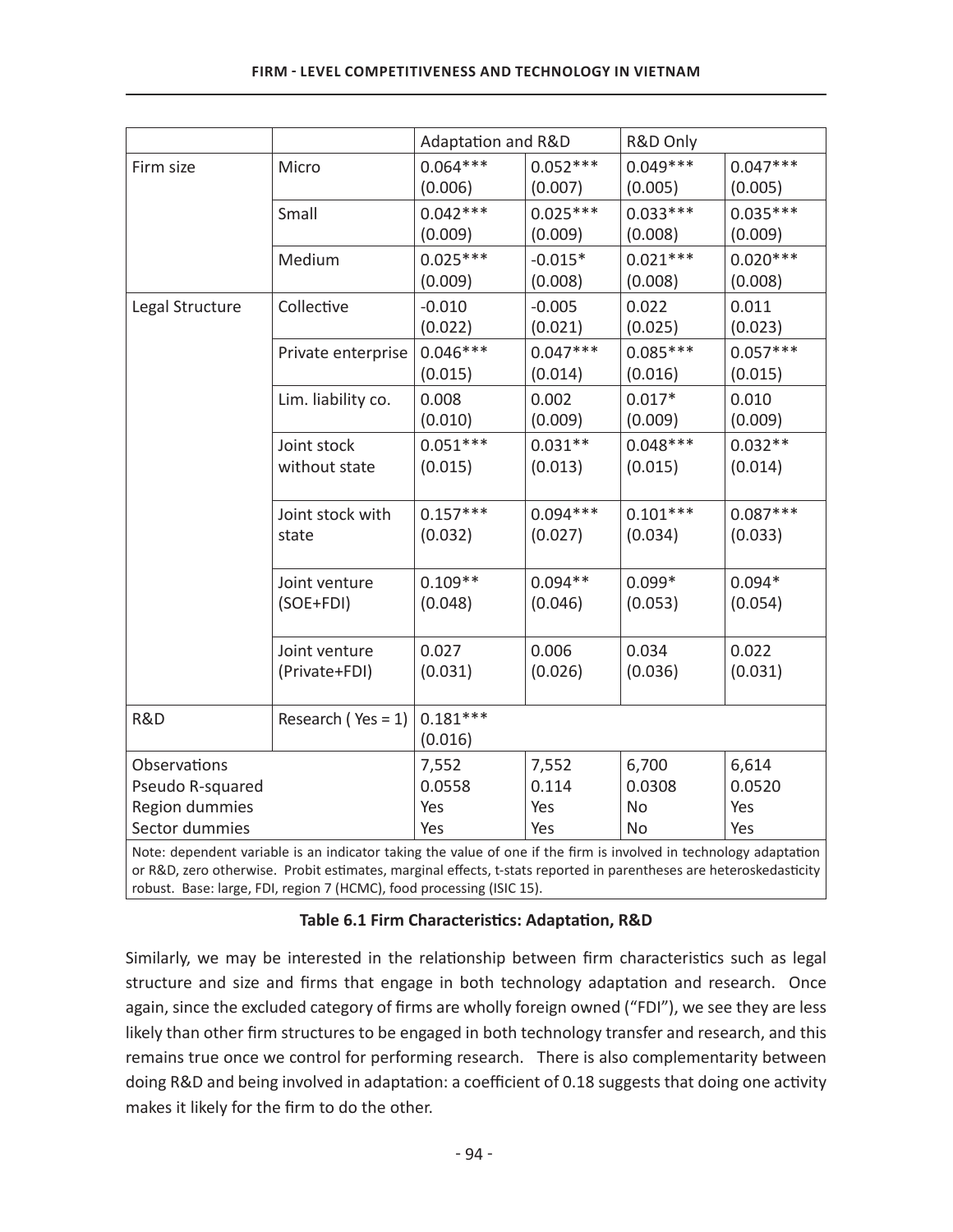## *6.1 Diagnosing technology demand*

We now move from investigating which firm characteristics explain adaptation and research activities to demonstrating that the survey cross-section allows researchers to diagnose the underlying reasons for technology adaptation. Figure 6.1-1 shows that the dominant reason firms invest in new technology is to improve product quality.



**Figure 6.1-1 Reasons for Technology Adaptation** 

This is consistent with a larger macroeconomic history of modern Vietnam, in which firms began by taking advantage of low-cost labour and using technologies that added relatively little value to inputs. As labour becomes more expensive and investment reduces the cost of capital, firms seek to compete domestically and overseas by improving product quality. Indeed, moving up the quality ladder is regarded as a key component of sustainable economic growth for transition economies like Vietnam.

Figure 6.1-2 shows firms that invest in adaptation finance their investments using equity. State funds and venture capital play almost no role (in a sample of around 550 respondents), and Vietnam's very small number of venture capital firms do not have an impact on our sample. Since equity is strongly correlated with firm size, larger firms are much more likely to have the financial capacity to invest in technology adaptation. Making government funding available to small and medium sized firms will increase the rate of technology adaptation.

Macroeconomic analysts are concerned that credit will be tightened in the medium-term, in which case credit (loans) will play an even smaller role. Effective and transparent financing instruments need to be developed, particularly in high-priority sectors. The caveat to this policy recommendation is the same as in all other countries: state-sponsored financing needs to be carefully designed avoid graft or diversion.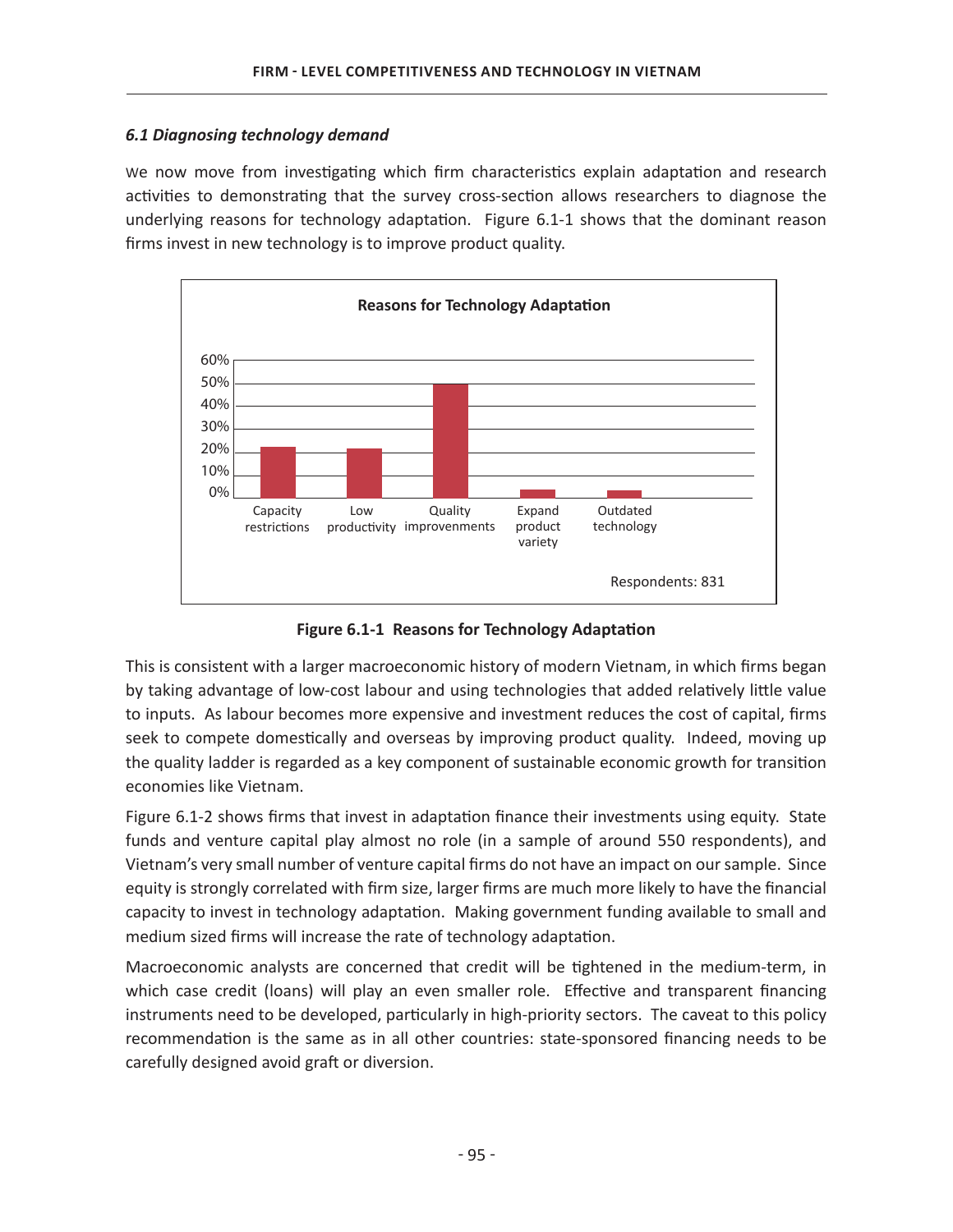

**Figure 6.1-2 Financing Technology Adaptation** 

The need for financing is highlighted by firms that could otherwise purchase an existing technology, but are forced to adapt one because of high costs. Adaptation, like research, requires time, effort, organisational capital, and comes with a possibility of failure and sunk costs that cannot be recovered. Figure 6.1-3 shows that firms choose to adapt rather than buying technology off the shelf mostly do so because of costs.



**Figure 6.1-3 Adaptation vs. Purchase** 

Descriptive statistics show firms are constrained by the availability of financing, and existing state schemes are not effective, causing firms to adapt technology rather than purchase an appropriate and available technology. Making access to finance easier for companies is one part of the solution. However, some investment does not occur because available technology remains too expensive or inappropriate, in which case easier access to finance will not change this outcome. Similarly,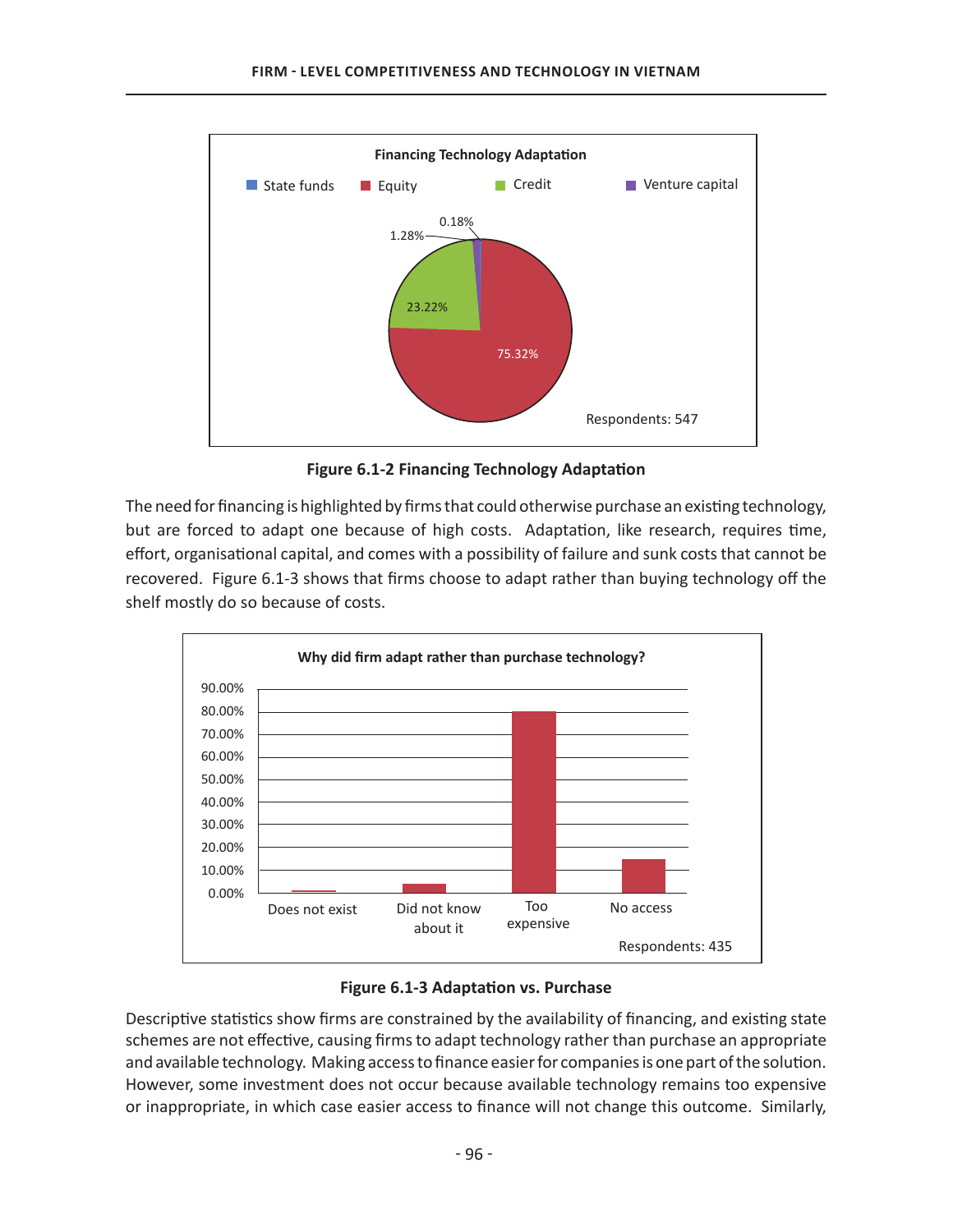financing does not need to be financed by the Government: making capital markets more efficient is an alternative way to connect saving with investment, including in new adaptation.

#### $6.2$  Success and failure in technology adaptation

Firms can expend time, capital, and organisational effort without success, but of the small number of firms engaging in adaptation efforts at all, though, only 9% claim to have experienced a failure of some kind. While the potential payoff from investing in adaptation is uncertain, in the 2010 panel data these investments are typically successful.



**Figure 6.2-1 Adaptation Failures** 

While failure affects only a small share of the sample, the survey instrument enables researchers to study the factors underlying those failures. Figure 6.2-1 shows financing constraints prevented many firms from buying appropriate technology, forcing them to invest in adaptation. Figure 6.2-2 confirms that most firms that experienced failure attempted technology adaptation for the same reasons as firms that were successful: to increase the quality of good / services produced.



Figure 6.2-2 Purchasing Decision: Adaptation Failure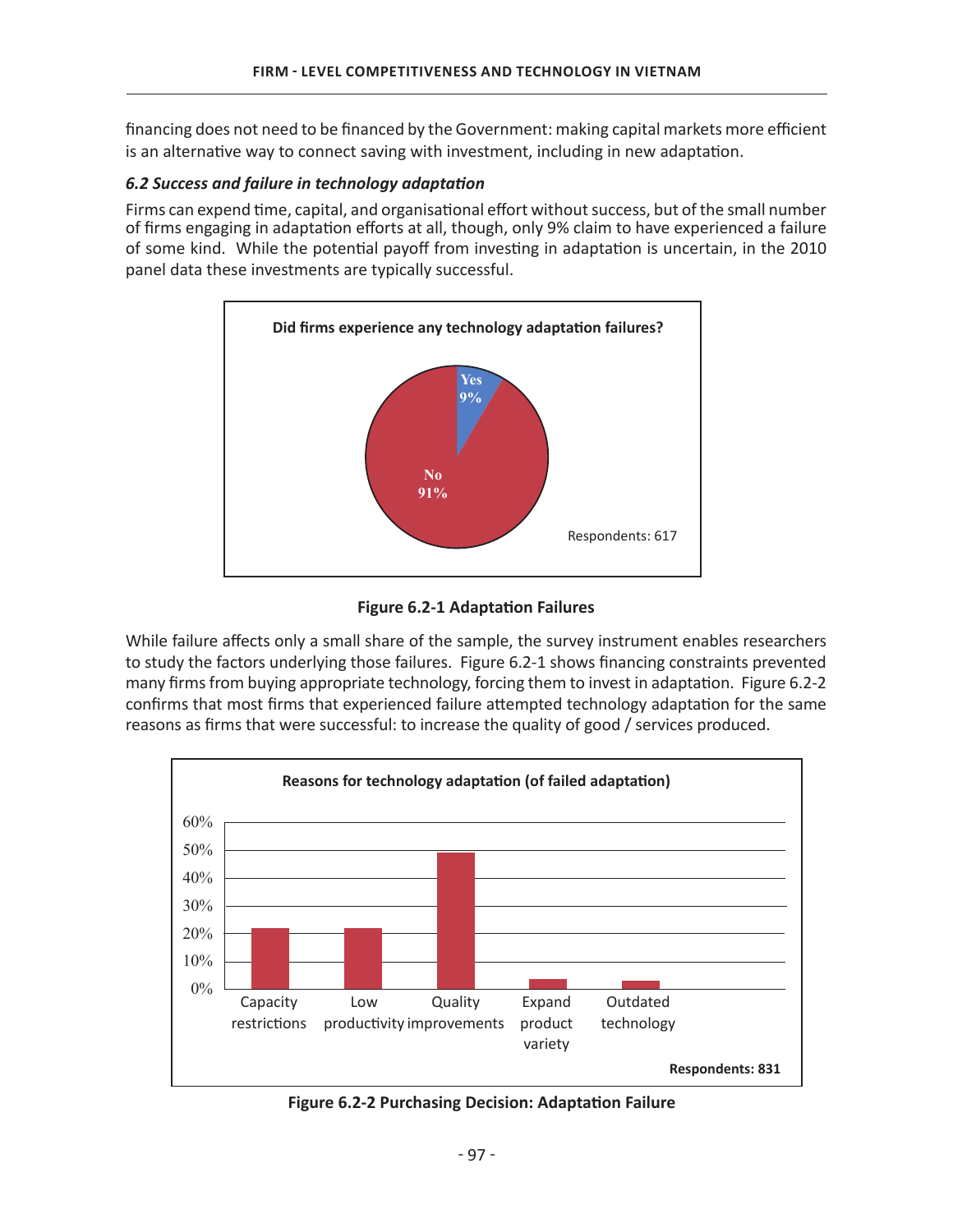## *6.3 Technology needs*

One of the benefits of this data is that we see which constraints on transfer firms themselves perceive as being important. The survey instrument summarized in this report enables researchers to diagnose firms' demands for technology, which can be any desired modification, replacement, or change to existing technology. Demand for technology in Vietnam is driven mostly by an effort to increase quality. Data summarised in Figure 6.3-1 is consistent with evidence from previous chapters, and shows that firms with plans to invest in new technology are trying to move up the "quality ladder."



**Figure 6.3-1 Reasons for Technology Demand** 

Increasing quality is associated with higher prices for output and requires more skilled labour but in the 2011 survey this was true for 35% of the sub-sample of 600 firms that responded to this question, or around just 3% of our total sample- very few firms are trying to improve the quality of their output by investing in new technology. Of those that are, finance is the main motivation for not buying ready-to-use technology. Figure 6.3-2 shows over 60% of the sample of 565 respondents found that investing in existing technology would be too expensive. This suggests that firms are modifying or adapting technology mainly because it is cheaper than buying ready-made technology.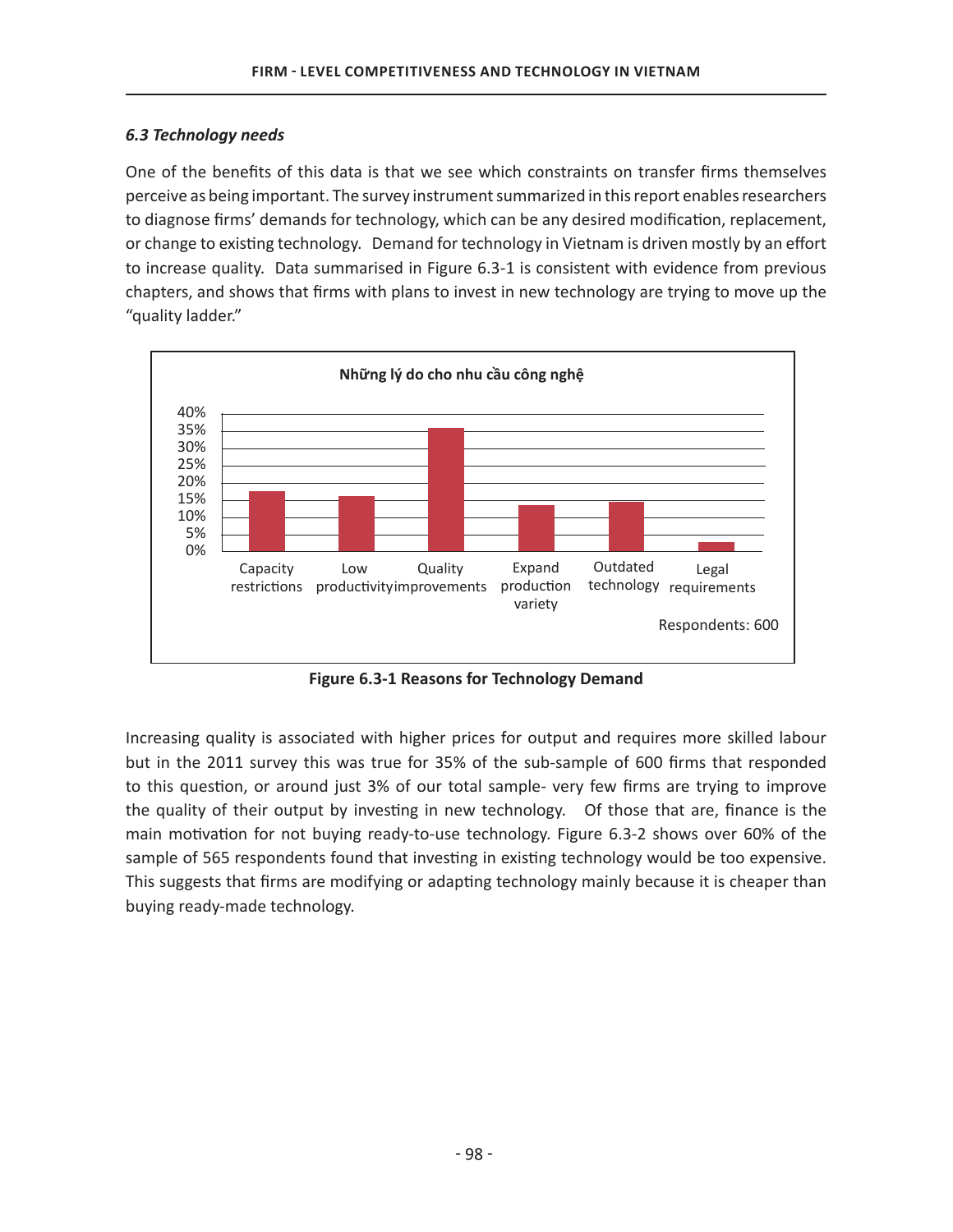

**Figure 6.3-2 Reasons for Not Buying Technology** 

In those cases that a ready-to-use technology does exist and is appropriate, current government tax breaks or grants are not solving firms' financing constraints. For those firms that want to modify their technology, most would use loans or their own funds. Figure 6.3-3 shows that when respondents were asked how they planned to fulfil their technology demands, credit and equity were almost the only answers given.

However financing is not the only solution, and is not always either necessary or appropriate. In some cases, technology that may be available will be too expensive for the firm even low interest loans or grants are available. In other cases, the technology may be available but not appropriate for the firm.



**Figure 6.3-3 Financing Potential Modifications**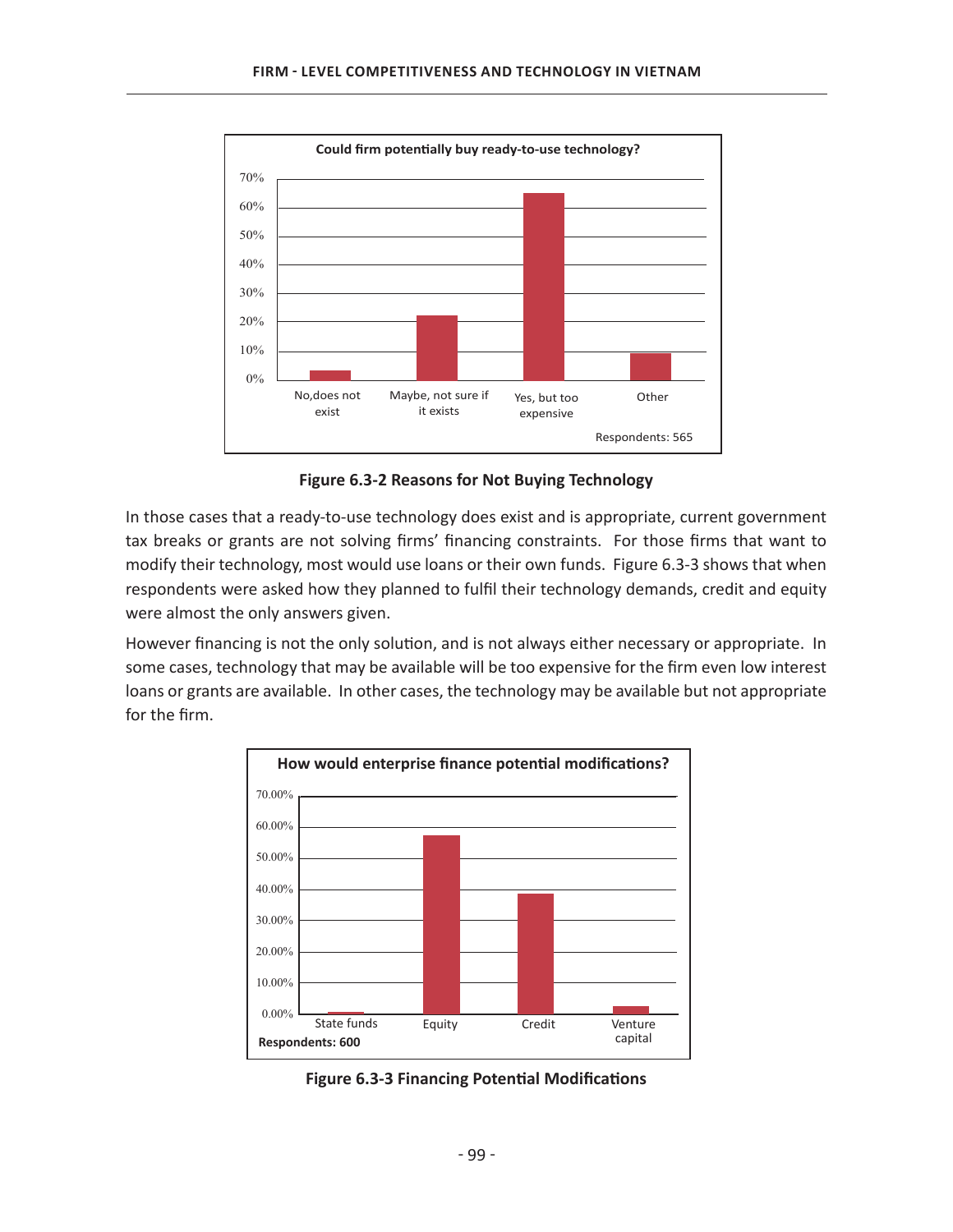# **7 Corporate Social Responsibility**

Corporate Social Responsibility (CSR) is the creation of public goods or the curtailment of public bads (Besley and Ghatak, 2007), and refers activities ranging from protecting workers' rights, environmental standards, human rights, to community protection and fair trade. CSR can be formal, for example through certification or membership in international organizations, or informal but built into firms' corporate strategies.

The 2011 survey instrument introduced a new set of questions to explore the extent to which Vietnamese firms engage in socially responsible behaviour and incorporate those activities into their corporate strategy. Particular attention is paid to how much firms in Vietnam voluntarily observe labour and environmental standards, and whether they create "good jobs" for their employees and protect the environment.

Economic growth has created new challenges for industrial policy. With higher growth comes a higher population density in urban areas and greater risks for environmental degradation. At the same time, more of the labour force work in Vietnamese firms that compete internationally with other low-cost producers regionally and internationally both at home (through increased imports following trade liberalisation) and abroad in export markets. As the incentives for firms to aggressively cut costs increase, it become important to evaluate Vietnam's enterprise sector for its ability to protect the environment and create good jobs characterised by employee protection and worker safety.

These commitments and others fall under CSR. In this report, we describe introduce CSR indicators captured by the survey instrument, including formal measures (like "fair trade" certification or membership in international organizations) and informal measures that capture the way the firms "do business" in relation to environmental protection and creating good and fair working conditions.

# *7.1 Introducing the CSR Module*

The 2011 CSR module asks detailed questions across four broad areas of CSR.

Whether the company's CSR arrangements are "formal," meaning whether there is a written policy in place and whether the firm has received any form of international or external certification.

Employee protection, including whether formal labour contracts are in place and what allowances are made within employees' contracts for illness, leave, overtime, training, and other indicators of "good" jobs, such as payments towards social insurance.

Community-based activities, which measure whether the responding firm is involved in providing additional services to the community like free health care or protecting the local environment.

Support received for firms' formal or informal Social Responsibility activities. This support can come from a range of sources (including the Government and NGOs) and can cover a range of issues from working conditions to quality standards for products.

This chapter addresses each of these aspects of CSR activities of firms in our sample with the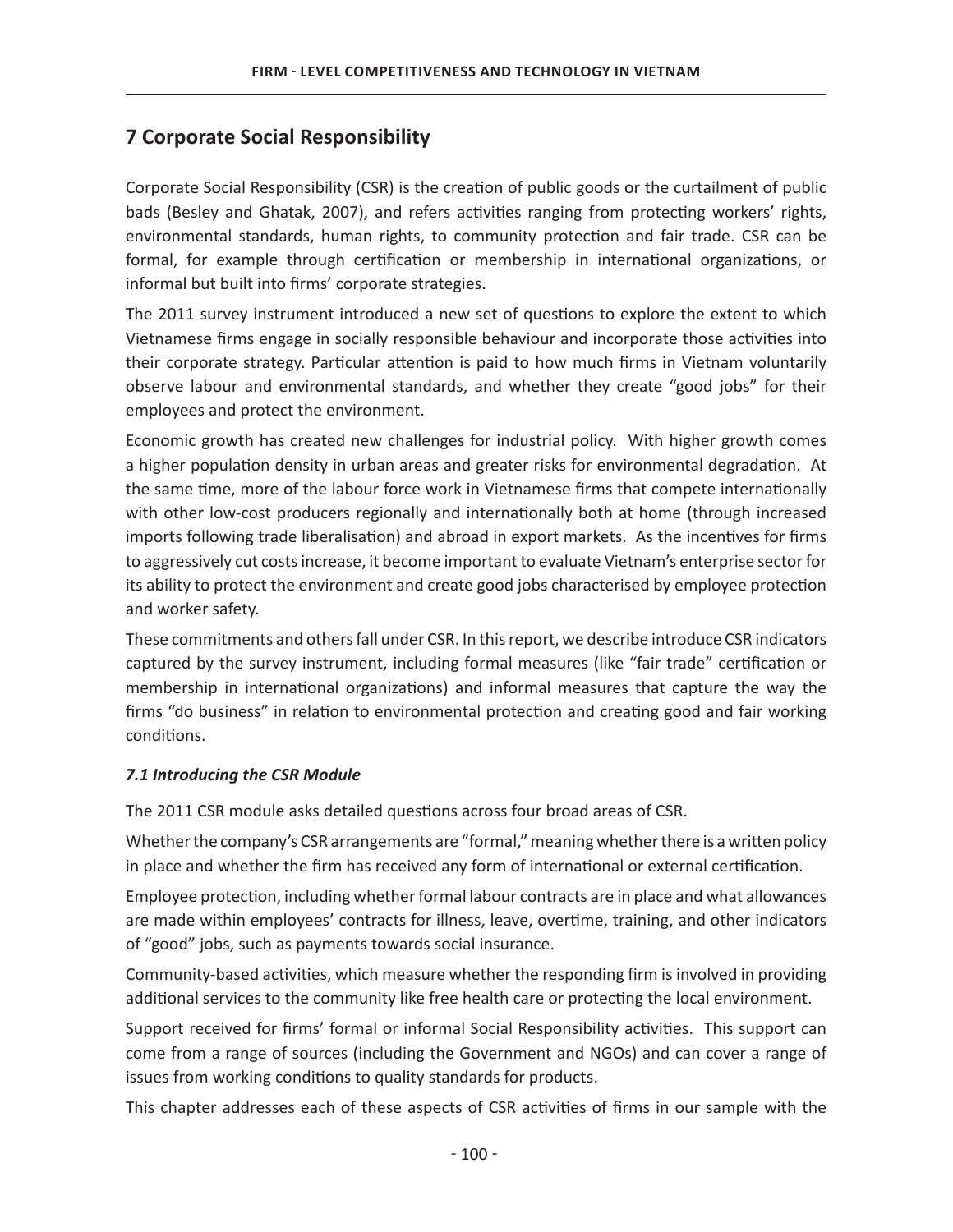objective of providing a baseline summary of the issues at hand.

# *7.2 Formal CSR Arrangements*

The survey establishes if firms have formal CSR arrangements by asking whether the enterprise has a board or a committee to oversee CSR activities. Table 7.2-1 shows that about a third of the 2011 sample have some kind of committee to determine CSR policies, and this is largely driven by large, state-owned, or foreign-owned firms. However, this does not reveal anything about the quality of the CSR policies implemented, and very few firms are *formally* certified in relation to the core CSR policies.

|                    | N     | % with committee |
|--------------------|-------|------------------|
| <b>Full Sample</b> | 7,915 | 35.5             |
| Micro              | 455   | 20.4             |
| Small              | 3,268 | 26.3             |
| Medium             | 3,012 | 41.5             |
| Large              | 1,180 | 51.7             |
| Private            | 5,994 | 32.6             |
| State              | 246   | 58.1             |
| Foreign            | 1,647 | 42.8             |

Table 7.2-1 Does the enterprise have board / committee to oversee CSR?

Table 7.2-2 disaggregates the data according to the type of policy firms have in place. On almost all measures, state-owned firms perform best in relation to social protection in the workplace including the rights of workers, health and safety, accommodating workers with HIV/AIDS, and staff training. As Vietnam undergoes increasing privatization, it will be important to make sure that firms do not lose this culture of social protection. It is also clear, however, that large firms and foreign-owned firms perform above average in relation to CSR activities on the basis of these metrics.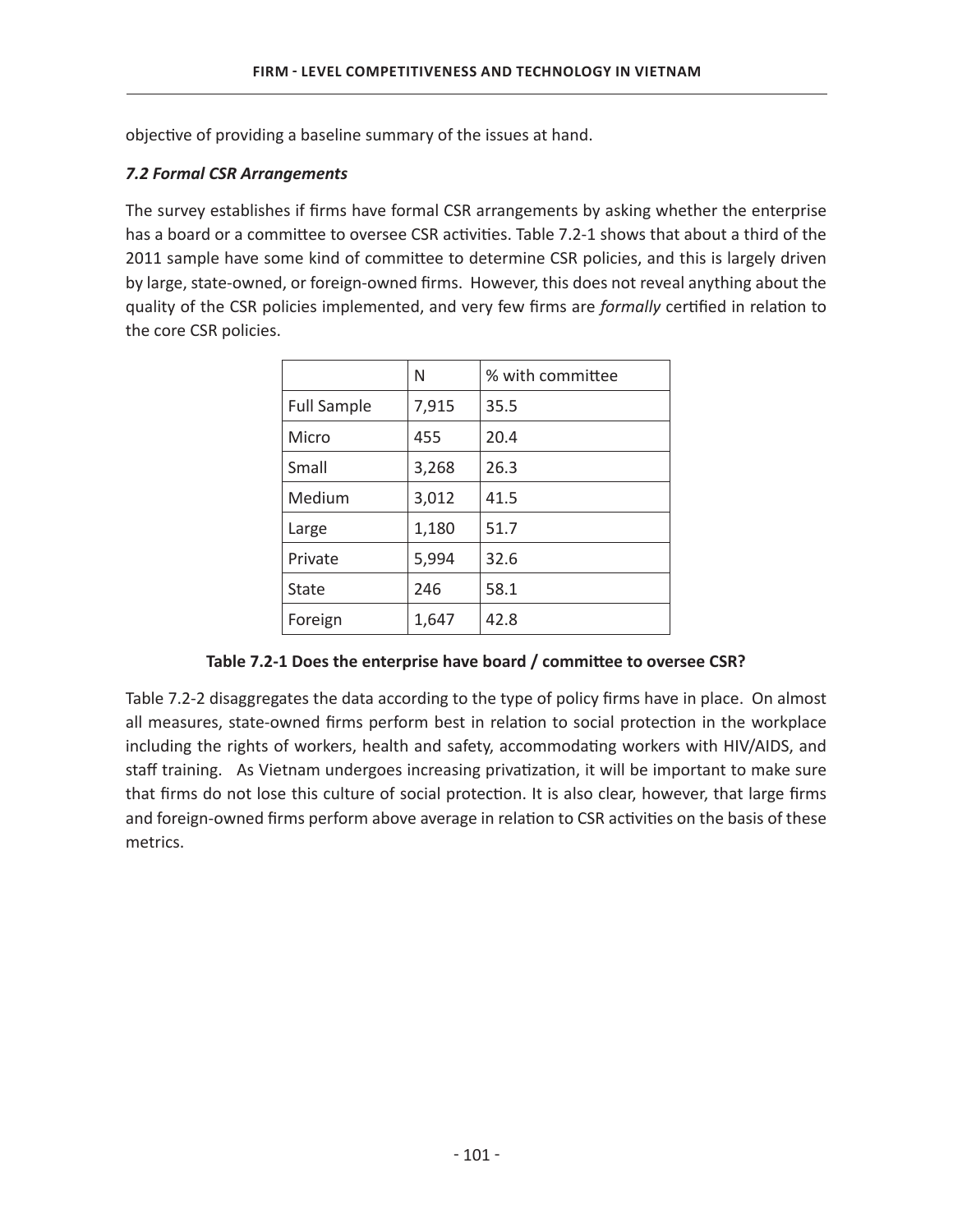|                         | % enterprises | Large Firms | <b>State Firms</b> | Foreign Firms |
|-------------------------|---------------|-------------|--------------------|---------------|
| Discrimination          | 6.6           | 12.8        | 8.1                | 9.7           |
| Rights of workers       | 54.5          | 68.4        | 71.3               | 62.6          |
| Staff training          | 24.9          | 40.4        | 47.8               | 32.1          |
| Employee<br>complaints  | 12.1          | 22.6        | 16.6               | 18.5          |
| Health and safety       | 48.9          | 63.5        | 70.0               | 55.8          |
| Environment             | 35.1          | 48.9        | 54.3               | 42.7          |
| HIV/Aids                | 3.4           | 7.1         | 8.5                | 4.5           |
| Child labour            | 8.9           | 16.9        | 10.1               | 11.7          |
| Human rights            | 11.9          | 19.8        | 15.4               | 14.4          |
| Community<br>protection | 8.3           | 13.4        | 14.2               | 9.2           |
| Fair trade              | 23.2          | 25.2        | 26.7               | 19.0          |

## **7.3 Employee protection**

Employee protection refers to a range of issues, generally including firms' commitments to providing safe jobs with fair benefits and salaries, and giving women or minority groups equal access to employment. Table 7.3-1 shows that in contrast to many emerging economies, many Vietnamese firms provide social and health insurance and severance pay, and that these indicators of "good" labour contracts are clustered in larger firms. State and foreign firms are much more likely than private firms to provide fair labour conditions.

|                    | Social<br>Insurance $(\%)$ | <b>Health Insurance</b><br>$(\%)$ | Severance pay (%) | Monthly wage<br>production workers<br>(VND '000s) |
|--------------------|----------------------------|-----------------------------------|-------------------|---------------------------------------------------|
| <b>Full Sample</b> | 70.1                       | 70.8                              | 64.7              | 5,335                                             |
| Micro              | 26.1                       | 27.2                              | 38.6              | 2,197                                             |
| Small              | 53.6                       | 54.5                              | 53.1              | 3,530                                             |
| Medium             | 84.6                       | 85.4                              | 73.9              | 7,085                                             |
| Large              | 96.0                       | 95.4                              | 83.0              | 7,058                                             |
| Private            | 61.4                       | 62.1                              | 57.6              | 3,790                                             |
| State              | 97.9                       | 98.8                              | 85.0              | 3,188                                             |
| Foreign            | 97.4                       | 97.7                              | 86.9              | 11,144                                            |

| Table 7.3-1 Benefits and salaries |  |  |  |
|-----------------------------------|--|--|--|
|-----------------------------------|--|--|--|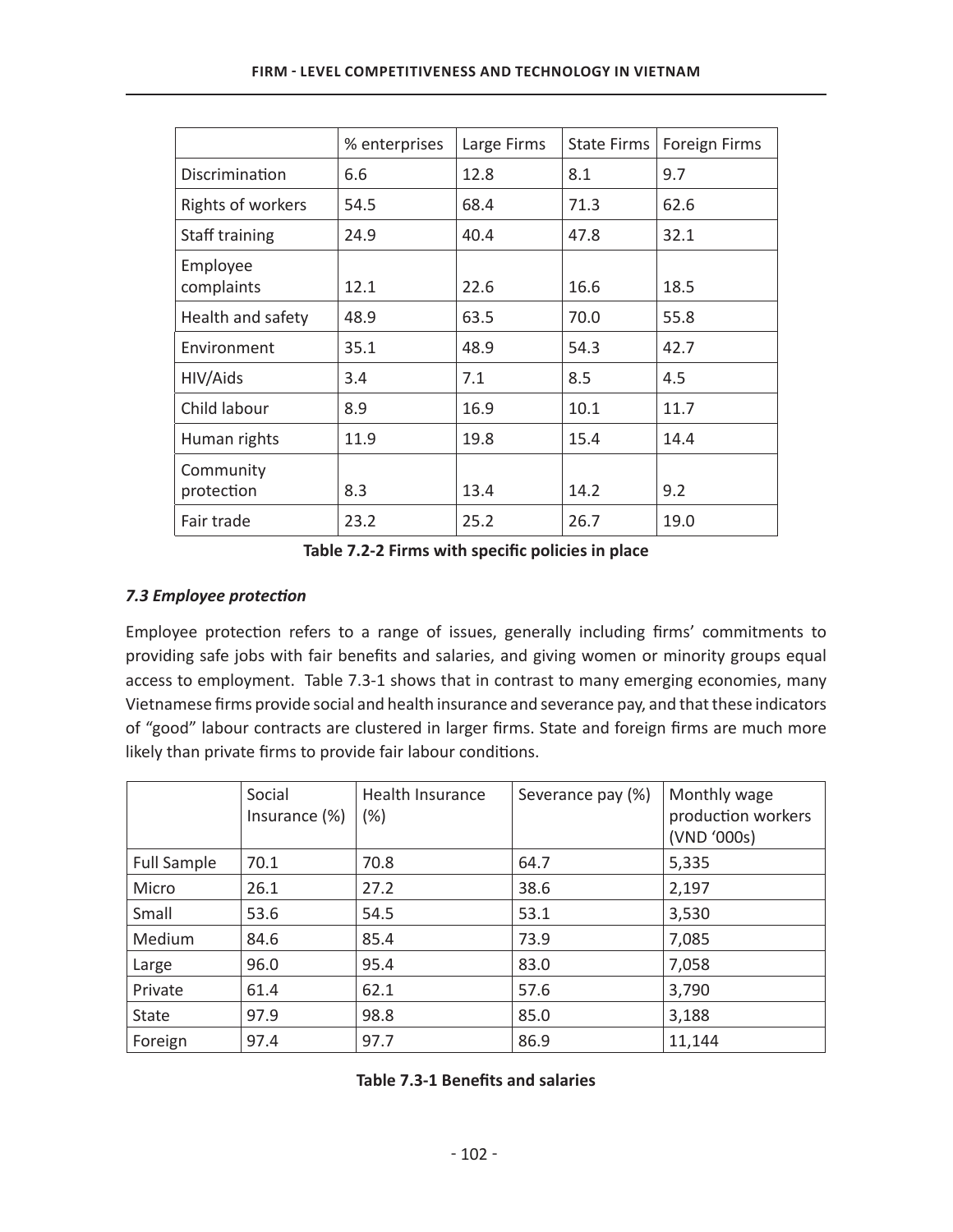Foreign-owned firms pay over twice the average monthly wage to their production workers: this confirms that foreign direct investment can deliver higher wages for workers who are employed. As average labour costs increase, however, Vietnam's exports may become less competitive, ultimately putting downward pressure on wages.

A further indicator of good hiring practices is whether women are equally represented in employment. A simple measure of this is the ratio of men to women in enterprises, summarised in Table 7.3-2. The survey shows a high ratio of male to female employees in most enterprises, except in the administration / services sector, where wages are generally low. The gender balance is "best" amongst micro-enterprises and in large or foreign enterprises. Another benefit of foreign investment may therefore be that these firms appear to have more equal hiring practices.

|                    | Total | Management | Professionals | Manufact'g | Admin/Service<br>Staff |
|--------------------|-------|------------|---------------|------------|------------------------|
| <b>Full Sample</b> | 3.5   | 1.9        | 1.3           | 4.2        | 0.9                    |
| Micro              | 2.9   | 0.7        | 0.4           | 1.9        | 0.2                    |
| Small              | 4.1   | 1.2        | 0.9           | 3.8        | 0.6                    |
| Medium             | 3.6   | 2.1        | 1.5           | 5.2        | 1.1                    |
| Large              | 1.8   | 2.9        | 1.7           | 3.5        | 1.1                    |
| Private            | 3.9   | 1.7        | 1.3           | 4.3        | 0.9                    |
| <b>State</b>       | 3.0   | 3.1        | 1.9           | 5.9        | 1.8                    |
| Foreign            | 2.1   | 2.4        | 1.4           | 3.8        | 0.8                    |

# **7.4 Community based activities**

In addition to directly impacting workers through labour contracts, firms can participate in their larger communities through, for example, investing in environmental protection to limit the impact of harmful by-products from their production processes. The motivation for firms to engage in such activities has been extensively researched in the literature. As in higher-income economies, firms invest in community-based activities to develop a better relationship with the local community, improve their public reputation, and improve efficiency by increasing employee morale; see, for example, Bagnoli and Watts (2003), Margolis et al. (2007) and Pasurka (2008).

Table 7.4-1 shows the range of community-based activities enterprises engage in, the most common of which are environmental protection and poverty alleviation. There is a strong scale effect: micro-enterprise engage much less with community-based activities than small, medium and large firms. Successive rounds of this survey will build a picture of firms' investments in CSR over time, creating a valuable resource for researchers interested in the positive role the expanding enterprise sector can play in local communities and for those interested in researching the underlying motivation and incentives for firms to do so.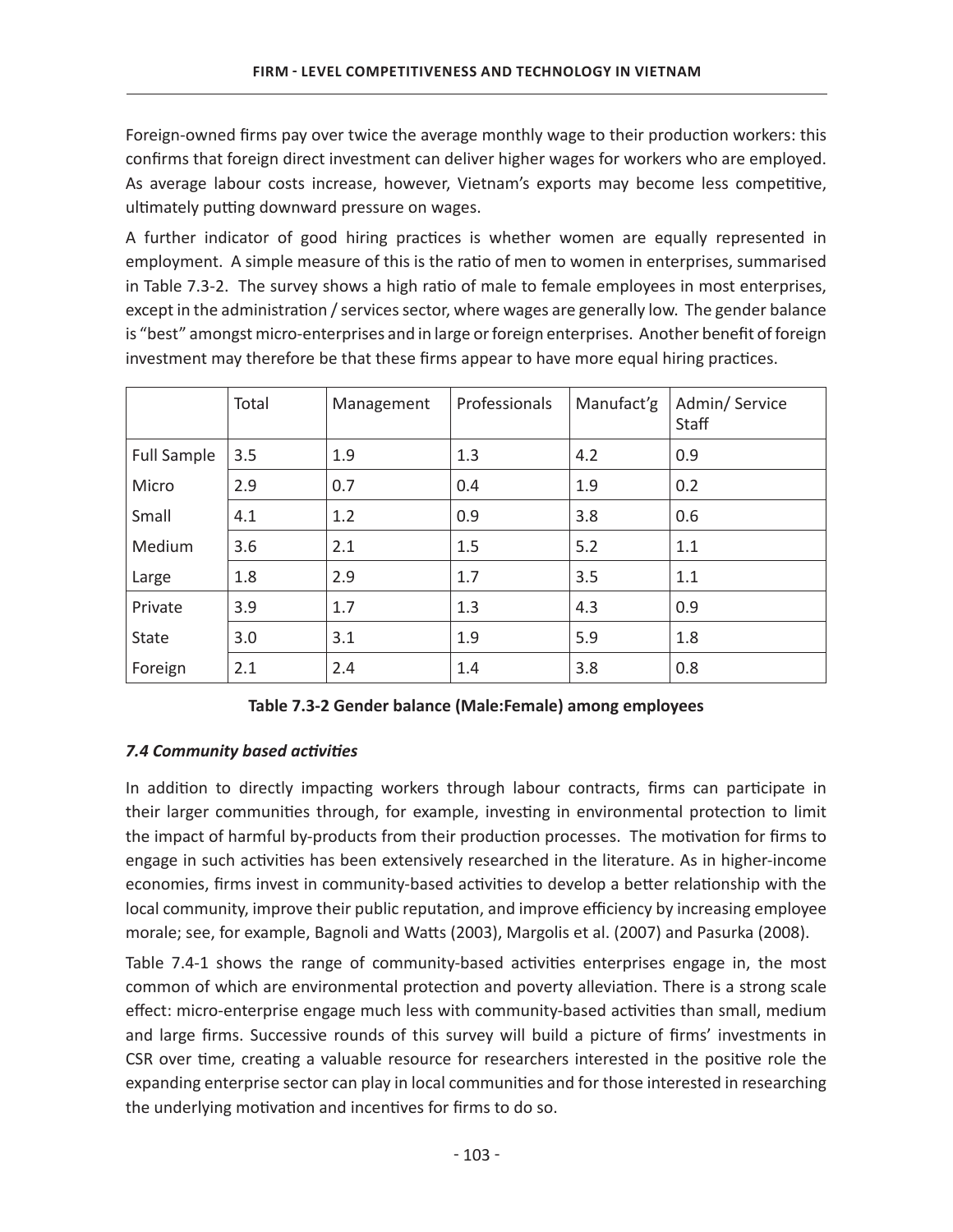|              | Environ't<br>Protection | Education | Infrastruc-<br>ture<br>Develop't | Health<br>Care<br><b>Services</b> | Youth<br>Develop't | Poverty<br>Alleviation | Local<br>Heritage | Sporting<br>Events |
|--------------|-------------------------|-----------|----------------------------------|-----------------------------------|--------------------|------------------------|-------------------|--------------------|
| Full         |                         |           |                                  |                                   |                    |                        |                   |                    |
| Sample       | 25.1                    | 7.4       | 7.5                              | 4.5                               | 2.9                | 19.2                   | 2.8               | 4.9                |
| Micro        | 16.2                    | 5.3       | 2.9                              | 2.2                               | 0.9                | 14.3                   | 1.8               | 2.6                |
| Small        | 23.6                    | 5.9       | 7.5                              | 3.2                               | 2.2                | 18.1                   | 2.9               | 7.3                |
| Medium       | 27.5                    | 7.5       | 7.6                              | 5.2                               | 3.6                | 20.1                   | 2.9               | 9.2                |
| Large        | 26.2                    | 12.2      | 8.9                              | 7                                 | 4.1                | 21.9                   | 2.5               | 12.2               |
| Private      | 27.1                    | 7.4       | 8.2                              | 4.3                               | 3.3                | 21.6                   | 3.2               | 4.9                |
| <b>State</b> | 32.4                    | 19.4      | 11.3                             | 7.7                               | 7.7                | 34.0                   | 2.4               | 10.5               |
| Foreign      | 16.6                    | 5.6       | 4.3                              | 4.7                               | 0.9                | 8.5                    | 1.2               | 3.9                |

Table 7.4-1 Proportion of firms involved in community based activities

# 7.5 Support for CSR activities

Having provided an overview of the different forms of CSR available to firms and some descriptive statistics taken from the 2011 survey sample, we turn to whether firms are able to take advantage of existing programs to support the development of CSR initiatives or policies.

Table 7.5-1 shows there is very little support available to firms to implement CSR policies, including even relatively low-cost interventions such as providing firms with relevant information. The most common form of support used is a tax break, used by about 7% of firms. Tax breaks are most likely to be used by foreign firms and larger Vietnamese private or state firms.

|                    | <b>Subsidies</b> | <b>Tax Breaks</b> | Information | Inspection<br>leading to<br>Certification |
|--------------------|------------------|-------------------|-------------|-------------------------------------------|
| <b>Full Sample</b> | 0.7              | 7.4               | 4.7         | 3.4                                       |
| Micro              | 0.4              | 6.8               | 2.9         | 1.5                                       |
| Small              | 0.5              | 6.7               | 3.9         | 2.1                                       |
| Medium             | 0.8              | 8.1               | 5.3         | 3.6                                       |
| Large              | 0.9              | 7.9               | 6.1         | 6.8                                       |
| Private            | 0.8              | 7.1               | 0.5         | 0.3                                       |
| <b>State</b>       | 2.4              | 10.9              | 0.9         | 10.1                                      |
| Foreign            | 0.2              | 8.0               | 0.4         | 2.9                                       |

# Table 7.5-1 Proportion in receipt of support for CSR activities

Table 7.5-2 disaggregates support received by its source and shows which agencies or groups are the most influential providers. The government remains the largest provider, but this support only reaches a small number of firms. Interestingly, suppliers are an important source of CSR support for some firms, indicating that vertical linkages play a role in adopting CSR policies; this is an interesting area for future research.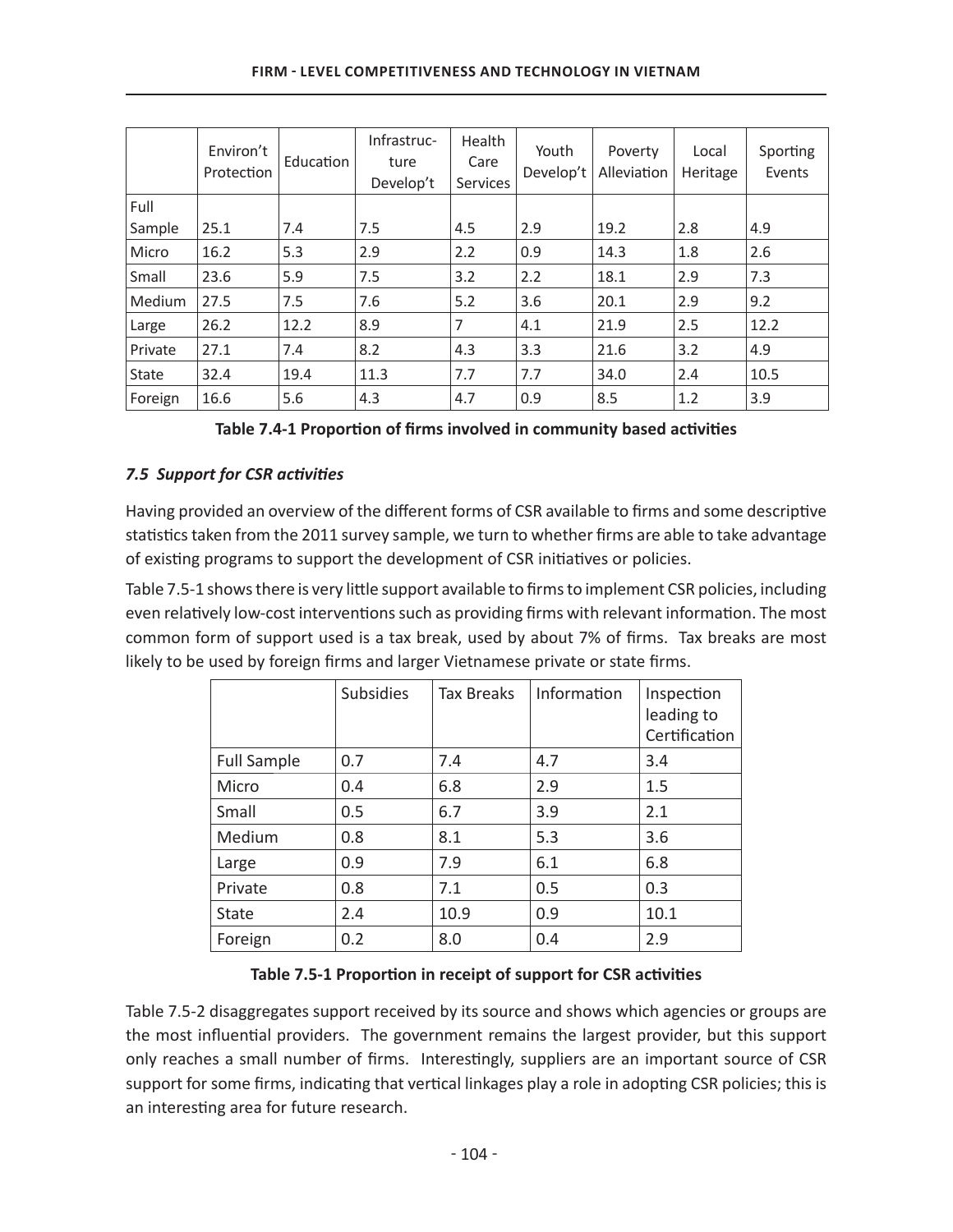|                    | Gov't<br>Institution | Trade Ass'n | Chamber of<br>Commerce | Supplier | <b>NGO</b> |
|--------------------|----------------------|-------------|------------------------|----------|------------|
| <b>Full Sample</b> | 45.2                 | 9.9         | 8.2                    | 9.3      | 2.5        |
| Micro              | 47.7                 | 4.5         | 2.3                    | 15.9     | 2.3        |
| Small              | 45.2                 | 8.9         | 6.8                    | 8.6      | 2.4        |
| Medium             | 45.9                 | 10.1        | 8.7                    | 10.1     | 2.5        |
| Large              | 43.5                 | 13.0        | 11.1                   | 7.7      | 2.9        |
| Private            | 44.3                 | 10.5        | 8.3                    | 8.8      | 2.4        |
| State              | 36.2                 | 12.1        | 12.1                   | 8.6      | 3.6        |
| Foreign            | 50.9                 | 7.5         | 7.1                    | 11.5     | 2.7        |

#### Table 7.5-2 Sources of support for CSR activities

## *7.6 Future CSR research*

A small number of Vietnamese firms have implemented Corporate Social Responsibility practices. As the country's competitive landscape changes, more workers will be involved in wage-based employment and the scope of environmental damage from industries will increase. It is now important to monitor firms to understand what motivates them to incorporate CSR practices into their decisions regarding their production. This survey provides strong evidence for improvement in the delivery of support to firms that will enable them to implement CSR policies.

While these descriptive statistics are an early step in understanding the extent of, and landscape for, CSR activities in Vietnam, further collaborative research between Vietnamese and overseas researchers is important. It will be useful to develop an aggregate index or measure of CSR implementation using data gathered by this and similar surveys to study which firm characteristics support the uptake of CSR, including the possibility that foreign firms generate positive CSR spillovers to the larger Vietnamese business sector.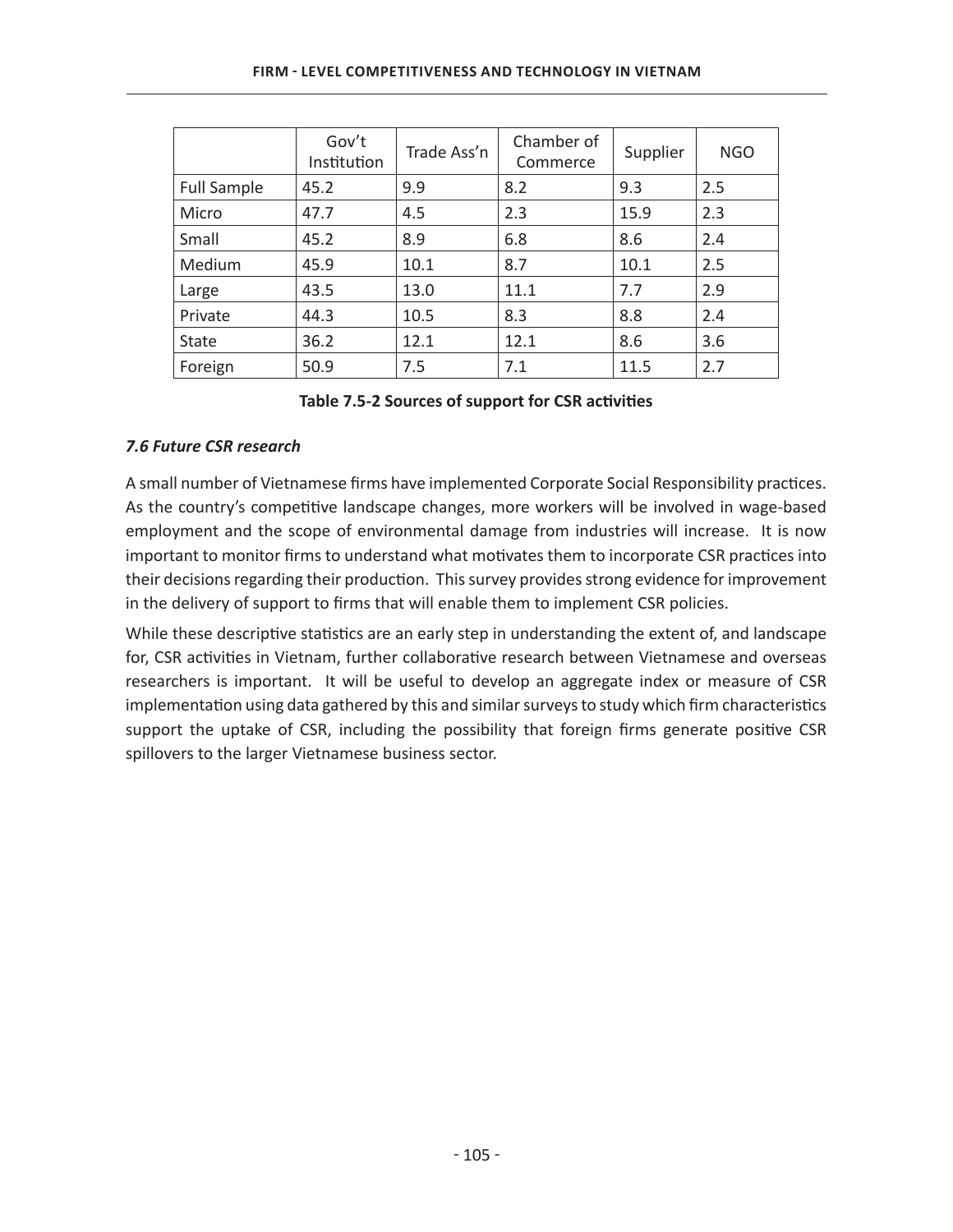# **8 Summary and conclusions**

This report explored data and summary statistics available to researchers from the 2011 round of the Technology and Competitiveness Survey module, attached to Vietnam's General Statistics Office (GSO) larger enterprise census. In-depth studies based on the same data set will explore issues identified here in greater detail, and the report is intended to be a concise introduction to the data set and its implications for industrial policy in Vietnam.

A range of tentative conclusions emerge from studying this cross-section, and should promote further research and the development of evidence-based policies summarises in Table 81. Our main conclusion is that Vietnam is entering a new period of economic expansion, in which the increases in value-addition that have increased income and consumer choice for many people can only continue through investments in new, appropriate technology that allows existing workers to become more productive. This, in turn, will enable the country to continue along its current path of high and stable growth.

While many more firms are involved in adaptation than original research, the share of total firms integrating existing technology into their domestic operations is appears to be small, representing the primary challenge for policymakers. Even fewer firms engage in any form of original research and development, of which less than 160 report having an external partner; there are more gains to adopting and adapting technology that already exists, compared to trying to develop original technology.

While developing new technology is expensive and may lead to failure, a lot of productivity gains are possible through adapting technology that already exists. There is evidence from many other countries that one of the benefits of foreign investment is spillovers, either vertical (forward or backward linkages) or horizontal (through competition and better-trained workers).

This survey instrument enables researchers to study the benefits or costs of these spillovers. Implementing further rounds of the survey will increase the amount of historical information about each firm in the sample, enabling researchers to study the effect of changes in technology transfer on firms' profits, losses, and productivity, while accounting for the many unique features of each firm that do not change over time.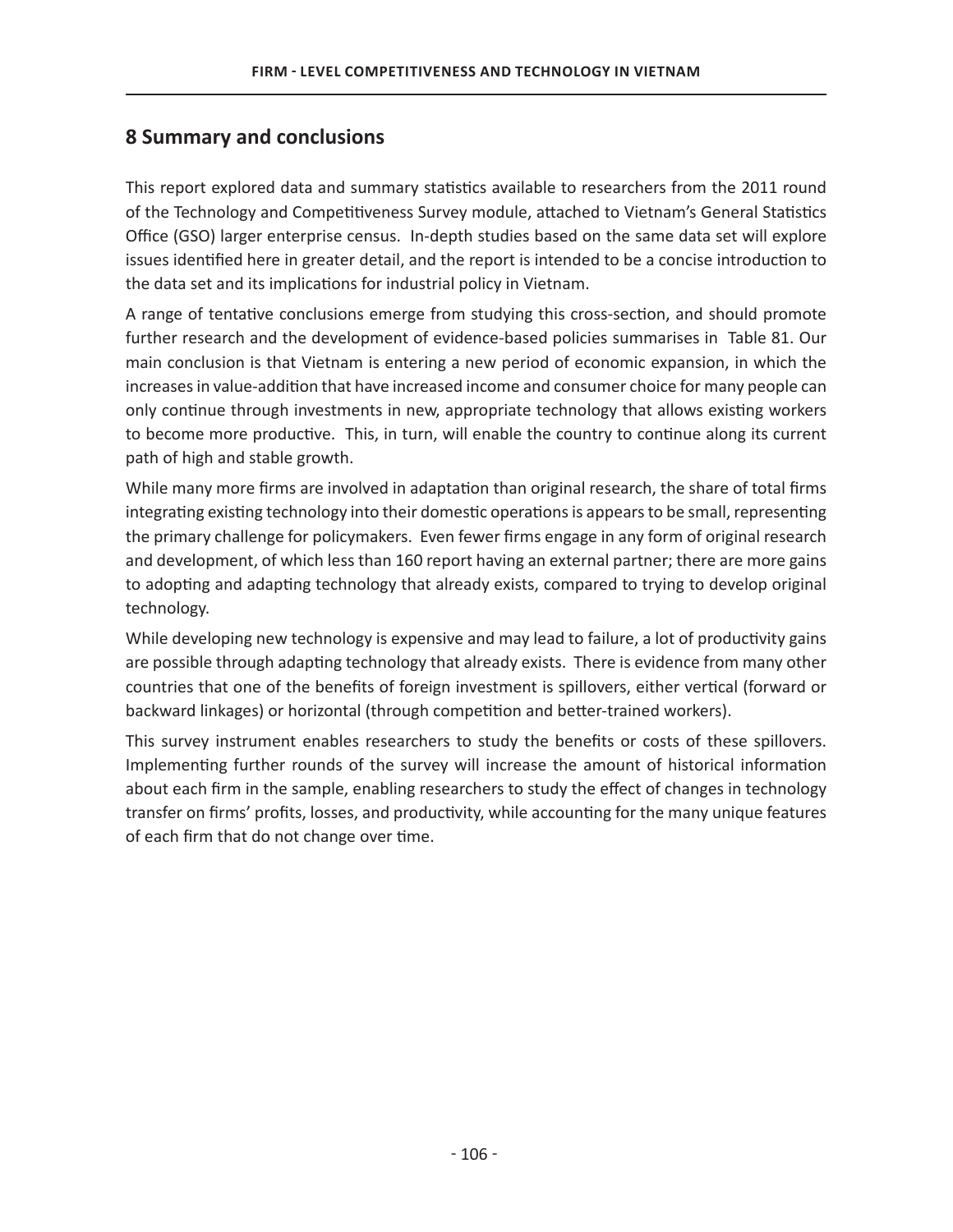#### **FIRM - LEVEL COMPETITIVENESS AND TECHNOLOGY IN VIETNAM**

| Chapter                 | Main conclusions                                                                      |
|-------------------------|---------------------------------------------------------------------------------------|
| 1.Technology            | Make existing support schemes more transparent<br>$\bullet$                           |
| research and            | Increase access of private sector to these schemes<br>٠                               |
| diffusion policy in     | Reduce the difficulty of applying for government financing (or other<br>$\bullet$     |
| Viet Nam                | support)                                                                              |
| 2. Constraints          | Vietnamese firms are mainly trying to increase the quality of output<br>$\bullet$     |
| to upgrading            | Finance is the main constraint, but firms rate all other constraints as<br>$\bullet$  |
| technology              | nearly as important                                                                   |
|                         | Competition intensity appears to be relatively low, especially for<br>$\bullet$       |
|                         | exporting firms                                                                       |
| 3. Vertical             | Relatively few firms benefit from backward linkages; large firms with<br>$\bullet$    |
| Technology              | some state ownership are the most likely to do so                                     |
| Spillovers              | Relatively few firms benefit from forward linkages; large, FDI firms are<br>$\bullet$ |
|                         | the most likely to do so                                                              |
|                         | While contract durations are usually very short (a year or less), most<br>$\bullet$   |
|                         | technology transfer is consensual                                                     |
| 4. Research             | Of nearly 8,000 firms in the sample, around 800 are doing original<br>$\bullet$       |
| and Technology          | R&D, of which only a small number have an external R&D partner                        |
| Development             | Since very few firms have an external R&D partner, research output<br>$\bullet$       |
|                         | can be improved by linking Vietnamese firms with external partners                    |
| 5. Technology           | Vietnamese policy should emphasise adaptation rather than R&D<br>$\bullet$            |
| <b>Transfer Through</b> | Most firms try to adapt technology to improve their output quality<br>$\bullet$       |
| Diffusion               | Finance is the main reason firms adapted technology rather than<br>$\bullet$          |
|                         | buying ready-to-use technology                                                        |
| 6. Technology           | Most firms' future technology investments are to improve quality<br>$\bullet$         |
| Demand                  | While they could buy ready-to-use technology, it is perceived as too                  |
|                         | expensive                                                                             |
|                         | Most firms plan on financing investments out of loans and equity,<br>$\bullet$        |
|                         | rather than state funds or venture capital                                            |
| 7. Corporate Social     | Many firms perform some form of CSR; it will be important to<br>$\bullet$             |
| Responsibility          | maintain this as competition and privatisation increase                               |
|                         | Foreign firms and state firms have good employee protection, but<br>٠                 |
|                         | foreign firms pay a much higher average wage                                          |
|                         | Relatively few firms benefit from any kind of Government support for                  |
|                         | <b>CSR</b>                                                                            |

**Table 8.1 Main Conclusions**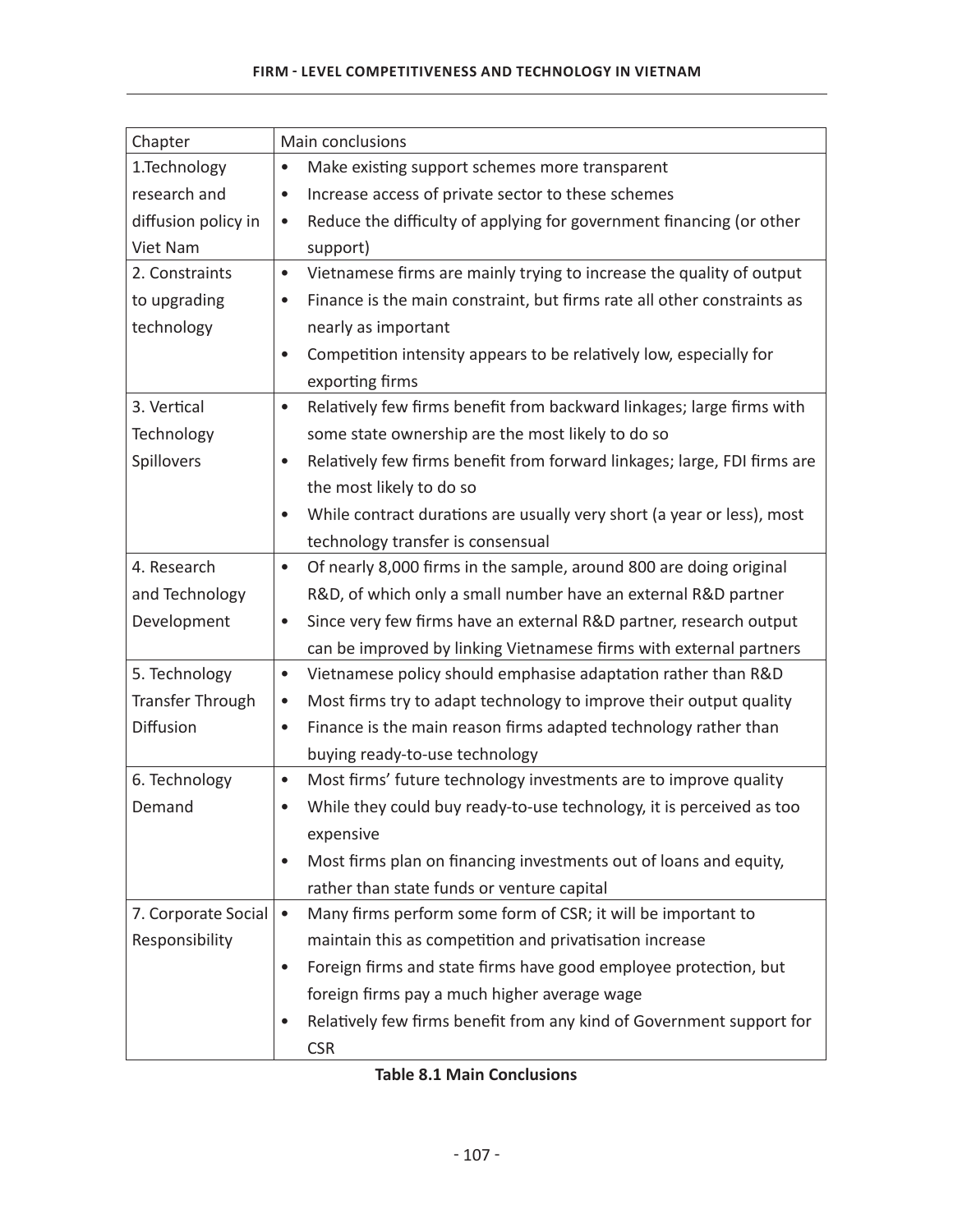This form of economic analysis ultimately gives policymakers a clear understanding of which sectors and which types of firms are likely to generate technology spillovers that benefit the firm's larger sector and, ultimately, enable increases in national productivity that create economic growth.

Evidence from the 2011 survey suggests that firms face a full set of constraints to investing in new technology, including the adaptation of existing technology. While financing emerges as a major issue, firms are also constrained by problems ranging from the availability of skilled workers to infrastructure.

This report generates a few clear policy recommendations. Firstly, many government support schemes exist to encourage investment in new technology, but most firms prefer to finance their investments from loans or retained earnings. The government schemes are generally very bureaucratic and difficult to access to private firms, and most support is allocated to the stateowned sector. Making it easier for private firms to access existing support and increasing access to finance should be one aspect of Vietnam's industrial policy.

The government can move to review and streamline existing policies to support technology transfer, and disseminate information about available schemes to firms through the People's Committees at the Province level. However, since firms face a range of constraints, access to finance should not be the only solution pursued and cannot be a panacea.

Secondly, the procedures for accessing these schemes or incentive programs should be published, and the administrative burden of accessing them reduced. Ideally, a "one-stop" investment support program could be developed through state and donor funds to help firms access existing support programs with much less administrative overhead.

To evaluate the effectiveness of various programs, it will be essential to develop and maintain a database of firms that have benefited from various schemes, and the extent and kind of support provided. This database could then be studied by agencies like CIEM to determine which programs are most effective and deliver the greatest value for money.

Finally, as competition in the enterprise sector increases, businesses may compromise their role as social actors and decrease or eliminate their CSR activities. These issues are captured in the new Corporate Social Responsibility set of questions, which allow researchers to study a range of issues about how firms structure contracts and engage with their local communities. These questions will form the basis of a CSR index that researchers and policymakers will use to evaluate this process in Vietnam. The government can play a positive role here by reviewing and integrating policies that enable or encourage firms to engage in CSR, and deliver this information through existing agencies like the Vietnam Chamber of Commerce and Industry.

This survey's ultimate purpose is to diagnose the state of technology transfer in the burgeoning enterprise sector. As the country transitions from agriculture towards manufacturing and services, and faces tougher global competition, enabling firms to maximise the benefits of existing technology will deliver the growth necessary to consolidate the impressive gains in living standards made so far.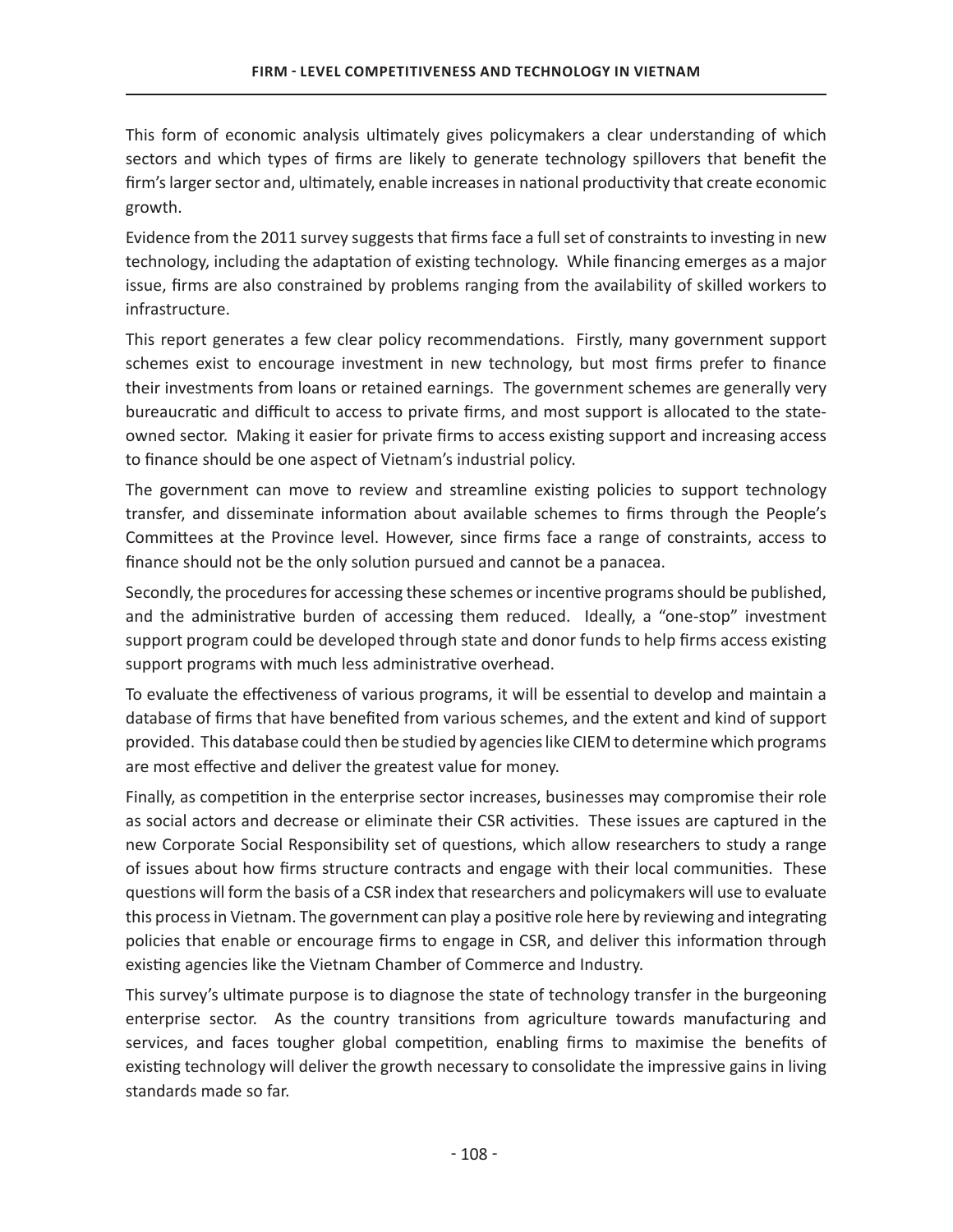# **References**

- Bagnoli, M. and Watts, S. (2003) "Selling to socially responsible consumers: Competition and the private provision of public goods." Journal of Economics and Management Strategy, 12(3), pp. 419-445.
- Besley, T. and Ghatak, M. (2007) "Retailing public goods: The economics of corporate social responsibility." Journal of Public Economics, 91, pp. 1645-1663.
- Dinh Van An (head): Mechanisms, policies and measures for promoting investment in technology renovation and technology transfer and application of high-tech, Ministerial research project 2004.
- Dinh Van An and Vu Xuan Nguyet Hong (chief editors): Developing science and technology market, Scientific and Technical Publishing House 2004.
- General Statistics Office, Government of Vietnam. "Sample survey with 10120 enterprises on current status of difficulties facing enterprises conducted from 01 - 25 April 2012." GSO, 2012.
- Margolis, J., Anger Elfenbein, H. and Walsh, J. (2007) "Does it pay to be good? A metaanalysis and redirection of research on the relationship between corporate social and financial performance." Working Paper Harvard University.
- Ministry of Science and Technology: Preliminary report on the results of implementing Decree 119/1999/NĐ-CP 2007.
- Pasurka, C. (2008) "Perspectives on pollution abatement and competitiveness: Theory, data and analyses." Review of Environmental Economics and Policy, 2(2), pp. 194-218.
- Vietnam Communist Party: IX National Party Congress Document, National Politics Publishing House, Hanoi, 20